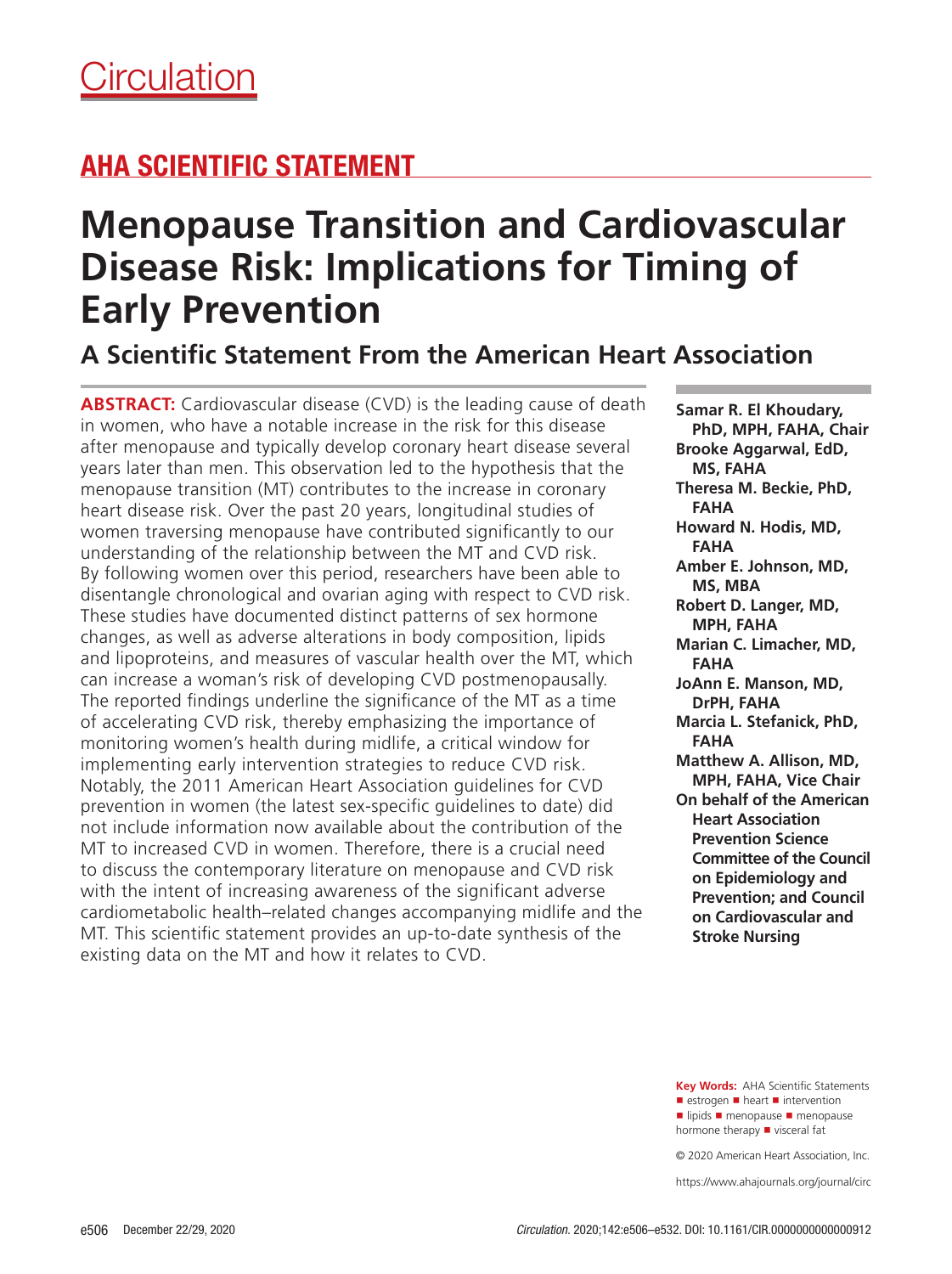**CALC** ardiovascular disease (CVD) is the leading cause of death in women.1 According to the 2012 American Heart Association (AHA) survey of female awareness, knowledge, and perceptions related to CVD<sup>2</sup> and more recent data from 1011 US women (25–60 years of age) from the Women's Heart Alliance survey published in 2017, only 56% of women are aware of this fact. $3$ 

#### **CVD AND MENOPAUSE**

Women develop coronary heart disease (CHD) several years later than men, with a notable increase in CHD risk during midlife,<sup>4</sup> a period coincident with the menopause transition (MT). This observation led to the hypothesis that the MT contributes to the increase in this risk.4

Over the past 20 years, longitudinal studies of women transitioning through menopause have contributed substantially to our understanding of the relationship between the MT and CVD risk. These studies have documented distinct patterns of alterations in endogenous sex hormones and adverse changes in body fat distribution, lipids, and lipoproteins, as well as structural and functional measures of vascular health over the MT.<sup>5</sup> The reported findings underline the significance of the MT as a time of accelerating CVD risk, which emphasizes the importance of monitoring and potentially intervening during midlife.

## **GOAL OF THIS SCIENTIFIC STATEMENT**

The latest 2011 AHA guidelines of CVD prevention in women6 did not incorporate the MT as a CVD risk factor. Therefore, there is a compelling need to discuss the implications of the accumulating body of literature on the MT and CVD risk. Therefore, the purpose of this scientific statement is to raise awareness of the significant adverse cardiometabolic health–related changes accompanying midlife and the MT. This statement highlights the complexity of the MT as a multidimensional transition during midlife and summarizes critical literature on the link between CVD risk and multiple menopauserelated characteristics, beyond the dynamic hormonal alterations accompanying the MT. Moreover, the statement identifies critical cardiometabolic health changes relevant to the MT that are independent of chronological aging and reviews the current cardiovascular health status of midlife women using the AHA Life's Simple 7 components. Available evidence on effects of lifestyle interventions, as well as menopausal hormone therapy (MHT) use and lipid-lowering therapeutic options, on CVD risk is also discussed, with a particular focus on the timing of these interventions relevant to the MT. Finally, the implications of the evolving literature for

menopause-related changes in cardiometabolic health on current guidelines specific to preventing CVD in women are presented.

## **THE MENOPAUSE TRANSITION Epidemiology of Menopause**

Menopause signifies the permanent cessation of ovarian function and women's transition from a reproductive to a nonreproductive phase of life. It marks a critical stage characterized by remarkable changes in hormonal and menstruation patterns, as well as both physiological and psychosocial symptoms.

The experience of 12 consecutive months of amenorrhea not the result of other causes defines natural menopause.7 A 2018 published pooled analysis of 234 811 postmenopausal women from 17 crosssectional and observational studies across 7 countries reported the median age at natural menopause to be 50.0 years (interquartile range, 48.0–53.0 years).<sup>8</sup> Natural menopause is considered premature if it occurs before 40 years of age and early if it occurs between 40 and 45 years of age.9 Approximately 10% of women experience menopause before 45 years of age (1.9% before 40 years of age and 7.3% at 40–45 years of age).8 With the mean life expectancy at birth of 81 years for a US woman, many US women will spend up to 40% of their lives as postmenopausal.<sup>9,10</sup>

## **Stages of Reproductive Aging**

Reproductive aging includes 7 stages: 5 before and 2 after the final menstrual period (FMP; Figure  $1$ ).<sup>11-12c</sup> Not all women will experience each of these 7 stages. Moreover, the duration of each of these stages varies between women, and each stage is characterized by variable changes in the menstruation pattern, hormonal levels, and menopause-related symptomatology, underscoring the complexity of studying the MT and its potential for health-related sequelae. The Stages of Reproductive Aging Workshop  $+10^{12}$  defined the MT as the time when a menstrual cycle becomes variable or other menopause-related symptoms begin until the time of the FMP (Figure 1).<sup>11-12c</sup>

Depending on the menstrual cycle variability level, women could be classified as being in the early (a persistent difference in consecutive menstrual cycle length of at least 7 days) or the late (at least 60 days of amenorrhea experienced at least 1 time) transition stage. The perimenopause, which encompasses the most highly symptomatic years, begins with the onset of intermenstrual cycle irregularities  $(\pm 7 \text{ days})$  or other menopause-related symptoms and extends 12 months after menopause, thus persisting 1 year longer than the MT<sup>12</sup> (Figure 1).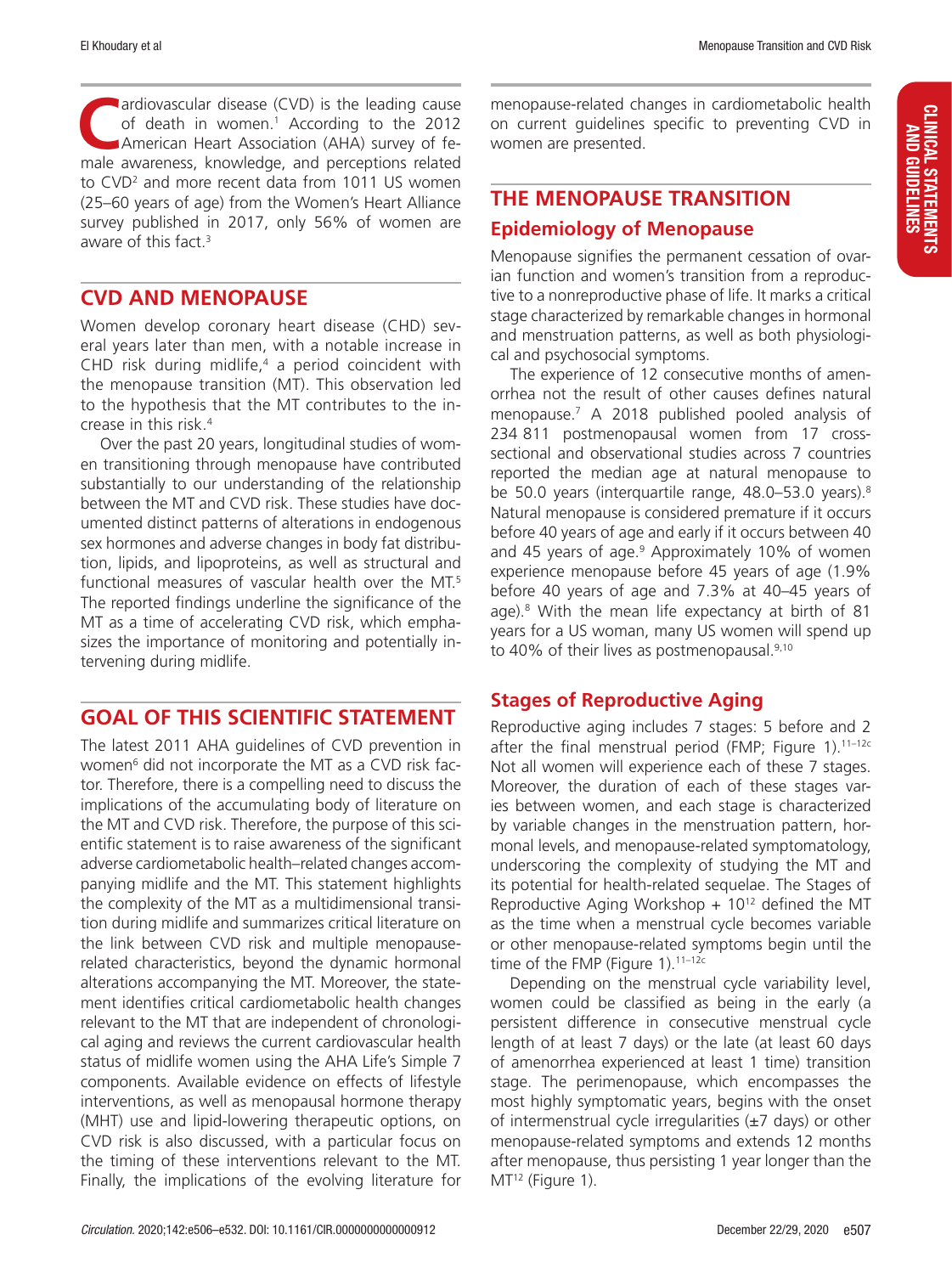CLINICAL STATEMENTS AND GUIDELINES

**CLINICAL STATEMENTS<br>AND GUIDELINES** 



**Figure 1. The Stages of Reproductive Aging Workshop (STRAW) +10 staging system for reproductive aging in women.**

STRAW defined 7 stages ranging from the onset of menstrual cycles at menarche and the reproductive age to the perimenopausal and postmenopausal phases. Principal (menstrual cycle), supportive (biochemical and imaging), and descriptive (symptoms) criteria are used to characterize the phases. AMH indicates anti-Müllerian hormone; FMP, final menstrual period; and FSH, follicle-stimulating hormone. \*Blood drawn on cycle days 2 to 5. \*\*Approximate expected level based on assays using current international pituitary standard. Reprinted from Davis et al<sup>11</sup> with permission from Springer Nature. Copyright © 2015, Macmillan Publishers Limited. Adapted from Harlow et al<sup>12</sup> with permission from The Endocrine Society, copyright © 2012, The Endocrine Society; from Harlow et al<sup>12a</sup> with permission from Taylor & Francis Ltd, copyright @ 2012, Taylor & Francis Ltd; from Harlow et al<sup>12b</sup> with permission from the American Society for Reproductive Medicine, copyright © 2012, American Society for Reproductive Medicine, published by Elsevier Inc; and from Harlow et al<sup>12c</sup> with permission, copyright © 2012, The North American Menopause Society.

As a standardized staging system for reproductive aging, the Stages of Reproductive Aging Workshop provides consistent classification of menopause stages across studies of midlife women, facilitating research to disentangle the health effects of ovarian and chronological aging. Moreover, this gold-standard staging system serves as a clinical tool for women and their healthcare providers, guiding fertility assessment, contraceptive needs, and decision making.12

#### **Cardinal Hormonal Changes of the MT**

The MT is characterized by dynamic changes in estradiol and follicle-stimulating hormone levels. Prospective studies of the MT, including SWAN (Study of Women's Health Across the Nation) and the Melbourne Women's Midlife Health Project, reported a decline in estradiol as early as 2 years before the FMP and a rise in follicle-stimulating hormone 6 years before this time point.<sup>13</sup> However, not all women experience a uniform pattern of estradiol decline or follicle-stimulating hormone rise over the MT (Figure 2A and 2B).13,13a That is, estradiol increases significantly 5.5 years before the FMP in 44.5% of midlife women, with a steep early decline almost 1 year before the FMP (estradiol rise–early decline) or a late estradiol decline after the FMP (estradiol rise–late decline). Two other common patterns of estradiol decline that are experienced by 55.5% of midlife women: a slow-decline

or a flat pattern (Figure 2A).<sup>13</sup> Follicle-stimulating hormone rises in various degrees among midlife women (Figure 2B).13

## **Menopause-Related Symptomatology**

As women traverse the MT, they may experience multiple symptoms such as hot flashes and night sweats (ie, vasomotor symptoms), mood changes (eg, depression and anxiety), and sleep and cognitive disturbances, as well as genitourinary and sexual function changes.<sup>14-19</sup> Links between many of these symptoms and CVD risk have been found (see the Menopause Characteristics Relevant to CVD Risk section).

#### *Vasomotor Symptoms*

Vasomotor symptoms are the most common menopause-related symptoms (≈80% of midlife women) that affect a woman's quality of life and may require medical treatment. Vasomotor symptoms can last for 10 years, with a longer duration among women whose symptoms begin early in the MT. The timing and frequency of vasomotor symptoms vary over the MT, with 4 patterns having been identified: (1) early onset of vasomotor symptoms 11 years before FMP with a later decline, (2) onset near the FMP with a later decline, (3) persistently high frequency, and (4) persistently low frequency.<sup>14,15</sup>

The cause of vasomotor symptoms seems to be multifactorial, with reproductive hormones playing an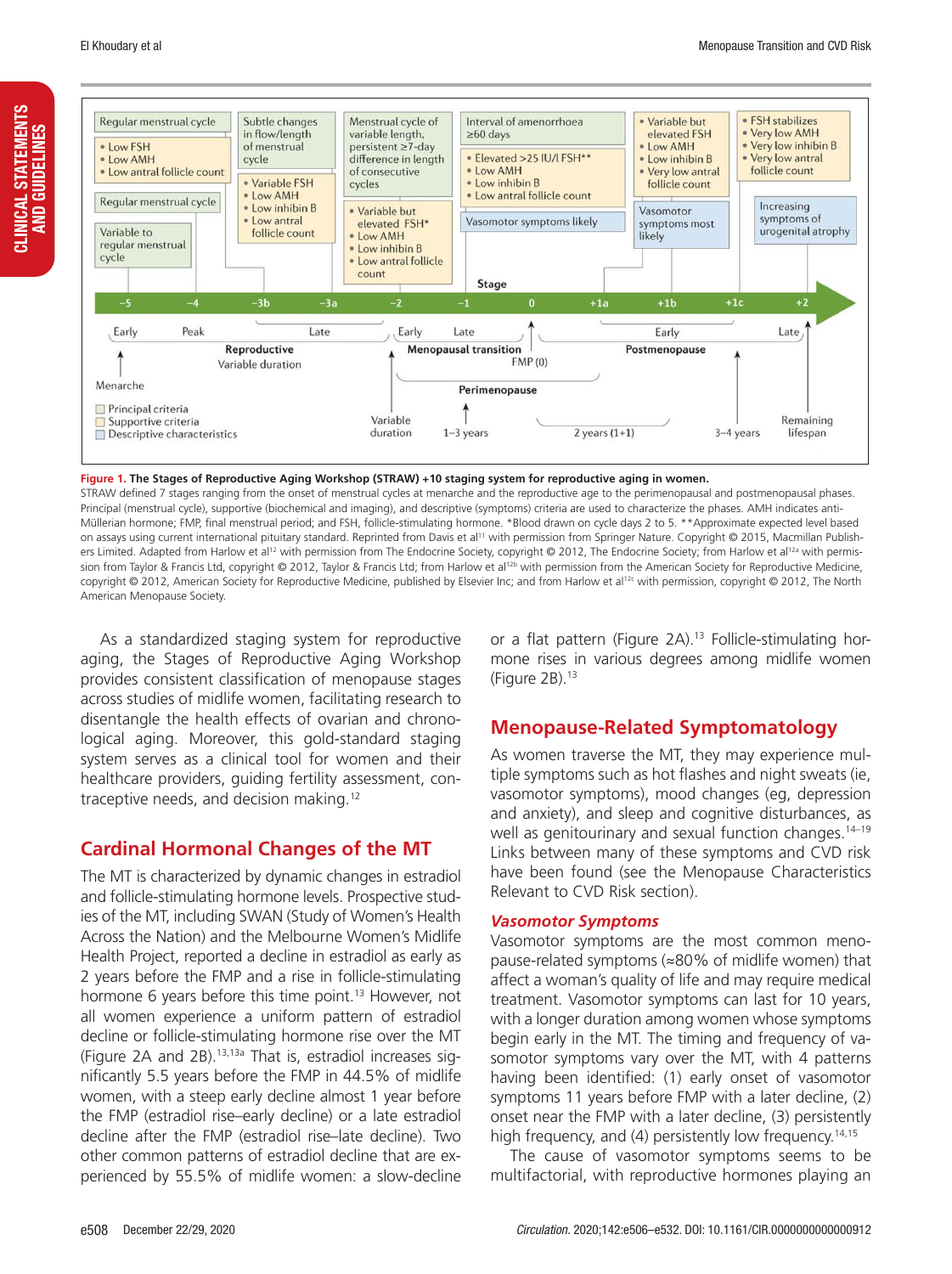

**Figure 2. Trajectories of estradiol (E2; A) and folliclestimulating hormone (B) over the menopausal transition.** Reprinted from El Khoudary and Thurston<sup>13</sup> with permission from Elsevier. Copyright © 2018, Elsevier Inc. Adapted from Tepper et al,<sup>13a</sup> by permission of Oxford University Press on behalf of the Endocrine Society.

integral role. Other factors found to be related to a higher occurrence and severity of vasomotor symptoms include obesity before menopause, cigarette smoking, higher levels of anxiety and depression, lower level of education, and premenopausal symptoms. Data on physical activity, diet, and alcohol consumption and their associations with vasomotor symptoms occurrence are not consistent.<sup>14</sup>

#### *Sleep Disturbance*

Sleep disturbance is a common complaint during the MT. Women report poorer sleep during the perimenopause stage than the late reproductive age, with the severity of sleep-disordered breathing increasing as women transition from premenopause to postmenopause, independently of chronological aging or changes in body habitus.16,17 Recent analyses of longitudinal data from SWAN (n=1258 midlife women) showed that only 15% of midlife women report increasing sleep complaints (waking up frequently) during perimenopause, and the remainder experience a stable increase in sleep complaints consistent with an aging-related increase in sleep problems not specific to menopause.18 Vasomotor symptoms, hormonal changes, comorbid conditions,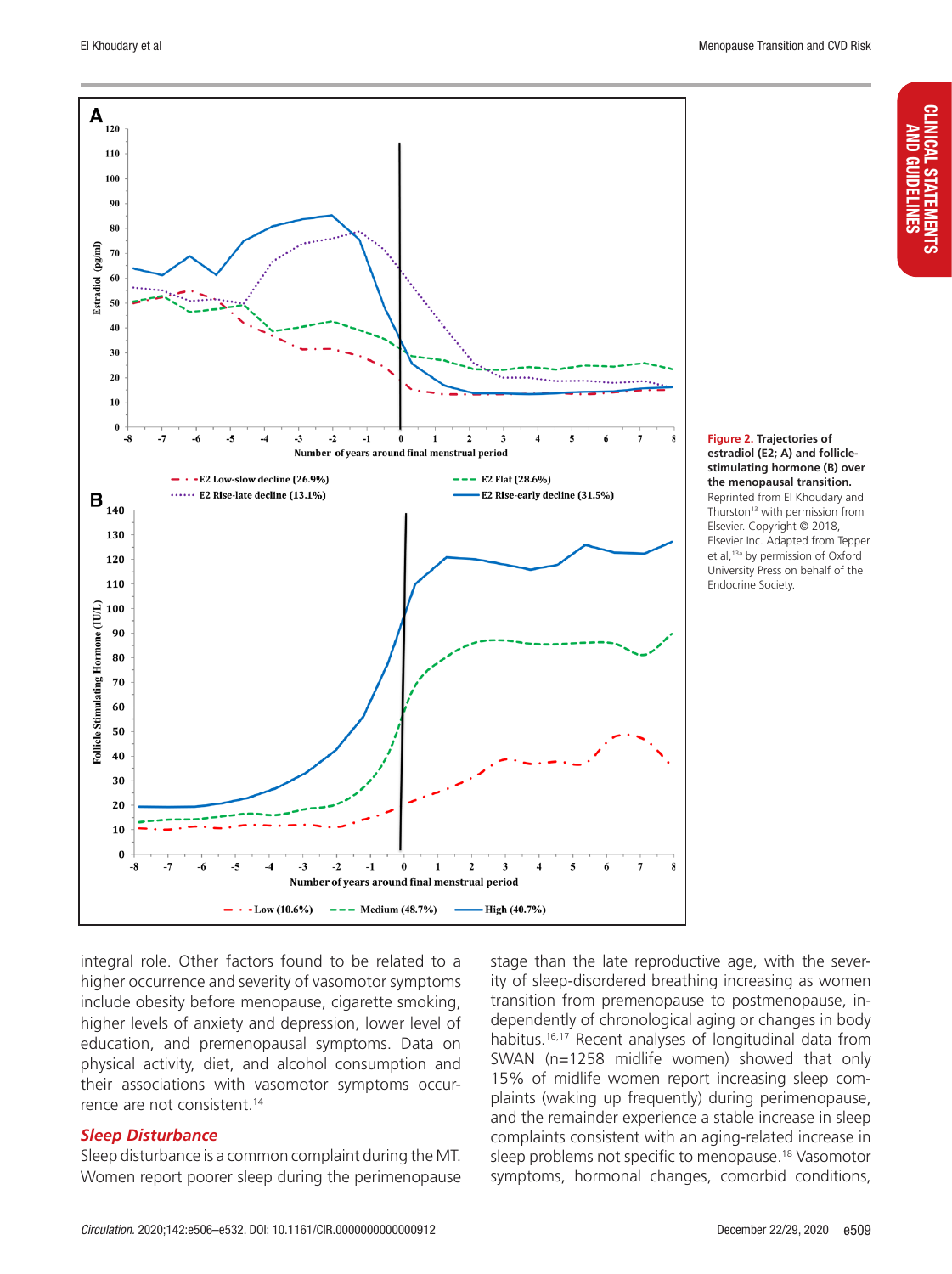obesity, and psychosocial factors have been linked to increased sleep disturbances during the MT.15,16

#### *Depression and Anxiety*

Well-designed longitudinal studies of clinical depression reported 2- to 5-fold higher risk for major depressive episodes during perimenopause compared with late premenopause.<sup>15,19</sup> Moreover, midlife women are more likely to experience anxiety symptoms over the MT, which peak during late perimenopause. Both depression and anxiety symptoms tend to decline after menopause.<sup>15,19</sup>

## **Factors Influencing Natural Menopause Timing**

Age at natural menopause is viewed as a marker of not only reproductive aging but also somatic aging and general health. Later age at natural menopause has been linked to a longer life expectancy, higher bone mineral density and lower risk of fracture, and reduced all-cause mortality, CVD, and cardiovascular death, yet greater breast (among obese) and ovarian cancer risk.20–26

#### *Race/Ethnicity*

Results from studies testing whether the timing of natural menopause differs by race/ethnicity are inconsistent.27–31 Compared with non-Hispanic White women, Japanese American women may experience menopause at a later age,<sup>28,29</sup> whereas Hispanic,<sup>28,29</sup> Native Hawaiian,<sup>28</sup> and Black<sup>30</sup> women may experience menopause at a relatively younger age. These differences may be driven by variations in socioeconomic, lifestyle, and health factors.<sup>31</sup>

#### *Reproductive History Factors*

A number of factors have been implicated in the timing of natural menopause. Women with an average cycle length of <26 days, consistent with faster follicle depletion, may reach menopause 1.4 years earlier than women with longer cycles.<sup>32</sup> On the other hand, studies associating menstrual cycle irregularity with age at natural menopause provide inconclusive results,<sup>30,33,34</sup> whereas higher parity has consistently been linked to a later age at natural menopause.<sup>27,30,33–36</sup> Several studies did not show an association between age at menarche and age at menopause after adjustment for parity and cycle length.27 However, a recent pooled analysis across 9 cohorts associated early age at menarche (≤11 years) with 80% increased risk of premature and 32% increased risk of early menopause, and the risk doubled in nulliparous women.<sup>35</sup> Data on oral contraceptive use are not conclusive.<sup>27,29,33,37</sup>

#### *Weight and Body Mass*

Several studies reported a positive association between premenopausal weight, higher body mass index (BMI) and waist-to-hip ratio, and later age at natural menopause.<sup>31,33,34</sup> Conversely, other studies showed that women who are underweight in early or midadulthood or have low BMI have elevated risk for early menopause.28,36,38 However, other studies failed to show a similar association.<sup>29,30,37,39</sup> Most recently, cross-trait linkage disequilibrium score regression analyses showed significant negative genetic correlations between age at natural menopause and BMI, weight, and waist and hip circumference, suggesting a genetic pleiotropy (eg, genetic variants associated with both earlier age at menopause and traditional CVD risk factors).<sup>40,41</sup>

#### *Premenopausal Cardiovascular Health*

Although menopause timing is hypothesized to contribute to CVD risk, the associations may be bidirectional. That is, data from the Framingham Heart Study showed that higher total cholesterol, systolic blood pressure (SBP) and diastolic blood pressure (DBP), and other cardiovascular risk factors before menopause were associated with earlier menopause, independently of smoking status.42 In addition, in a pooled analysis of 177131 women from 9 studies, a first CVD event before 35 years of age was associated with a doubling of the risk of an early menopause, whereas a first event occurring after 35 years of age was associated with menopause at 51 years of age.43 It is thus possible that worse premenopausal cardiovascular health could influence the onset of natural menopause.<sup>42</sup>

#### *Physical Activity, Diet, and Alcohol Consumption*

Physical activity is associated with lower concentrations of reproductive hormones and frequency of ovulation and therefore could potentially be associated with a later age at natural menopause.<sup>27</sup> However, results are not consistent.30,31,33,36,37,44

Most dietary patterns and individual dietary components have not been consistently linked to earlier or later age at menopause.<sup>33,36,37,45-47</sup> A 2016 systematic review and meta-analysis of 22 articles from 20 unique studies on the association between alcohol intake and onset of menopause showed that low and moderate alcohol consumption might be associated with later onset of menopause, although the magnitude of the reported association was low.48

#### *Cigarette Smoking*

A 2008 published systematic review of 109 studies confirmed a link between cigarette smoking and earlier age at natural menopause.<sup>49</sup> Women who smoke are likely to undergo natural menopause ≈1 year earlier than nonsmokers.<sup>27</sup> A recent pooled analyses of >220000 postmenopausal women from 17 studies across 7 countries revealed that higher intensity, longer duration, higher cumulative dose, earlier age at starting smoking, and shorter time since quitting smoking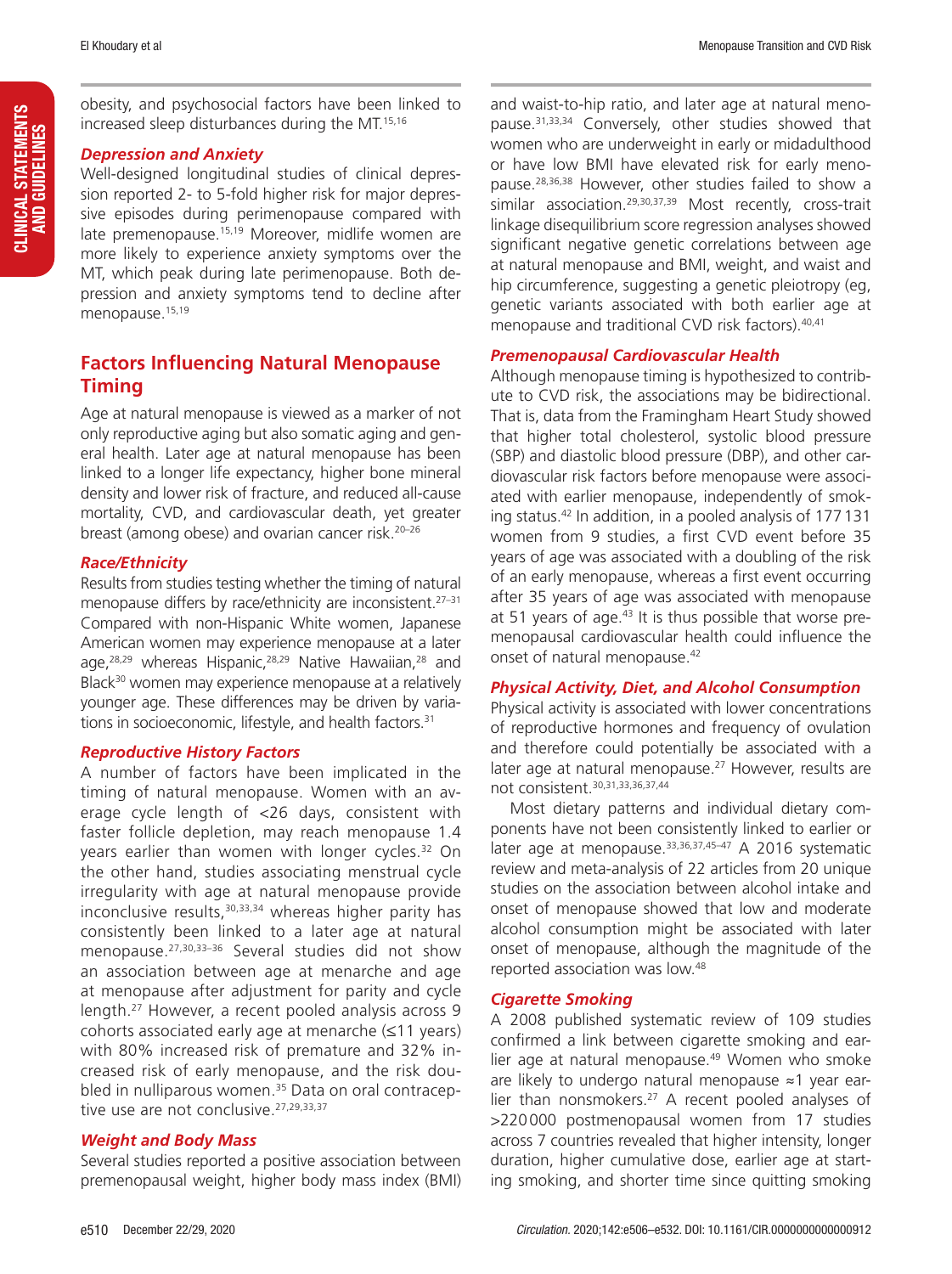are associated with greater risk of premature and early menopause among both current and former smokers.<sup>8</sup>

#### *Genetics*

Evidence suggests that the age at menopause is a complex genetic trait with a wide estimate of heritability that ranges from 31% to 87%.<sup>50</sup> Genome-wide association studies have implicated common genetic loci affecting several potential gene candidates across multiple molecular pathways, including DNA repair, immune function, and neuroendocrine pathways of ovarian function.40,41,51–54 Moreover, epigenetic studies suggest that early age at menopause is associated with blood DNA methylation patterns linked to accelerated aging (the epigenetic clock), supporting some coheritability between age at natural menopause and epigenetic age acceleration.<sup>55</sup> These findings suggest shared molecular pathways between ovarian and somatic aging that may explain how menopause timing could affect aging of different body systems, including the cardiovascular system.

## **MENOPAUSE CHARACTERISTICS RELEVANT TO CVD RISK**

Several MT characteristics have been evaluated in relation to CVD risk. These include age at menopause, type of menopause, menopause stages, endogenous estradiol, and menopause-related symptoms.

#### **Age at Natural Menopause**

A 2016 pooled meta-analysis of 32 observational studies of 310 329 nonoverlapping women reported that, compared with women with menopause at ≥45 years of age, women with early-onset menopause (<45 years of age) had a significantly higher risk of overall (relative risk [RR], 1.50 [95% CI, 1.28–1.76]) and fatal (RR, 1.11 [95% CI, 1.03–1.20]) CHD, even after adjustment for established CVD risk factors. In addition, women experiencing menopause at 50 to 54 years of age had a lower RR of fatal CHD than those with menopause before 50 years of age (RR, 0.87 [95% CI, 0.80–0.96]).23 Other studies have reported similar findings.<sup>56</sup>

In a meta‐analysis pooling data from 3 prospective studies that included 3568 heart failure events, compared with women with later onset of menopause, women who experienced early menopause (at <45 years of age) had a significantly greater risk of heart failure (hazard ratio [HR], 1.33 [95% CI, 1.15–1.53]).57

Some evidence suggests a reverse association between age at natural menopause and total CVD risk.<sup>58,59</sup> Among 1684 women ≥65 years of age at baseline from the Iowa EPESE (Iowa Established Populations for the Epidemiological Study of the Elderly), later age at natural menopause (≥55 years) was related to increased all-cause and cardiovascular mortality.<sup>59</sup> However, these results are contrary to those from the EPIC-CVD casecohort study (European Prospective Investigation Into Cancer and Nutrition–CVD) of 15402 European women 35 to 70 years of age at baseline, which reported an inverse dose-response relationship (continuous and approximately linear across the menopausal age range) between age at menopause and CHD risk (adjusted HR, 1.02 [95% CI, 1.01–1.03] per 1-year decrease).60

#### **Type of Menopause**

Previous studies suggest that CHD risk varies by type of menopause, with risk being higher for menopause caused by bilateral oophorectomy (BSO) with no estrogen therapy use than for natural menopause.<sup>61</sup> A 2007 review underscored the importance of assessing this risk in the setting of age at surgery relative to the timing of natural menopause. $62$  In this report, hysterectomy without BSO was not associated with increased CVD risk, whereas there was little to no association between BSO and CVD risk when BSO occurred around the time of natural menopause. However, CHD risk was substantially higher when BSO occurred at a younger age  $\left($  <40–45 years).<sup>62</sup> Other studies have found similar results.<sup>60,63</sup> According to a large cohort study of 144 260 postmenopausal women in the United Kingdom, the risk for composite CVD among women with BSO before 40 years of age did not differ from that in women with premature natural menopause (<40 years).<sup>64</sup>

In an effort to understand mechanistic pathways by which surgical menopause might increase CHD risk compared with natural menopause, researchers assessed changes in CVD risk factors from before to after surgery and changes from before to after natural menopause.<sup>65,66</sup> In a longitudinal analysis from the SWAN study of nearly 2000 women observed over 9 years across the FMP or age at surgery, hysterectomy with or without ovarian conservation was not a key determinant of CVD risk factor status either before or after elective surgery in midlife.<sup>65</sup> Findings from CARDIA (Coronary Artery Risk Development in Young Adults Study) are similar.<sup>66</sup>

#### **Menopause Stages**

A cross-sectional analysis of a Korean cohort of 2037 women 44 to 56 years of age at different stages of the MT (premenopause, early and late MT, and postmenopause; see The MT section) reported significantly higher SBP and DBP only in late versus early MT,<sup>67</sup> whereas a longitudinal SWAN analysis found that total cholesterol, high-density lipoprotein (HDL) cholesterol (HDL-C), low-density lipoprotein cholesterol (LDL-C), triglycerides, and lipoprotein(a) peaked during late perimenopause and early postmenopause, with a relative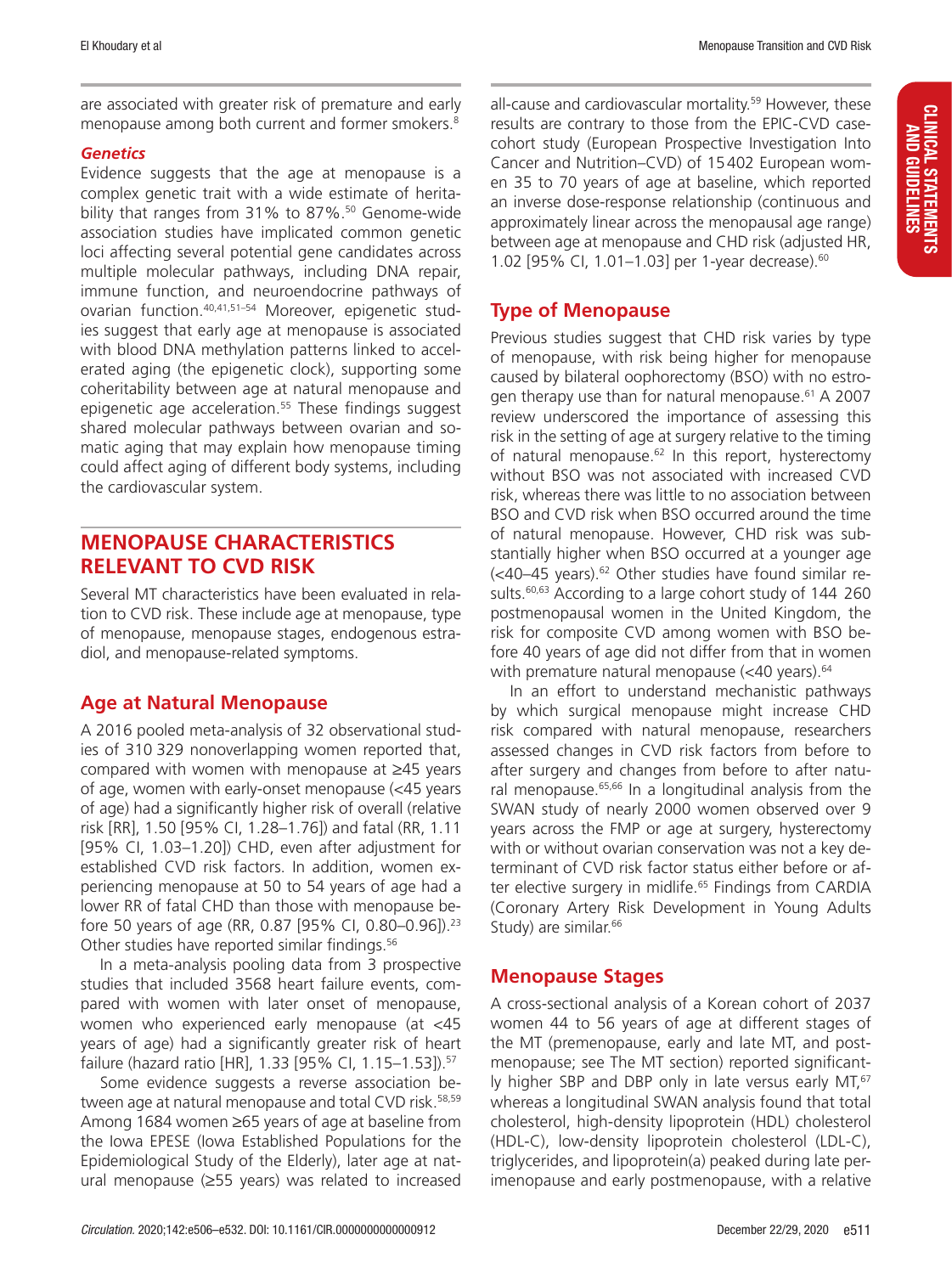odds of 2.1 (95% CI, 1.5–2.9 for an LDL-C ≥130 mg/ dL) during the early postmenopausal compared with premenopausal stages.68

Metrics of vascular health also have been evaluated in relation to menopause stages. Progression rates of carotid intima-media thickness (cIMT) and adventitial diameter differed by menopause stage in a longitudinal SWAN analysis of repeated carotid scan measures over the MT, with structural carotid artery remodeling being most evident during the late perimenopausal stage compared with the premenopausal and early perimenopausal stages.<sup>69</sup> A later SWAN study reported that midlife women undergoing the MT had more rapid increases in aortic pulse wave velocity than women who remained premenopausal or were postmenopausal throughout an average of 2.3 years of follow-up.70

## **Endogenous Estrogens**

Declining endogenous estradiol levels during the MT also have been associated with a wide range of cardiovascular risk factor changes. However, this literature has been limited by cross-sectional design and an overemphasis on postmenopausal women, thereby yielding complex and inconsistent associations.13 In contrast, results from studies linking estradiol with subclinical measures of atherosclerosis have been more consistent. For example, in cross-sectional analyses of late perimenopausal and postmenopausal women, higher estradiol levels were related to a smaller carotid interadventitial diameter (suggesting less carotid remodeling), whereas higher estrone levels were related to a higher brachial flow-mediated dilation (ie, better endothelial function).<sup>71</sup> SWAN also reported an association between higher estradiol levels and lower progression of carotid interadventitial diameter over time.72 Different associations were seen when trajectories of estradiol over the FMP were evaluated (Figure 2A). Specifically, compared with women with low estradiol before and after their FMP, SWAN participants with higher estradiol before their FMP but lower estradiol thereafter appeared to be less likely to develop carotid plaque after menopause.<sup>73</sup>

## **Vasomotor Symptoms**

Vasomotor symptoms reported at midlife have been linked to an adverse lipid profile, insulin resistance, and greater risk for incident hypertension.13,15 A crosssectional SWAN analysis reported that women with hot flashes had reduced flow-mediated dilation and greater aortic calcification, independently of CVD risk factors and estradiol, compared with women reporting no hot flashes.74 In a SWAN ancillary study, women who reported hot flashes at both baseline and follow-up visits, which were 2 years apart, had higher cIMT than those

reporting no hot flashes, particularly among women who were overweight or obese.<sup>75</sup>

Some research indicates that vasomotor symptoms– CVD risk associations may be sensitive to the timing or duration of vasomotor symptoms. In a longitudinal SWAN analysis exploring trajectories of vasomotor symptoms, women with vasomotor symptoms early in the MT had higher mean and maximal cIMT than those with consistently low frequency of vasomotor symptoms across the transition.<sup>76</sup> A link between vasomotor symptoms and the development of CVD has also been reported. In this respect, a meta-analysis of 10 studies that included 213976 women with a total of 10037 CVD outcomes compared women with and without any menopausal symptoms reported that the presence of vasomotor symptoms and other menopausal symptoms was generally associated with increased risk of CHD, stroke, or CVD. Notably, only the association between menopausal symptoms and CHD persisted after adjustment for established CVD risk factors (RR, 1.28 [95% CI, 1.08–1.52]).77

## **Sleep Disturbance**

Cross-sectional studies of women at different stages of the MT showed significant associations of objective measures of poorer sleep quality with greater risk of metabolic syndrome<sup>78</sup> and both carotid plaque and cIMT.79 Self-reported poor sleep quality has been independently linked to a greater risk of aortic calcification in midlife women<sup>80</sup> and to higher arterial stiffness in perimenopausal, but not premenopausal, women.<sup>81</sup> In a recent exploratory analysis of the impact of menopause status on associations between subjective measures of sleep quality and cardiovascular health, as measured by the AHA Life's Simple 7 score, shorter sleep duration, poorer sleep quality, and greater severity of insomnia were associated with worse AHA Life's Simple 7 scores in postmenopausal, but not premenopausal, women.<sup>82</sup>

## **Depression**

Depressive symptoms during the MT also have been strongly linked to increased CVD risk.<sup>83-85</sup> In healthy women 46 to 59 years of age in the SWAN Heart Study followed up for 5 years, having ≥3 versus no episodes of depression was significantly associated with elevated coronary artery calcification scores.<sup>84</sup> Among postmenopausal women enrolled in the WHI trials (Women's Health Initiative) with no history of CVD and followed up for an average of 4.1 years, depression was an independent predictor of CVD death and all-cause mortality after adjustment for demographics and established risk factors for CVD.<sup>85</sup>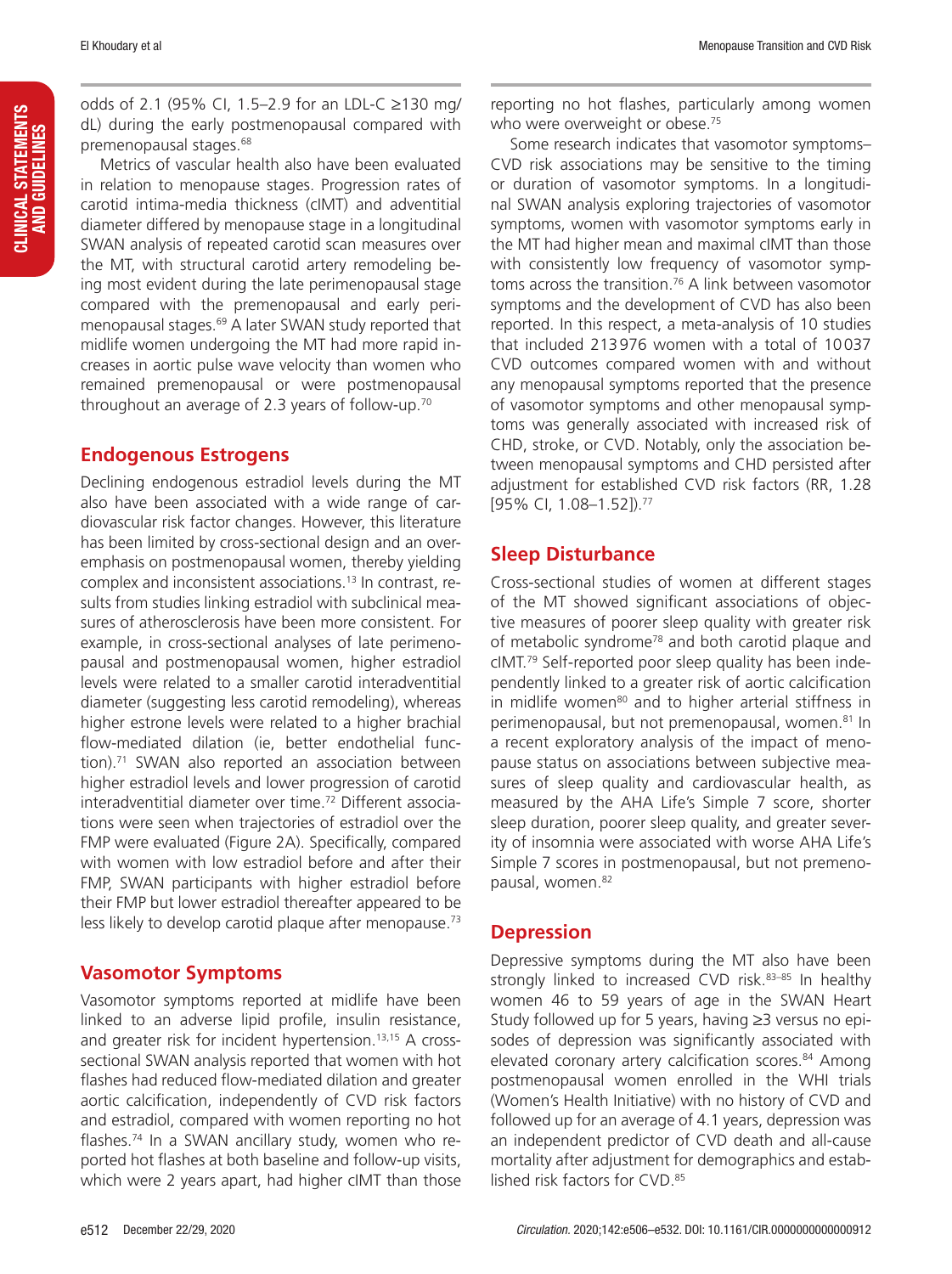## **CARDIOMETABOLIC HEALTH CHANGES ACCOMPANYING THE MT BEYOND CHRONOLOGICAL AGING**

As discussed below, key cohort studies, including SWAN,69,72,86,87 the Melbourne Women's Midlife Health Project, 88-90 the Healthy Women Study, 91 the Penn Ovarian Aging Study,<sup>92</sup> and the Seattle Women's Health Study, $93$  were specifically designed to address relative contributions of chronological and reproductive aging to cardiometabolic health. The Atherosclerosis Risk in Communities cohort, <sup>94</sup> the Nurses' Health Study II, <sup>95</sup> and other prospective cohorts,<sup>96–99</sup> although not designed for this primary purpose, have also offered important insights. In their efforts to disentangle the contribution of the MT beyond aging, longitudinal studies analyzed health measures anchored to time elapsed since menopause and tested whether a linear or a piecewise model better fit the analyzed data. The linear model was consistent with chronological aging, whereas the piecewise linear model suggested ovarian aging.

#### **Lipids, Blood Pressure, Insulin, Glucose, and the Metabolic Syndrome**

The SWAN study provided some of the strongest evidence on reproductive aging and changes in lipids, demonstrating that several lipid parameters (total cholesterol, LDL-C, and apolipoprotein B levels) increase dramatically within a relatively brief time span (from the year before to the year after the FMP) and that these associations were independent of the effect of aging alone.86,100 On the other hand, HDL-C levels were found to have a complex relationship with menopause, with the quality or functional capacity of HDL undergoing alterations.101 More specifically, the MT is associated with an apparent reversal in the direction of the association between HDL-C and CVD risk, with higher HDL-C levels associated with less carotid atherosclerosis before menopause but with greater carotid atherosclerosis after menopause.<sup>102</sup> The HDL changes observed during the MT include changes in HDL particle distribution and function. Moreover, preliminary work from SWAN suggests that a key antiatherogenic function of HDL particles,<sup>103</sup> the ability to promote the first step in the reverse cholesterol transport, may weaken during the MT.

Although menopause was not independently linked to increases in blood pressure, insulin, or glucose beyond age,<sup>86,90</sup> the prevalence of the metabolic syndrome (and the clustering of its components) appeared to increase with menopause, beyond the effects of chronological aging.<sup>87,100,104</sup> These associations have generally been consistent across cohort studies.87,89,92,94 Moreover, a report from the Atherosclerosis Risk in Communities cohort documented that the progression and increase in severity of the metabolic syndrome were greatest

during the late premenopausal and perimenopausal years rather than during the postmenopausal period (*P*<0.05).94 The rate of change in metabolic syndrome severity during this reproductive stage was more pronounced in Black women than in White women in the cohort (*P*<0.0001 and *P*=0.036, respectively).94

#### **Vascular Health Measures**

Beyond changes in cardiometabolic risk factors, vascular imaging studies have shown adverse changes during the MT that extend beyond the effects of aging. In a longitudinal analysis from a SWAN ancillary study, marked increases in carotid atherosclerosis (eg, increases in cIMT and carotid adventitial diameter) were found during late perimenopause relative to premenopause that were independent of aging.<sup>69</sup> Most recently, a significant increase was reported in arterial stiffness (percent increase, 7.5% [95% CI, 4.1–11.1]), measured via carotid femoral pulse wave velocity, within 1 year of the FMP in SWAN participants, which was not explained by adjustment for traditional CVD risk factors.105

#### **Weight Gain, Body Composition, and Ectopic Fat**

Midlife weight gain, often accompanied by reduced energy expenditure, can be explained largely by changes in chronological age.91 In SWAN, there was no difference in self-reported weight (or BMI) among premenopausal versus postmenopausal women after adjustment for age.<sup>106</sup> In both SWAN and the Healthy Women Study, change in body weight was prospectively assessed during the MT. In both studies and over the 3-year period, women gained an average of ≈2.0 to 2.3 kg, but these differences were not related to menopausal status.91,100,106

Although weight change was more closely related to chronological than reproductive aging, the MT was found to be independently associated with adverse changes in body composition and increases in visceral adipose tissue.<sup>100</sup> Using dual energy x-ray absorptiometry, SWAN investigators examined change in body composition over 18 years across the FMP (8 years before and 10 years after the FMP). Of note, ≈2 years before the FMP, the rate of fat gain doubled and lean mass declined, which continued until 2 years after the FMP, suggesting that accelerated gains in fat mass and losses of lean mass are menopause-related phenomena.107 In a study of 23 women who underwent MRI assessments of body composition when they were premenopausal and then ≈8 years later when they were postmenopausal, there were statistically significant increases in total abdominal fat, subcutaneous adipose tissue, and visceral adipose tissue but no significant changes in weight, waist circumference, or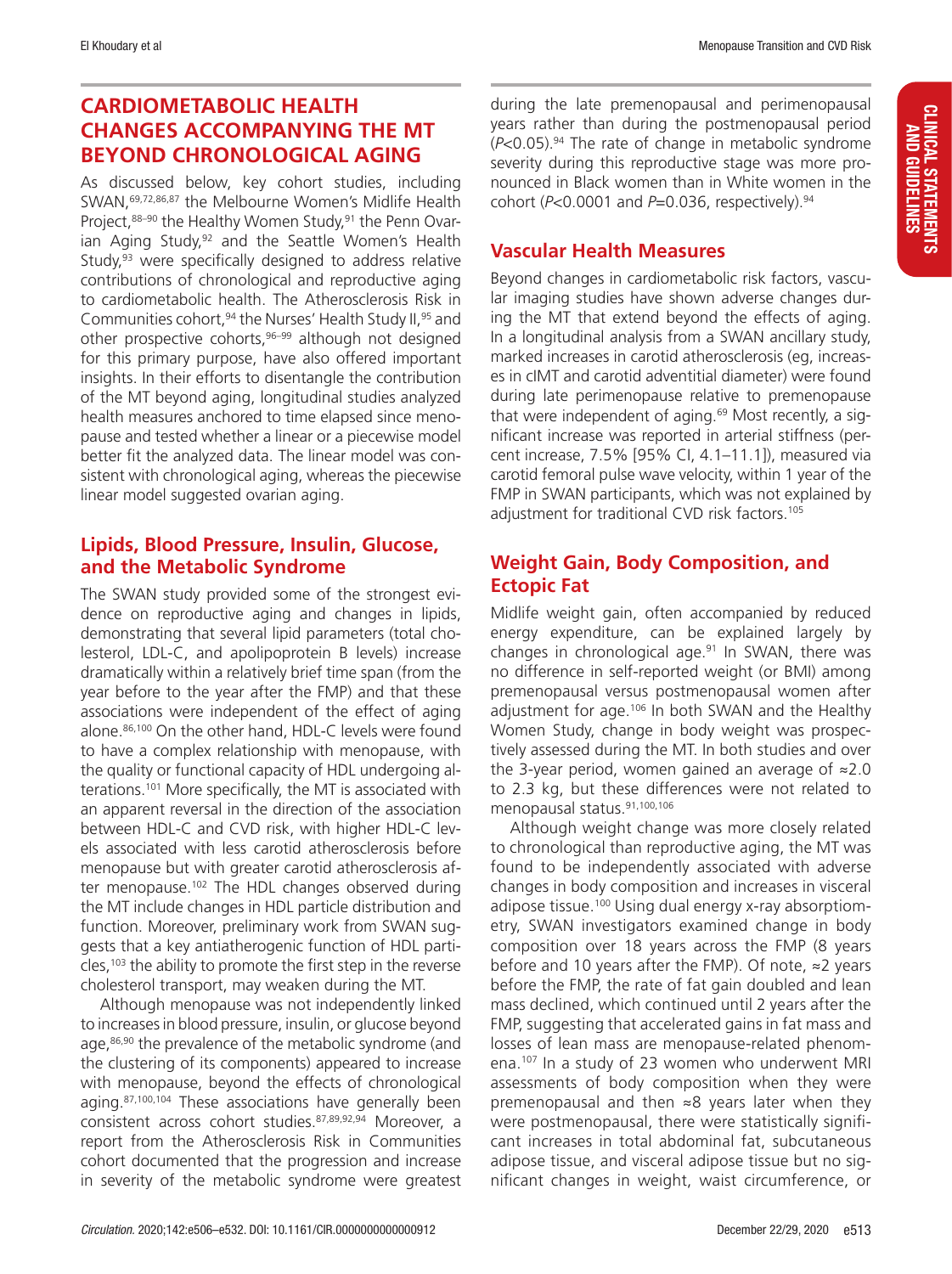CLINICAL STATEMENTS AND GUIDELINES

CLINICAL STATEMENTS<br>AND GUIDELINES

lean mass after adjustment for age.<sup>108</sup> Other studies have had similar findings.<sup>109–111</sup> Ectopic fat deposition, defined as the accumulation of excess adipose tissue in organs such as the heart and liver, may relate to the MT. Research involving imaging of intrathoracic adiposity has suggested a link between paracardial fat depositions (the fat outside the parietal layer of the pericardium) with menopause and lower endogenous estradiol levels that are independent of age. Fat deposition around the heart may be particularly deleterious, given its close proximity to the myocardium and role in secreting inflammatory cytokines.<sup>112</sup> Indeed, mounting evidence supports its link with CVD risk, $113$  as well as greater accumulations during late perimenopause and postmenopause compared with the premenopausal period, independently of age and other potential confounders.<sup>114</sup> New research from the KEEPS trial (Kronos Early Estrogen Prevention Study) of MHT use and atherosclerosis progression in recently menopausal women demonstrated a differential effect of MHT (based on the type of agent used or route of administration) on heart fat deposition<sup>115</sup> and its association with both coronary artery calcification<sup>115</sup> and cIMT.<sup>116</sup>

Compared with premenopausal women, postmenopausal women may be at a greater risk of fat deposition in the liver, although the literature has not been consistent.<sup>117-120</sup> An overnourished zebrafish model has shown that ovarian senescence triggers the development of hepatic steatosis and the fibrotic progression of liver disease, $118$  suggesting that menopause-related hormonal changes contribute to fat accumulation in liver after menopause. However, a number of studies linking years from menopause<sup>119</sup> and timing of menopause (early [<45 years of age], normal [45–54 years of age], and late (≥55 years of age) postmenopause)<sup>120</sup> with risk of nonalcoholic fatty liver disease do not support this link.

## **WOMEN'S CARDIOVASCULAR HEALTH (LIFE'S SIMPLE 7) AT MIDLIFE: CURRENT STATUS**

The AHA operationalizes cardiovascular health (referred to as Life's Simple 7) as ideal, intermediate, or poor according to 7 core health indicators: BMI, physical activity, smoking, diet, cholesterol, blood pressure, and fasting glucose.121 At any age, women tend to have more metrics at ideal levels than men, yet only one-fifth of women ≥20 years of age have ≥5 metrics of ideal cardiovascular health according to the National Center for Health Statistics and NHANES (National Health and Nutrition Examination Survey) 2013 to 2014.<sup>1</sup> Data characterizing the current status of metrics of cardiovascular health in women transitioning through menopause

are limited. Thus, data from postmenopausal women were presented as appropriate.

## **BMI and Adiposity**

More than 42% of US women 40 to 59 years of age have a BMI ≥30 kg/m<sup>2</sup>.<sup>1,122</sup> The age-adjusted prevalence of obesity is higher among middle-aged women (40– 59 years of age, 42.1%) than younger women (20–39 years of age, 34.4%).<sup>123</sup>

In postmenopausal women with a BMI ≥40 kg/ m2 , a waist circumference of 115.5 to 122 and >122 cm, compared with ≤108.4 cm, was associated with higher total mortality and incidence of both CHD and heart failure.<sup>124</sup> Moreover, postmenopausal women who had normal BMI with higher central adiposity (defined as waist circumference ≥88 cm) were at higher risk of mortality than those with normal BMI and no central adiposity.<sup>125</sup>

## **Physical Activity and Sedentary Behavior**

Evidence demonstrates a strong inverse dose-response association between amount of physical activity and cardiovascular mortality.126 Current recommendations encourage women to engage in ≥150 min/wk of moderate-intensity aerobic (or 75 min/wk of vigorous) physical activity.127 Notably, only 7.2% of midlife women from the SWAN study self-reported physical activity levels that consistently met the current recommendations.128 Among adults 20 to 59 years of age, 3.2% of women and 3.8% of men met recommendations to engage in moderate to vigorous physical activity for 30 minutes (in sessions of ≥10 minutes) on ≥5 of 7 days.<sup>1</sup> For objectively measured (eg, by accelerometer) moderate to vigorous physical activity, adherence to physical activity recommendations was 2.3% among women  $\geq$ 60 years of age and 2.5% for men of the same age.<sup>1</sup>

A systematic review found that the association between sedentary behavior and all-cause mortality and CVD mortality was nonlinear.129 Specifically, the risk for all-cause and CVD mortality risk increased more rapidly with >8 h/d of sedentary behavior.

## **Cigarette Smoking**

Currently,  $\approx$  13.5% of adult women are smokers.<sup>1</sup> Conversely, data from the SWAN study showed that 62.2% of the study participants never smoked and remained in this status over time.<sup>128</sup> On the basis of age-adjusted estimates in 2015, among people ≥65 years of age, 9.7% of men and 8.3% of women were current smokers.<sup>1</sup>

Women who smoke die ≈11 years earlier than women who have never smoked.<sup>130</sup> A meta-analysis of prospective cohort studies suggests that the relative risk of CHD from smoking 1 cigarette per day is higher in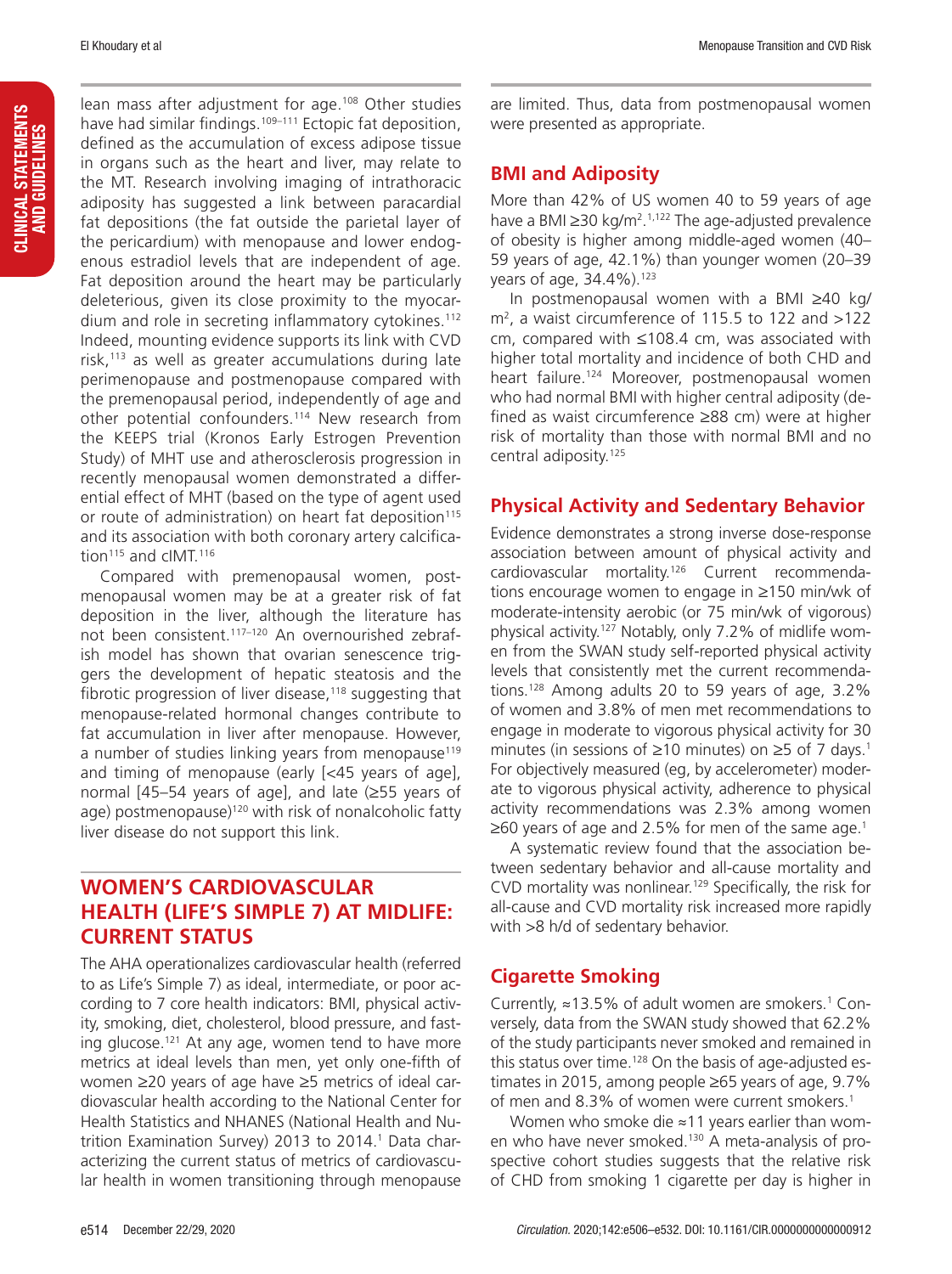women than in men.<sup>131</sup> Compared with women who never smoked, women who smoke have an increased risk of CHD and stroke incidence, as well as mortality from CHD and all causes.<sup>132</sup>

## **Diet**

In a recent analysis from the SWAN study, only 17.8% of study participants consistently stayed in the top tertile of the alternate Healthy Eating Index, a wellestablished scale to quantify diet quality in 9 nutrient components (vegetables, fruit, nuts, white to red meat consumption, cereal fiber, *trans* fat, ratio of polyunsaturated/saturated fatty acids, multivitamins, alcohol consumption), with higher values indicating higher-quality diet, over the MT.128 In the Netherlands Epidemiology of Obesity study, a prospective cohort study of 6671 individuals 45 to 65 years of age, dietary intake of fruit and vegetables and plant-based fats and oils was associated with less visceral fat, and intake of sweet snacks was associated with more liver fat.133 More than half of the 3576 women in the study were postmenopausal.

## **Cholesterol**

Among US adults ≥60 years of age, only 25.2% have a total cholesterol level <200 mg/dL.<sup>1</sup> The prevalence of LDL-C  $≥130$  among women  $≥$  20 years of age is 30.4%. Some variation in mean LDL-C levels is noted between racial/ethnic groups of women, with the highest mean LDL-C levels for non-Hispanic White women at 114.9 mg/dL compared with 112.1 mg/dL for men. The mean LDL-C levels for women were 111.4 mg/dL for non-Hispanic Black women, 112.6 mg/dL for Hispanic women, and 110.3 mg/dL for non-Hispanic Asian women.<sup>1</sup>

#### **Blood Pressure**

Hypertension remains the most prominent modifiable CVD risk factor that increases with age among women.134,135 Although a higher percentage of men had hypertension before 65 years of age (NHANES data 2013–2016), a higher percentage of women had hypertension thereafter, with the gap between men and women reaching its nadir at ≈55 to 64 years of age.<sup>1</sup> Women >60 years of age are less likely to have controlled blood pressure (49.2%) compared with younger women (40–49 years of age, 54.2%; 18–39 years of age, 62.6%).136 According to NHANES 2010 to 2016 data among adults ≥20 years of age, 38.8% of non-Hispanic White women, 53.2% of non-Hispanic Black women, and 37.9% of Hispanic women had hypertension.1 Pooled data from 124 prospective cohort studies that included 1.2 million individuals, of whom 44% were women, found that, after controlling for comorbidities, every 10–mmHg increase in SBP was

associated with a 15% increased risk of CVD for both men and women.<sup>137</sup>

## **Fasting Glucose**

Diabetes is a stronger risk factor for CVD mortality in women than in men,<sup>138,139</sup> and some evidence suggests a link between menopause and higher risk of type 2 diabetes.140 In a pooled analysis of >850000 participants with diabetes, the risk of CVD was 44% greater in women compared with men.141 Unfortunately, the prevalence of diabetes has increased significantly for both men and women over the past 2 decades. Clinically diagnosed diabetes was reported in 5.4% of both men and women ≥20 years of age in the 1988 to 1994 NHANES survey and in 10.9% of men and 8.9% of women in the 2013 to 2016 survey.1

## **EFFECT OF LIFESTYLE INTERVENTIONS ON CARDIOMETABOLIC HEALTH AND CVD RISK IN MIDLIFE WOMEN: INTERVENTION TIMING**

To achieve ideal cardiovascular health, as presented in the 2011 AHA's classification of CVD risk in Women and Life's Simple  $7,6,121,142$  lifestyle interventions should bring about smoking cessation in smokers, weight loss in overweight women, a DASH (Dietary Approaches to Stop Hypertension)–like eating pattern,<sup>143,144</sup> physical activity to recommended levels,<sup>127</sup> and optimization of total cholesterol, fasting blood glucose, and blood pressure levels.145,146 Strong lines of evidence support the critical contribution of controlling these factors in reducing CVD burden. However, very limited research has focused on the timing of lifestyle interventions as related to the MT, when women are subjected to multiple adverse changes in several cardiometabolic health parameters simultaneously (see the Cardiometabolic Health Changes Accompanying the MT Beyond Chronological Aging section).

## **Randomized Clinical Trials of Lifestyle Interventions on Cardiometabolic Health in Women's Transition Through Menopause**

Early randomized clinical trials (RCTs) examining the potential cardiovascular benefits of diet and exercise interventions in middle-aged women, including the SWCP-II (second Stanford Weight Control Project)<sup>147</sup> and the DEER trial (Diet and Exercise for Elevated Risk),<sup>148</sup> intentionally included or excluded participants by menopausal status. Both trials found significant lipid profile improvements and reduced central obesity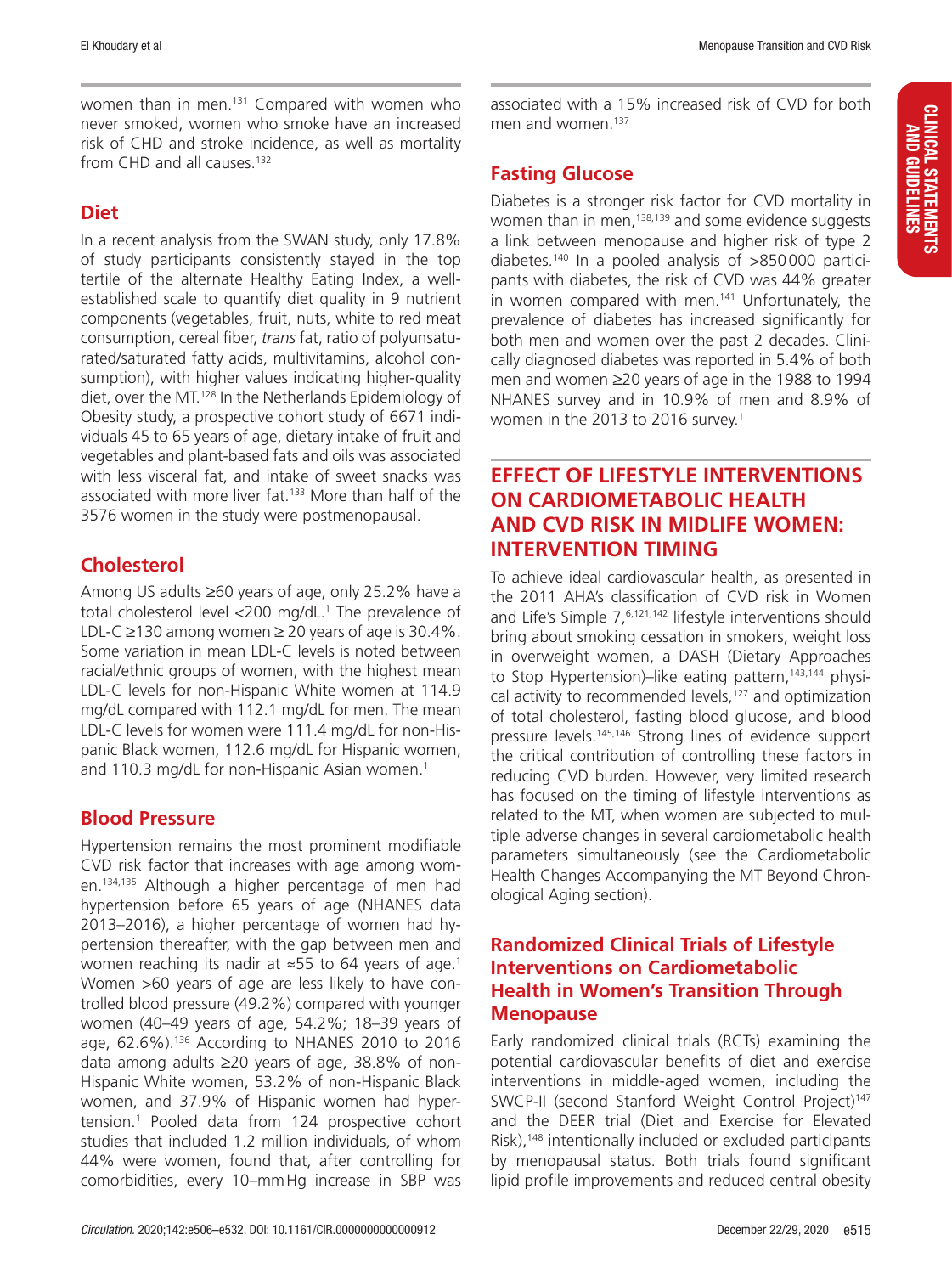from a reduced-fat (total and saturated) diet combined with increased physical activity.<sup>147,148</sup> Of note, these trials recruited women with different baseline lipid profiles and different phases of the MT. Therefore, any differences in the intervention effects on cardiovascular risk could not be directly attributed to differences in menopausal status.

The Pittsburgh WHLP (Women's Healthy Lifestyle Project) was probably the first and, to date, is the only RCT designed specifically to assess the effects of a diet and exercise intervention during the MT.149 The WHLP trial randomized 535 healthy premenopausal women 44 to 50 years of age to an assessment-only control group or a 5-year cognitive-behavioral program that included a hypocaloric diet with reduced saturated fat and cholesterol combined with moderately increased leisuretime physical activity. An LDL-C increase in the control group during perimenopause to postmenopause was blunted in the intervention group. In addition, the intervention prevented weight gain from premenopause to perimenopause to postmenopause and reduced triglycerides, SBP, DBP, and blood glucose and insulin.<sup>149</sup> MHT use did not modify the associations between treatment groups and changes in LDL-C and other CHD risk factors. In addition, the intervention slowed cIMT progression among perimenopausal/postmenopausal (0.008 mm/y for the control group versus 0.004 mm/y for the intervention group; *P*=0.02), whereas no differences were seen in premenopausal women.150

Most lifestyle intervention trials of cardiovascular risk factors in middle-aged (between 40 or 45 and 64 years or up to 69 years of age) women published since the WHLP trial have also distinguished between premenopausal and postmenopausal women, with the specific intention of not including women in the MT. For example, a small single-arm (diet and physical activity) weight loss intervention study showed significantly fewer changes in metabolic risk factors between 22 premenopausal women (mean±SD age, 43.7±6.4 years) and 50 postmenopausal women (mean±SD age, 58.2±5.1 years).151 Moreover, in a 2018 systematic review and meta-analysis of 17 small RCTs (a total of 792 women) on the effects of exercise on body composition, cardiovascular risk factors, and bone mineral density among menopausal women, exercise exerted significant benefits on body fat, waist circumference, and triglyceride levels. Of note, all participants were postmenopausal.152

We were unsuccessful in finding lifestyle RCTs that recruited participants or stratified randomization by menopausal stage or other menopausal characteristics associated with greater cardiovascular risk such as early age of menopause or vasomotor symptoms, discussed in the Menopause Characteristics Relevant to CVD Risk

and Cardiometabolic Health Changes Accompanying the MT Beyond Chronological Aging sections.

## **Lifestyle Behaviors and Cardiometabolic Health in Midlife Women**

With the growing body of literature supporting an acceleration of CVD risk and associated factors as women transition through menopause (Menopause Characteristics Relevant to CVD Risk and Cardiometabolic Health Changes Accompanying the MT Beyond Chronological Aging sections), increasing efforts have been directed at testing associations between healthy lifestyle behaviors and CVD risk in women in the observational study setting. The Nurses' Health Study provided some of the strongest and earliest evidence of the benefit of adherence to a healthy lifestyle, including diet, exercise, and abstinence from cigarette smoking, in reducing CHD risk in women.153 Women who adhered to multiple healthy lifestyle parameters over 14 years of follow-up (only 3% of the study population) had an RR of coronary events of 0.17 (95% CI, 0.07–0.41) compared with all other women.<sup>153</sup>

A recent large systematic review and meta-analysis of 59 prospective cohort studies involving >5.3 million middle-aged and elderly (not defined) women evaluated associations between modifiable lifestyle factors and fatal and nonfatal CVD events.<sup>132</sup> In a comparison of women who currently smoked and never smokers, the pooled reduced risks were 3.12 (95% CI, 2.15–4.52) for CHD incidence, 2.09 (95% CI, 1.51–2.89) for stroke incidence, and 2.76 (95% CI, 1.62–4.71) for CVD mortality.132 Studies comparing the effects of cigarette smoking cessation in perimenopausal and postmenopausal women with premenopausal women on CVDrelated outcomes are rare.154

In the same meta-analysis described above, both lower BMI and greater leisure physical activity were associated with lower CVD risk.132 Specifically, compared with women with a BMI <25 kg/m2 , CHD risk increased from 1.47 (95% CI, 1.20–1.81) for a BMI of 25 to 30 kg/m2 to 1.67 (95% CI, 1.24–2.25) for a BMI of 30 to 35 kg/m<sup>2</sup>. Moreover, women who reported leisure physical activity had a reduced risk of CHD (0.71 [95% CI, 0.67–0.75]), stroke (0.77 [95% CI, 0.70–0.85]), and CVD mortality (0.70 [95% CI, 0.58–0.84]).132

Despite voluminous literature showing that weightreducing dietary changes may reduce CVD risk in obese adults,<sup>143,155,156</sup> we are unaware of a meta-analysis focusing on CVD risk in middle-aged women for a healthy eating pattern that emphasizes fruits, vegetables, and low-fat dairy products and reduced saturated fatty acids, red meat, sweets, and beverages containing added sugars and includes whole grains, poultry, fish, and nuts.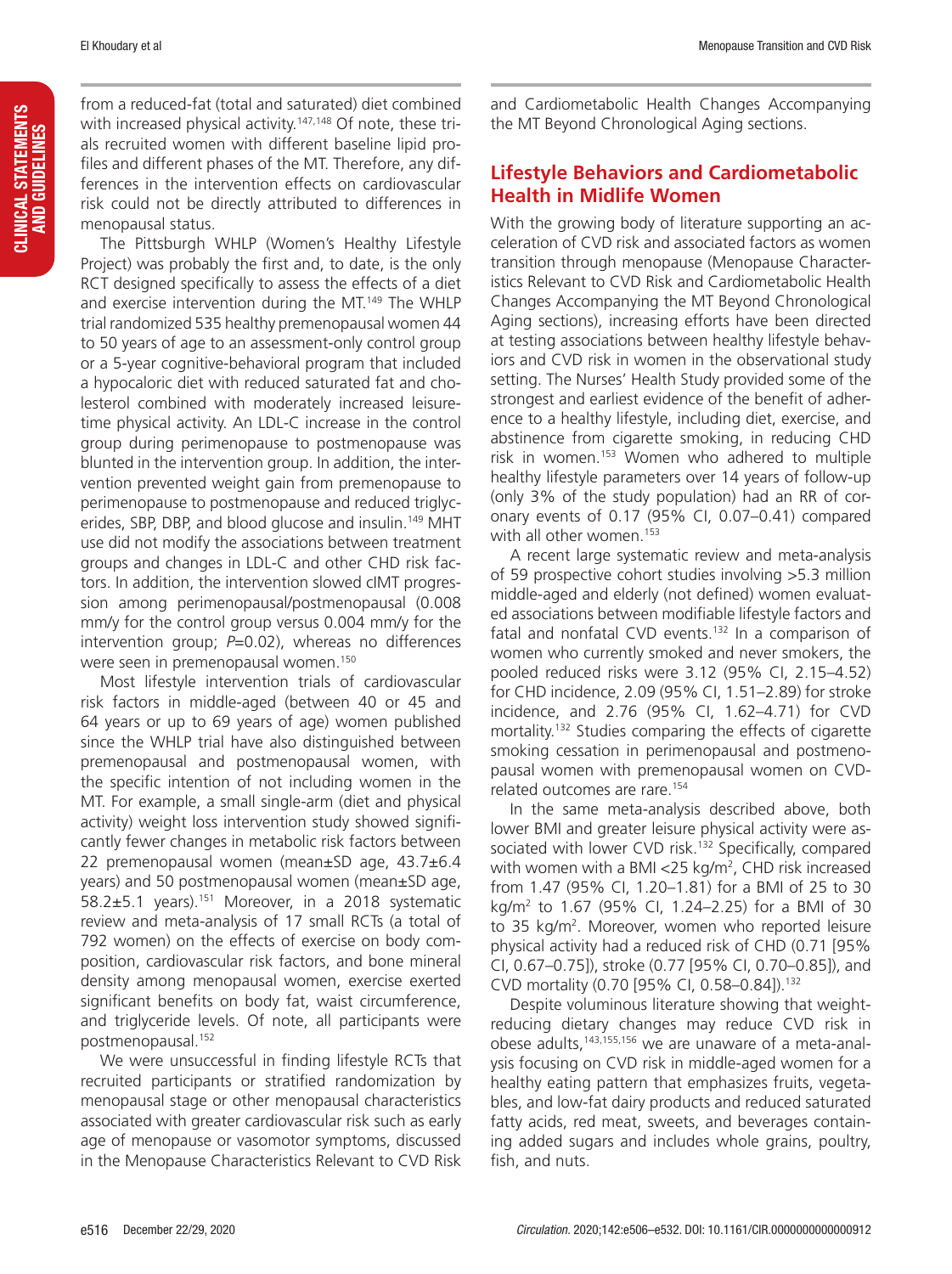In 1143 participants, the SWAN study prospectively tested associations of a composite healthy lifestyle score, constructed from self-reported data on cigarette smoking, diet, and physical activity, and subclinical atherosclerosis as common cIMT and interadventitial diameter, measured 14 years after baseline.128 Compared with women in the lowest score level, those in the highest score level (indicating healthier lifestyle) had 0.024-mm-thinner cIMT (95% CI, -0.048 to 0.00) and 0.16-mm-smaller interadventitial diameter (95% CI, −0.27 to −0.04). Abstinence from cigarette smoking showed the strongest inverse associations with measures of subclinical carotid atherosclerosis (never smokers had 0.047-mm thinner-cIMT [95% CI, −0.07 to −0.024] and 0.24-mm-smaller interadventitial diameter [95% CI, −0.35 to −0.13]) and 49% lower odds of higher carotid artery plaque risk (odds ratio, 0.51 [95% CI, 0.35–0.73]) compared with those who smoked during follow-up.128

In another SWAN study that included 721 midlife women with prevalent metabolic syndrome at baseline, reversal of metabolic syndrome was observed in 16.7% of the included women. Eating fewer calories over the MT (HR, 0.96 [95% CI, 0.93–0.990] per 100 kcal] was associated with this reversal, whereas physical activity was associated with 60% lower risk of developing metabolic syndrome among 493 women without metabolic syndrome at baseline in the same study.<sup>157</sup>

## **EFFECTS OF MENOPAUSAL HORMONE THERAPY USE ON CARDIOMETABOLIC HEALTH AND CVD EVENTS**

All high-quality evidence to date on the effects of MHT use on cardiometabolic health is based on clinical trials conducted among postmenopausal women. No data are available on the effects of MHT use on cardiometabolic health in women during perimenopause, who may need to use MHT to treat MT-related symptomatology. In fact, US Food and Drug Administration guidance on clinical trial design for new products to be approved for treating vasomotor symptoms recommends including only postmenopausal women, defined as those with 12 months of spontaneous amenorrhea or 6 months of spontaneous amenorrhea with serum follicle-stimulating hormone levels >40 mIU/mL or women 6 weeks after BSO with or without hysterectomy.158

#### **Timing of MHT Initiation**

Evidence suggests that the effects of MHT on the progression of atherosclerosis and CVD events vary by age or time since menopause when MHT is initiated. Specifically, beneficial effects on CVD outcomes and all-cause mortality may occur when MHT is initiated

CLINICAL STATEMENTS AND GUIDELINES

**CLINICAL STATEMENTS**<br>And Guidelines

in women <60 years of age or <10 years since menopause, whereas null or harmful effects may occur when MHT is initiated at older ages or after greater time since menopause. Numerous observational studies before 1991, reflecting the clinical practice of initiation MHT use near the time of menopause, reported reduced rates of CHD in MHT users.159 A 1991 analysis of prospective observational studies reported an overall summary relative risk of CHD events of 0.50 (95% CI, 0.43–56).<sup>160</sup> Analyses from the Nurses' Health Study (in women 30–55 years of age at baseline) showed a lower risk of mortality among current users compared with those who never used MHT (RR, 0.63 [95% CI, 0.56– 0.70]), with the mortality reduction greater in women at higher risk.161 Case-control and cross-sectional studies also found reduced CHD morbidity with MHT for women with angiographically defined CHD.<sup>159,162-164</sup>

Building on the above data, clinical trials of secondary prevention for CHD (HERS [Heart and Estrogen/ Progestin Replacement Study]) and stroke (Women's Estrogen for Stroke Trial) were conducted in the 1990s with average ages at baseline of 67 and 72 years, respectively. Neither of these trials found benefit with MHT.165,166 Moreover, the WHI trials shared the premise that, because MHT appeared protective against CVD in observational studies that included recently menopausal women,<sup>167</sup> it might be more effective in women at greater risk. The WHI trial of conjugated equine estrogens (CEEs) plus medroxy-progesterone acetate (MPA) found no CHD protection in the cohort overall (mean age, 63 years; 12 years postmenopausal; HR, 1.24 [95% CI, 1.00-1.57]).<sup>168</sup> However, trends were consistent with prior literature,<sup>155,160</sup> with HRs of 0.89 in women within 10 years of menopause and 0.95 in women 50 to 59 years of age with hot flashes. Notably, these results were not statistically significant in the limited sample in these age ranges (31% of the cohort) because the WHI was heavily weighted toward women distant from menopause.<sup>168</sup>

The WHI trial of CEEs alone in women with hysterectomy also reported no benefit for CHD in the overall cohort 50 to 79 years of age (HR, 0.95 [95% CI, 0.79– 1.16]). In this arm, women 50 to 59 years of age had a reduced risk of a composite coronary outcome [HR, 0.66 [95% CI, 0.45–0.96]) but not of the primary outcome (myocardial infarction or coronary death), probably because of the low event rate in young women.<sup>169</sup> HRs for stroke were elevated by 35% to 40% with both MHT regimens in the overall WHI cohorts of women 50 to 79 years of age, without significant interaction by age. However, in women 50 to 59 years of age, stroke event rates were identical with CEE and placebo.<sup>170,171</sup>

In an overview of findings from the intervention and extended postintervention phases of the 2 WHI trials, results for CHD and stroke were similar to those of earlier reports.172 Consistent with observational studies,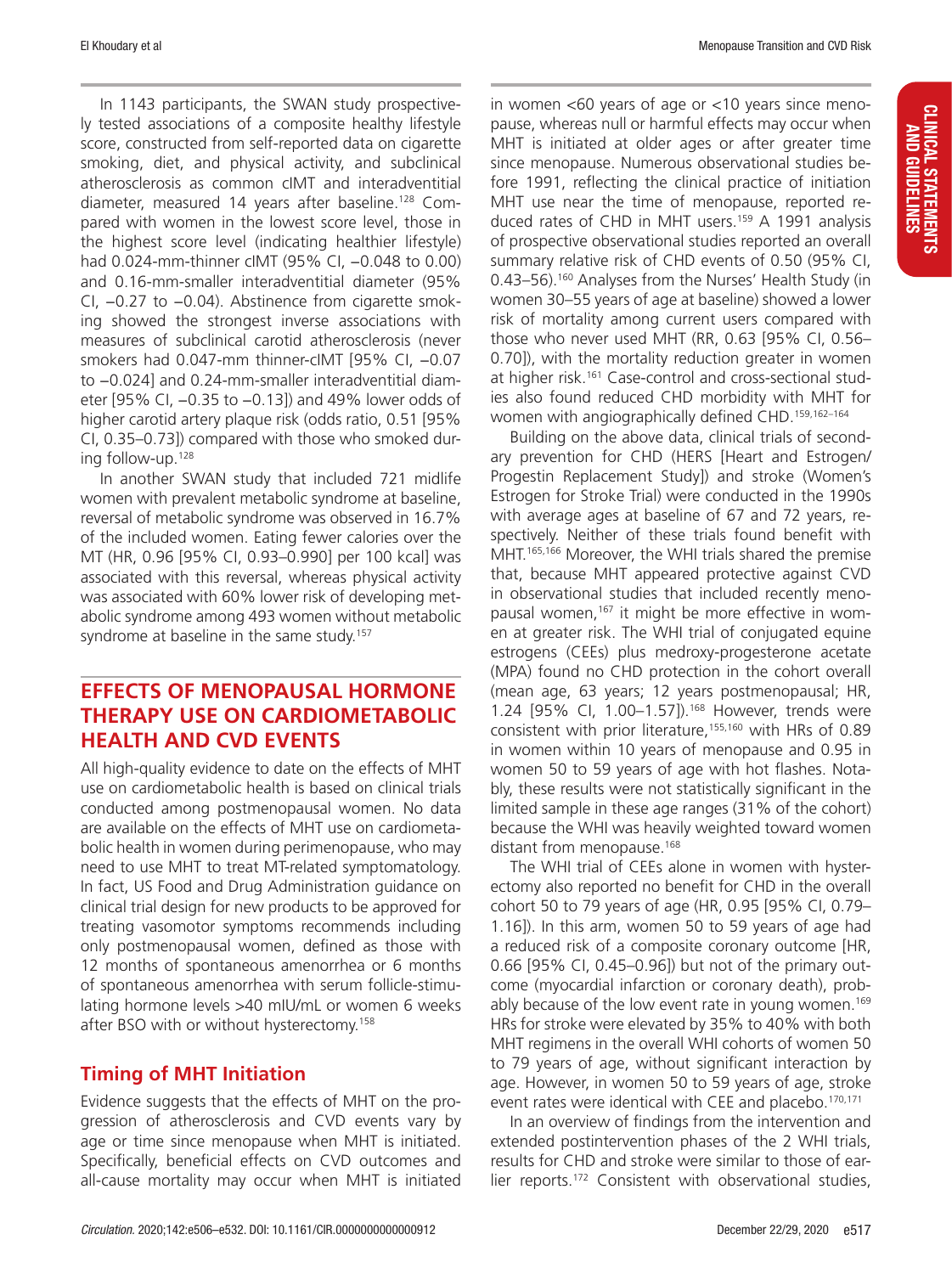all-cause mortality was reduced 31% relative to placebo in women 50 to 59 years of age only when the 2 MHT trials were pooled (because of their similar results for mortality). The test for trend by age was significant (*P*=0.01), indicating a contrast in mortality between younger and older women.173 DOPS (Danish Osteoporosis Prevention Study) tested oral estradiol alone in women with hysterectomy and combined with norethisterone acetate in women with an intact uterus. Mean age was 50 years, and the primary end point was a composite of hospitalized heart failure, myocardial infarction, and death. After 10 years of treatment, the primary end point was reduced with MHT (HR, 0.48 [95% CI, 0.26–0.87]), and the effect on stroke was null.174

A meta-analysis of randomized trials in young postmenopausal women (mean age, 55 years) suggested a 27% reduction (RR, 0.73 [95% CI, 0.52–0.96]) in mortality with MHT compared with no treatment.<sup>175</sup> Similarly, meta-analyses limited to trial data stratified by either age or time since menopause showed that MHT may decrease CHD and all-cause mortality by 30% to 48% when initiated in women <60 years of age or <10 years since menopause.<sup>176-179</sup> In the most recent Cochrane systematic review evaluating RCTs of MHT for preventing CHD in postmenopausal women, among women initiating MHT at <60 years of age or <10 years since menopause, CHD risk was reduced by roughly half (RR, 0.52 [95% CI, 0.29–0.96]) and all-cause mortality by 30% (RR, 0.70 [95% CI, 0.52–0.95]). Venous thromboembolism was increased (RR, 1.74 [95% CI, 1.11–2.73]), but there was no evidence of an excess risk of stroke with MHT.178 In contrast, in women initiating MHT at >60 years of age or >10 years since menopause, MHT had no effect on CHD or all-cause mortality.178 Of note, risks for stroke and venous thromboembolism were increased.178

The timing effect was also examined with the use of nationwide registers of postmenopausal MHT use (n=498105) in Finland (1994–2009) to evaluate CHD death among users of estradiol-based MHT according to age at the initiation of therapy.<sup>180</sup> The CHD standardized mortality ratio was lower among women who initiated MHT at <60 years of age compared with those initiating at older ages (for estradiol alone, 0.53 [95% CI, 0.47–0.59] versus 0.76 [95% CI, 0.71–0.82]; for estradiol/progestin, 0.45 [95% CI, 0.41–0.49] versus 0.74 [95% CI, 0.67-0.81]).<sup>180</sup>

Two trials have assessed the effect of MHT on the age-related increase in cIMT, an established measurement of atherosclerosis progression.<sup>181-184</sup> In the 4-year KEEPS trial, low-dose oral (CEE 0.45 mg/d) and patch (estradiol 50 μg/d) estrogen had no significant effect on cIMT progression in healthy newly menopausal women.185 In contrast, the 5-year ELITE trial (Early Versus Late Intervention Trial With Estradiol) showed reduced cIMT

progression with oral estradiol 1 mg daily in women <6 years, but not in women >10 years, postmenopausal (*P* for interaction=0.007).<sup>186</sup> The reasons for the outcome differences between KEEPS and ELITE are unclear, but a possibility is a higher dose of estrogen in the latter.<sup>187</sup>

#### **Route of Administration and MHT Formulations**

Clinical trial comparisons of MHT formulations and routes of administration with CVD outcomes are not available. Recent evidence from large observational studies suggests potential differential effects based on the type of estrogen, route of administration, or type of progestin agent in combined regimens. A report from the WHI observational study of 93676 postmenopausal women (50–79 years of age at baseline) followed up between 1994 and 2009 compared CVD outcomes among various estrogen regimens. Nonsignificant trends for lower rates of CHD, stroke, and CVD mortality, but not all-cause mortality, were reported for transdermal estradiol compared with oral CEEs.<sup>188</sup> In a US matched-cohort study of health insurance claims between 1999 and 2011, transdermal estrogen preparations were associated with a lower incidence of CVD complications compared with oral estrogen preparations (incidence rate ratio, 0.81 [95% CI, 0.67–0.99]), regardless of the type of estrogen agent used.<sup>189</sup> Most recently, 2 large nested case-control studies using the QResearch and Clinical Practice Research Datalink database in the United Kingdom evaluated the associations between various MHT regimens and the risk of venous thromboembolism.<sup>190</sup> Oral MHT preparations were associated with increased venous thromboembolism, whereas transdermal preparations were not. CEE was associated with a higher risk than estradiol. Within the oral regimens, CEE+MPA had the highest risk, and estradiol+dydrogesterone had the lowest. Micronized progesterone was not evaluated.190

## **MHT Use as Related to Cardiometabolic and Vascular Health**

#### *Body Fat Distribution*

After 3 years of treatment, lean soft tissue mass was preserved and upper body fat distribution, assessed as change in ratio of trunk to leg fat mass, was lower among WHI women in the CEE+MPA group compared with those in the placebo group.<sup>191</sup> In PEPI (Postmenopausal Estrogen/Progestin Interventions Study), women on CEE-based regimens averaged 1 kg less weight gain (*P*=0.006) and 1.2 cm less increase in waist circumference (*P*=0.01) than those given placebo after 3 years of follow-up.192 In KEEPS, although no statistically significant differences were observed in BMI changes across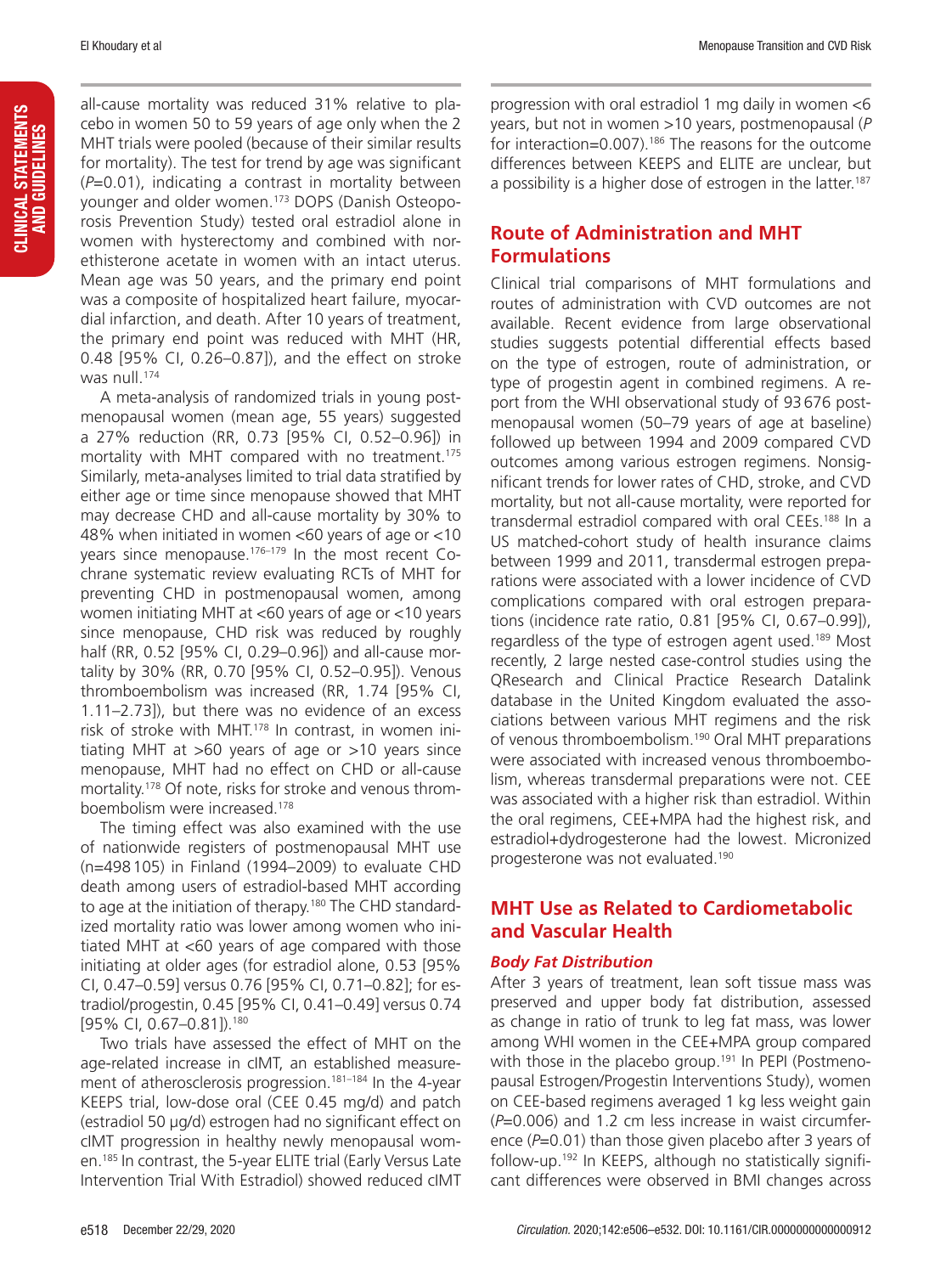treatment groups, women on oral CEE showed smaller increases in BMI compared with those on transdermal estradiol or placebo. There was also a trend for less increase in waist circumference.193

#### *Metabolic Syndrome Components*

In PEPI, CEE-based regimens were associated with decreases in fasting glucose (*P*=0.03) and fasting insulin (*P*=0.07), but there was no effect on SBP or DBP.194 In KEEPS, transdermal estradiol was associated with decreases in fasting insulin and fasting glucose versus placebo, whereas oral CEE was not. However, both oral and transdermal treatments were associated with significant decreases in insulin resistance, measured via the Homeostatic Model Assessment of Insulin Resistance score, compared with placebo.<sup>185</sup> In both the WHI and HERS, CEE+MPA was associated with a reduced incidence of type 2 diabetes, as was CEE alone in the WHI.<sup>172,195</sup>

#### *Vascular Health*

ELITE showed lower cIMT progression with oral estradiol versus placebo in women <6 years postmenopausal.186 However, at a lower dose of oral CEE or transdermal estradiol versus placebo, KEEPS showed no benefit in cIMT progression and no change in coronary artery calcium score in women  $<$ 3 years postmenopausal.<sup>185</sup> Among WHI women 50 to 59 years of age, CEE alone was associated with lower mean coronary artery calcium score assessed ≈1 year after trial completion (*P*=0.02), and differences were larger in women at least 80% adherent to study treatment.<sup>196</sup>

#### **Stopping MHT**

To assess related risks of cardiovascular events and allcause mortality after MHT is stopped, surviving participants from both WHI trials (CEE+MPA trial and CEE alone trial) were followed up after trial completion for a median of 8.2 years in the CEE+MPA trial and 6.6 years in the CEE alone trial. In both cases, postintervention results were neutral for CHD, stroke, pulmonary embolism, and all-cause mortality.<sup>172</sup> Conversely, a Finnish national study of 1.97 million women-years of follow-up (baseline age, 40–107 years) reported a >2-fold increase in cardiac and stroke deaths in the first year after stopping MHT use (median age at starting, 52 years; median age at stopping, 59 years).<sup>197</sup> Results were the same in a follow-up analysis that excluded women with nonfatal cardiac or stroke events within 1 year before stopping MHT.<sup>198</sup> Notably, the risks were greater in Finnish women <60 years of age or in those who used MHT for >5 years.<sup>197,198</sup> However, results from the randomized WHI trials and the observational Finnish studies are likely not comparable because of differences in study designs, characteristics of study populations, and the MHT regimens. The Finnish study did not have any data on the reasons why MHT was stopped or the cardiovascular risk factors during MHT use that may have led to stopping MHT.

In summary, positive early expectations for MHT on the prevention of CVD were based on data derived mostly from observational studies and 1 clinical trial (which focused on CVD risk factors) of newly menopausal women. Later, these were replaced by a concern for harm in trials that enrolled women who were on average a decade or more postmenopausal. Since then, evolving research has shown that timing of initiation is likely relevant to coronary benefit and that there may be differences by route of administration and treatment regimen. Current recommendations from leading specialty societies endorse the use of MHT in recently menopausal women with appropriate indications.199–201 The evidence supports cardiovascular benefit for MHT initiated early among women with premature or surgical menopause and within 10 years of menopause in women with natural menopause. The benefits of MHT (ie, including lower rates of diabetes, reduced insulin resistance, and protection from bone loss) appear to outweigh risks for the majority of early menopausal women. Perimenopausal women should be provided individualized guidance on MHT and options for treatment, particularly when vasomotor symptoms are present.

## **LIPID-LOWERING MEDICATIONS IN WOMEN**

Although an optimal lipid profile is a measurable objective in the prescription of lipid-lowering therapies for women with elevated risk, data for primary and secondary prevention of atherosclerotic CVD and improved survival with lipid-lowering interventions remain elusive for women. Nonpharmacological therapies that incorporate lifestyle modification (exercise, weight loss, smoking cessation, and heart-healthy diet) are recommended as the first-line strategy for improving lipid profiles.202 In addition, dietary interventions, herbal products, and nutritional supplements have been used in holistic practices to promote health and to prevent the development of heart disease.<sup>203</sup> ω-3 and  $\omega$ -6 polyunsaturated fatty acids have been evaluated extensively in this regard. For example, in a recent meta-analysis, ω-3 was significantly associated with reductions in CHD (RR, 0.93 [95% CI, 0.89–0.98]) and myocardial infarction (RR, 0.92 [95% CI, 0.85–0.99]) but not CVD mortality (RR, 0.98 [95% CI, 0.93–1.02]) or all-cause mortality (RR, 0.93 [95% CI, 0.86–1.01]).203 Similarly, in a Cochrane analysis,  $\omega$ -6 acids were found to lower total cholesterol (mean difference, −0.33 mmol/L [95% CI, −0.50 to −0.16]), but the reduction of myocardial infarction in high-risk individuals was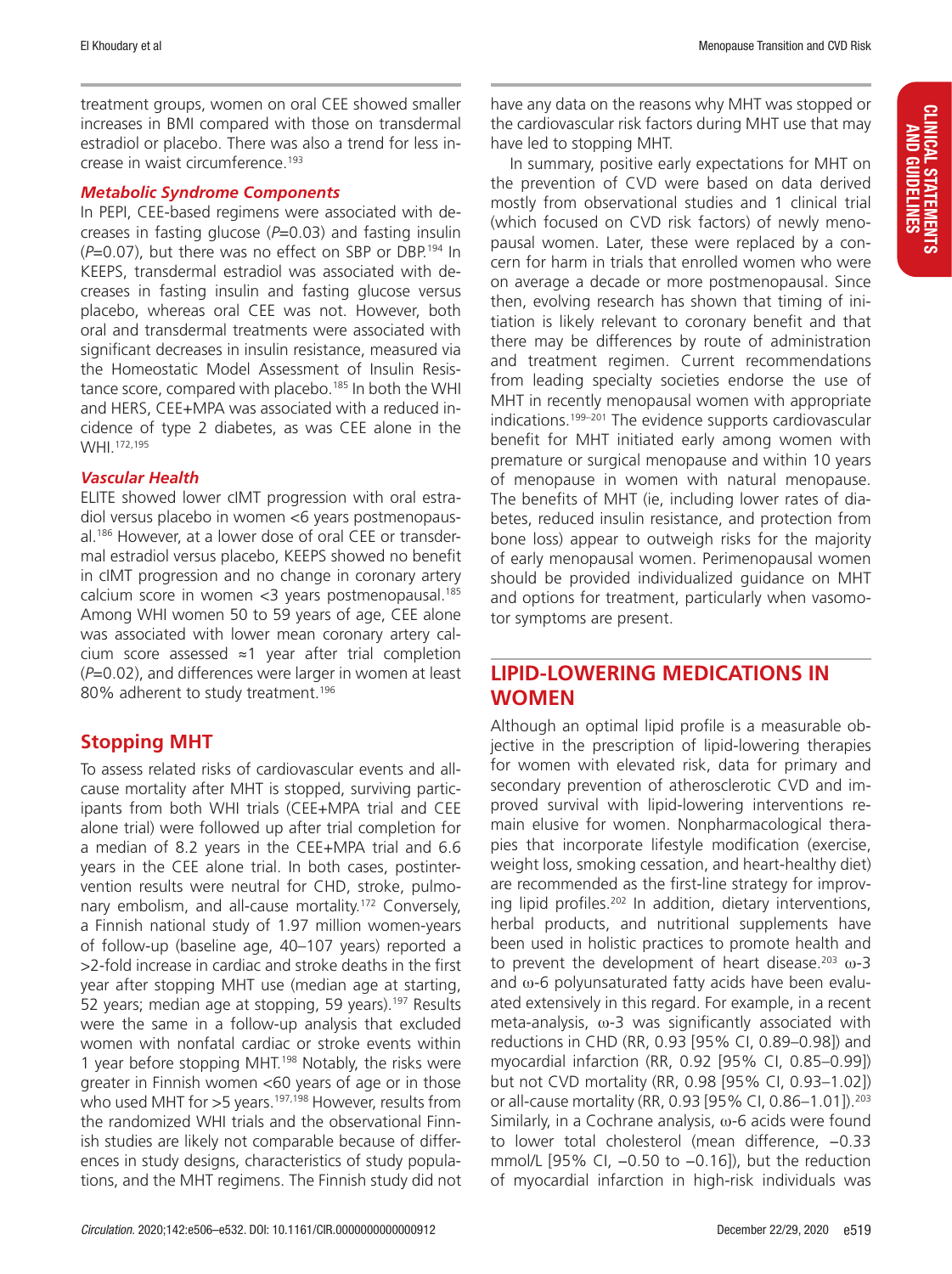not statistically significant (RR, 0.88 [95% CI, 0.76– 1.02]).<sup>204</sup> Notably, the  $\omega$ -3 and -6 studies included relatively few women, for whom menopausal status was unreported, challenging a general application of these results to this population.

Numerous studies have evaluated lipid-lowering medications for the prevention of atherosclerotic CVD, with most focusing on HMG-CoA reductase inhibitors (ie, statins). Limited RCT evidence for the primary prevention of CVD with statin therapy derives from a cohort of women (n=6801) with baseline LDL-C <130 mg/dL and high-sensitivity C-reactive protein >2 mg/dL studied in the JUPITER trial (Justification for the Use of Statins in Prevention: An Intervention Trial Evaluating Rosuvastatin).205 Although fatal and nonfatal myocardial infarction and all-cause mortality were not reduced with statin therapy across the entire cohort of women in JUPITER, arterial revascularization was reduced in the subgroup of women >60 years of age.<sup>205</sup>

In the MEGA trial (Management of Elevated Cholesterol in the Primary Prevention Group of Adult Japanese), in which a large cohort of women (n=5356) were followed up for >5 years of statin therapy, the effect on CHD and all-cause mortality was null.<sup>206</sup> In a subgroup analysis, noncardiovascular mortality was reduced in women >55 years of age.<sup>206</sup> Furthermore, the sex-specific data from the online supplement of the HOPE-3 trial (Heart Outcomes Prevention Evaluation-3), a large RCT of women (n=5871) and men (n=6831) with intermediate risk for CHD, provide further evidence that statin therapy had a nonsignificant effect on CHD and all-cause mortality for primary prevention in women.<sup>207</sup>

Of the meta-analyses comparing primary prevention trials of statin therapy, primary prevention of CHD has been demonstrated in men (n=28346; RR, 0.59 [95% CI, 0.48–0.74]208; and n=26921; RR, 0.72 [95% CI, 0.61-0.86]<sup>209</sup>) but not in women (n=13346; RR, 0.89 [95% CI, 0.79-1.00]<sup>208</sup>; and n=20817; RR, 0.79 [95% CI,  $0.56-1.13]^{209}$ ), whereas the results for all-cause mortality were null for both sexes.<sup>208,209</sup> In a large metaanalysis of primary and secondary prevention trials of the Cholesterol Treatment Trialists' database comprising 46675 (27%) women, the effect size of primary prevention with statin therapy was smaller and nonsignificant in women compared with men (rate ratio of major vascular event, 0.72 [95% CI, 0.66–0.80] in men versus 0.85 [95% CI, 0.72–1.00] in women).210 Simultaneous incorporation of both primary and secondary prevention trials into the analysis strengthened the finding of a CVD reduction in women. A meta-analysis that analyzed primary and secondary prevention trials with statin therapy separately in women showed a significant reduction in CHD events in secondary (n=6,185; RR, 0.80 [95% CI, 0.71–0.91]), but not in primary, prevention (n=9806; RR, 0.87 [95% CI, 0.69– 1.09]). All-cause mortality in women was not reduced

by statin therapy in primary ( $n= 7677$ ; RR, 0.95 [95% CI, 0.62–1.46]) or secondary prevention (n=2393; RR, 1.00 [95% CI, 0.77–1.29]).211

Although statin therapy is first-line therapy to lower LDL-C, other treatments may be considered as adjuncts or alternatives to improve the lipid profile resulting from inadequate LDL-C control or statin intolerance. The most common nonstatin therapies are bile acid sequestrants, cholesterol absorption inhibitors (ezetimibe), and PCSK9 (proprotein convertase subtilisin/ kexin type 9) inhibitors. The relative safety and efficacy of ezetimibe have been shown in women and men.<sup>212</sup> The options for lipid-lowering therapies are evolving rapidly. PCSK9 inhibitors and other targeted therapies hold unique promise in the future of CVD risk reduction therapies, but clinical trials are needed to disaggregate sex differences for women versus men. Observational data suggest that serum PCSK9 levels are higher in postmenopausal women, but the clinical significance of this finding is unknown.213–215 Available data suggest no sex-based difference in low-density lipoprotein reduction for the newly US Food and Drug Administration–approved ATP citrate lyase inhibitor bempedoic acid.<sup>216</sup> On the basis of the limitations in the effectiveness of statins in improving hard outcomes for women, the new lipid-lowering medications (PCSK9 inhibitors, bempedoic acid, siRNA [small interfering RNA] class of agents [eg, inclisiran], MTTP [microsomal triglyceride transfer protein] inhibitors [eg, lomitapide], antisense oligonucleotides, and others) warrant sex-specific trials to determine efficacy for hard end points. Although evidence-based data supporting a statistically significant reduction of CVD events and all-cause mortality in primary prevention in women are lacking for statins and other lipid-lowering therapies, the current guidelines for the prevention of CVD do not provide specific recommendations for women and men independently. Therefore, the most recent lipid-lowering guidelines recommend statins as first-line therapy for CVD risk reduction, regardless of sex or menopausal status.

## **LATEST AHA GUIDELINES ON CVD PREVENTION IN WOMEN**

#### **Summary of Guidelines**

On the basis of a review of the literature on unique aspects of CVD in women, the AHA published scientific statements addressing prevention of CVD in women in 1997 and 1999.<sup>217,218</sup> Using clinical criteria or the Framingham global risk score,<sup>219</sup> an expert panel updated the 1999 statement in 2004 to develop the first AHA evidence-based guidelines for CVD prevention in women, emphasizing the spectrum of CVD and classifying women as being at high risk, intermediate risk, low risk, and optimal risk. $220$  In 2007, a further update of these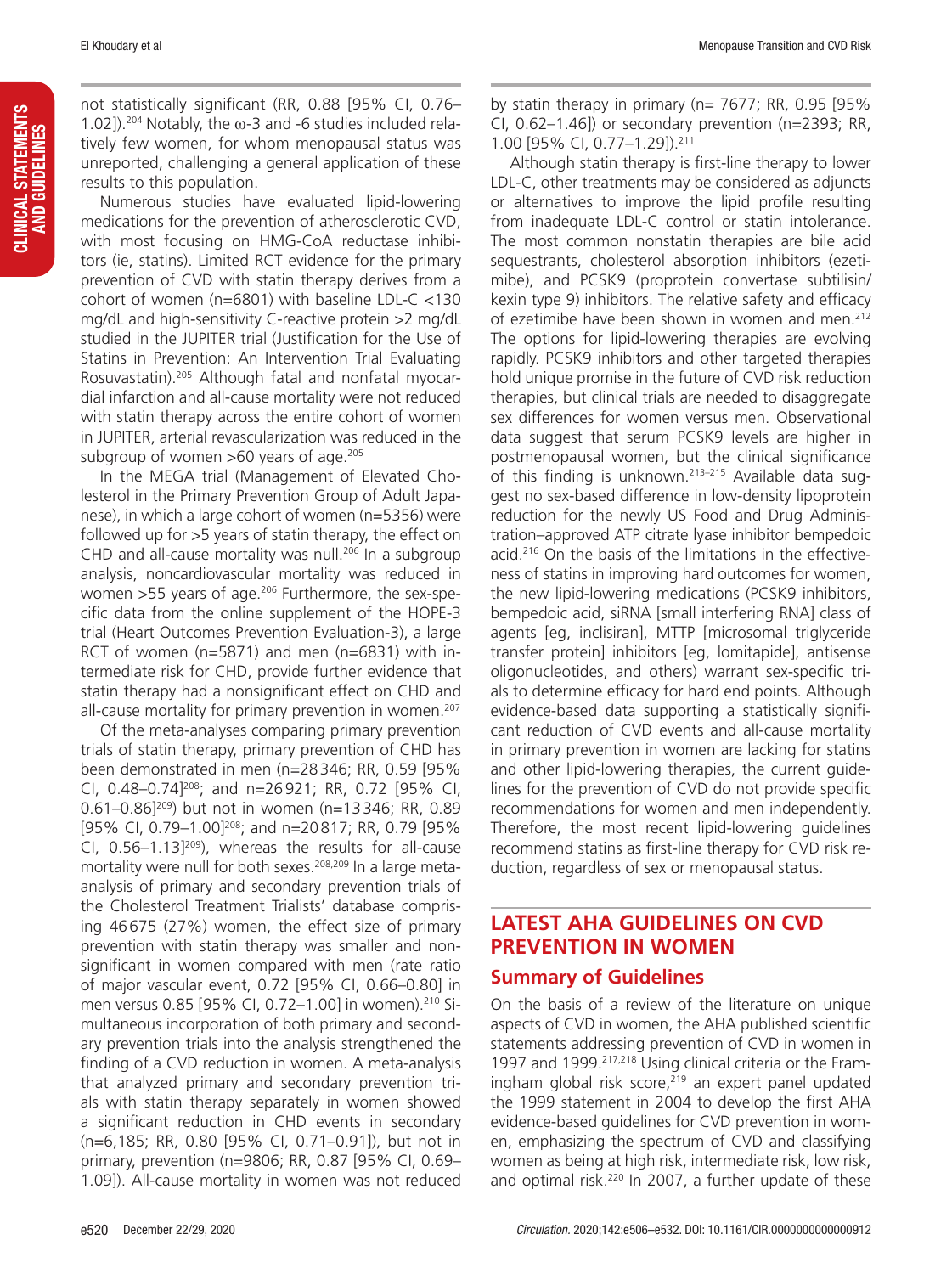guidelines recommended a general approach to classify women as high risk, at risk, or optimal risk,<sup>221</sup> recognizing that the average lifetime risk for CVD was nearly 1 in 2 in women.222 This scheme aligned the guidelines well with available clinical trial evidence, most of which was for women at high risk or apparently healthy women with a spectrum of risk.<sup>221</sup> The 2007 panel also acknowledged the growing appreciation of the limitations of risk stratification with the Framingham risk function in diverse populations of women.<sup>223</sup>

In 2011, another AHA panel updated the 2007 recommendations as effectiveness-based guidelines for the prevention of CVD in women, which considered benefits and risks of preventive therapies observed in clinical practice rather than limiting recommendations to evidence that documented efficacy.6 The 2011 panel continued to emphasize categorical classification of CVD risk in women as high risk, at risk, and ideal cardiovascular health, which replaced the former optimal risk category. Ideal cardiovascular health was defined by the absence of clinical CVD and the presence of all ideal levels of total cholesterol (<200 mg/dL), blood pressure (<120/80 mmHg), and fasting blood glucose (<100 mg/ dL), as well as adherence to healthy behaviors, including having a BMI <25 kg/m<sup>2</sup>; abstaining from smoking; engaging in moderate- or vigorous-intensity physical activity at ≥150 or ≥75 min/wk, respectively, or a combination; and following a healthy (DASH-like) diet.<sup>121</sup>

Although these national goals were not specific to women, available data on women were evaluated in their development, $121$  and on the basis of these findings, the 2011 expert panel stated that "when achieved or maintained into middle age, the overall pattern of ideal cardiovascular health is associated with greater longevity" and "dramatic reductions in short-term, intermediate-term, and lifetime risks for CVD events."6 Other notable modifications to the risk classification algorithm included acknowledging the availability of several risk equations for the prediction of 10-year global CVD risk such as the updated Framingham CVD risk profile and the Reynolds risk score for women<sup>224,225</sup> and adding factors to the at-risk status group that are known to be more prevalent among women and possibly making special contributions to CVD risk in women. Specifically, systemic autoimmune collagen–vascular disease (eg, systemic lupus erythematosus or rheumatoid arthritis) and history of preeclampsia, gestational diabetes, or pregnancy-induced hypertension were included (Table).6 Notably, menopause and menarche were mentioned only as periods of potential vulnerability across women's life span, which should be evaluated by future research to identify women at risk and to determine the effectiveness of diagnostic and preventive interventions during these critical times.<sup>6</sup>

The 2011 guidelines retained the Class III recommendations from the 2007 guidelines<sup>221</sup> that MHT,

#### **Table. Classification of CVD Risk in Women**

| <b>Risk Status</b>                        | <b>Criteria</b>                                                                                                                        |  |  |  |  |
|-------------------------------------------|----------------------------------------------------------------------------------------------------------------------------------------|--|--|--|--|
| High risk $(\geq 1$ high-<br>risk states) | Clinically manifest CHD                                                                                                                |  |  |  |  |
|                                           | Clinically manifest cerebrovascular disease                                                                                            |  |  |  |  |
|                                           | Clinically manifest peripheral arterial disease                                                                                        |  |  |  |  |
|                                           | Abdominal aortic aneurysm                                                                                                              |  |  |  |  |
|                                           | End-stage or chronic kidney disease                                                                                                    |  |  |  |  |
|                                           | Diabetes                                                                                                                               |  |  |  |  |
|                                           | 10-y Predicted CVD risk ≥10%                                                                                                           |  |  |  |  |
| At risk (≥1 major                         | Cigarette smoking                                                                                                                      |  |  |  |  |
| risk factors)                             | SBP ≥120 mm Hg, DBP ≥80 mm Hg, or treated<br>hypertension                                                                              |  |  |  |  |
|                                           | Total cholesterol ≥200 mg/dL, HDL-C <50 mg/dL,<br>or treated for dyslipidemia                                                          |  |  |  |  |
|                                           | Obesity, particularly central adiposity                                                                                                |  |  |  |  |
|                                           | Poor diet                                                                                                                              |  |  |  |  |
|                                           | Physical inactivity                                                                                                                    |  |  |  |  |
|                                           | Family history of premature CVD occurring in first-<br>degree relatives in men <55 y of age or in women<br><65 y of age                |  |  |  |  |
|                                           | Metabolic syndrome                                                                                                                     |  |  |  |  |
|                                           | Evidence of advanced subclinical atherosclerosis<br>(eg, coronary calcification, carotid plaque, or<br>thickened IMT)                  |  |  |  |  |
|                                           | Poor exercise capacity on treadmill test or<br>abnormal heart rate recovery after stopping<br>exercise                                 |  |  |  |  |
|                                           | Systemic autoimmune collagen-vascular disease<br>(eg, lupus or rheumatoid arthritis)                                                   |  |  |  |  |
|                                           | History of preeclampsia, gestational diabetes, or<br>pregnancy-induced hypertension                                                    |  |  |  |  |
| Ideal cardiovascular                      | Total cholesterol <200 mg/dL (untreated)                                                                                               |  |  |  |  |
| health (all of these)                     | BP <120/<80 mm Hg (untreated)                                                                                                          |  |  |  |  |
|                                           | Fasting blood glucose <100 mg/dL (untreated)                                                                                           |  |  |  |  |
|                                           | BMI <25 kg/ $m2$                                                                                                                       |  |  |  |  |
|                                           | Abstinence from smoking                                                                                                                |  |  |  |  |
|                                           | Physical activity at goal for adults >20 y of age:<br>≥150 min/wk moderate intensity, ≥75 min/wk<br>vigorous intensity, or combination |  |  |  |  |
|                                           | Healthy (DASH-like) diet                                                                                                               |  |  |  |  |

BMI indicates body mass index; BP, blood pressure; CHD, coronary heart disease; CVD, cardiovascular disease; DASH, Dietary Approaches to Stop Hypertension; DBP, diastolic blood pressure; HDL-C; high-density lipoprotein cholesterol; IMT, intima-media thickness; and SBP, systolic blood pressure. Reprinted from Mosca et al.<sup>6</sup> Copyright © 2011, American Heart

Association, Inc.

selective estrogen-receptor modulators, antioxidant vitamin supplements (eg, vitamin E, vitamin C, and βcarotene), and folic acid (with or without vitamin  $B_6$ and  $B_{12}$  supplementation) should not be used for primary or secondary prevention of CVD. The guidelines also stated that routine use of aspirin in healthy women <65 years of age is not recommended to prevent myocardial infarction.6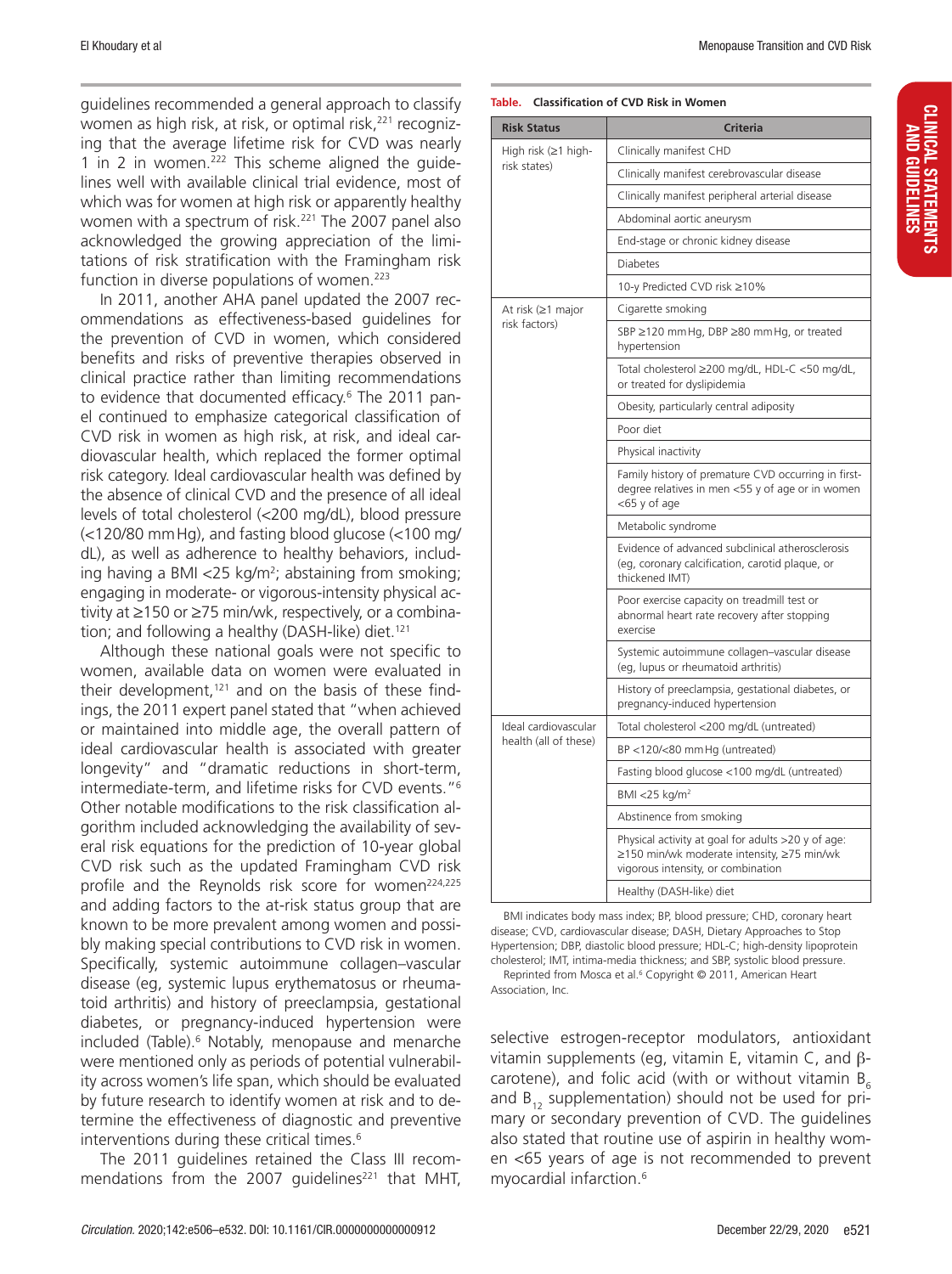The AHA guidelines for the prevention of stroke in women published in 2014226 stated that no study had investigated the relationship between endogenous hormones and stroke as women transition through menopause. The authors referenced a review on the role of menopause and MHT in stroke risk, which is lower in women than men during middle age but doubles during the 10 years after menopause, $227$  and a review of observational studies of the association of premature (before 40 years of age) or early (between 40 and 45 years of age) menopause and the risk of ischemic stroke.<sup>228</sup> These observational cohort studies demonstrated an increased risk of all types of stroke in women who underwent BSO before 50 years of age compared with women who retained their ovaries.<sup>228</sup> The AHA guidelines stated that neither postmenopausal MHT (specifically CEE with or without MPA) nor selective estrogen-receptor modulators should be used for the primary or secondary prevention of stroke in postmenopausal women.226

Sex-related differences in the cardiovascular system were outlined in a 2016 AHA scientific statement on preventing and experiencing ischemic heart disease as a woman,<sup>229</sup> but the discussion of menopause was limited to statements on the changes in body fat discussed in previous sections of this scientific statement and results from a blood pressure study showing no differences by menopausal status in blood pressure in 152 hypertensive women (40–60 years of age) versus 40 age-matched normotensive control subjects.<sup>230</sup> To date, the concurrence of advancing age and menopause with increasing blood pressure continues to raise doubt as to whether menopause is an independent risk factor for high BP,<sup>231</sup> a major risk factor for stroke.

Premature menopause has been recognized as a risk-enhancing factor favoring statin therapy initiation in the 2018 updated guidelines of blood cholesterol management.202

## **Implications of the Evolving Findings on Menopause and CVD Risk on These Guidelines**

As presented in the Menopause Characteristics Relevant to CVD Risk section, an association between age at natural menopause and CVD risk has been observed in many, but not all, population cohorts, as has a higher CVD risk with surgical menopause with BSO, particularly in women <45 years of age. However, the 2011 classification of CVD risk in women does not include early menopause among categorical risk factors. As also presented in previous sections of this statement, adverse changes in lipids and body fat deposition and increases in metabolic syndrome risk have been related to the MT independently of aging. However, the most recent AHA guidelines for CVD prevention in women have not fully addressed menopause and its related cardiometabolic consequences as independent risk factors,<sup>6</sup> nor have more recent AHA statements on stroke in women.<sup>226</sup>

The North American Menopause Society published key points and recommendations for the clinical care of midlife women in 2014, including that all women be evaluated for CVD risk with the American College of Cardiology/AHA risk assessment tool and these risks managed accordingly.<sup>232</sup> Future risk assessment guidelines should include menopause among CVD risk factors in women. Until the next consensus guidelines are presented, we believe the North American Menopause Society recommendation should be promoted.

## **SUMMARY AND CONCLUSIONS**

Menopause signifies the permanent cessation of ovarian reproductive function. The transition from any level of function, manifested by uterine menstruation, to the absence of menses is referred to as the MT and is characterized as the time when the menstrual cycles become significantly variable or other menopause-related symptoms begin. The MT is a period of significant symptomatic, hormonal, menstrual, and other physiological changes that are relevant to CVD risk. Accordingly, the purpose of this scientific statement was to provide a contemporary synthesis of the existing data on the MT and how these data relate to CVD, the leading cause of mortality in US women. Here, we summarize the salient content provided in the preceding sections:

- 1. The median age of natural menopause is 50 years. Natural menopause is considered premature if it occurs before 40 years of age and early if it occurs between 40 and 45 years of age.
- 2. Because of the trends for increases in overall life expectancy in the United States, a significant proportion of women will spend up to 40% of their lives postmenopausal.
- 3. Earlier age at natural menopause is generally reported as a marker of greater CVD risk and linked to being Black or Hispanic, having a short menstrual cycle length, having a low parity, being a smoker, and having a worse cardiovascular health profile during reproductive life. Of note, the studies on age of natural menopause and incident morbidity and mortality are not entirely consistent, which may be the result of different formulations of the composite outcomes.
- 4. Iatrogenically induced menopause (ie, BSO) during the premenopausal period is associated with higher CVD risk. Hysterectomy, regardless of ovarian status, does not influence CVD risk factors before or after menopause. Guidelines from the North American Menopause Society endorse MHT use among women with premature or early natural or surgical menopause, with treatment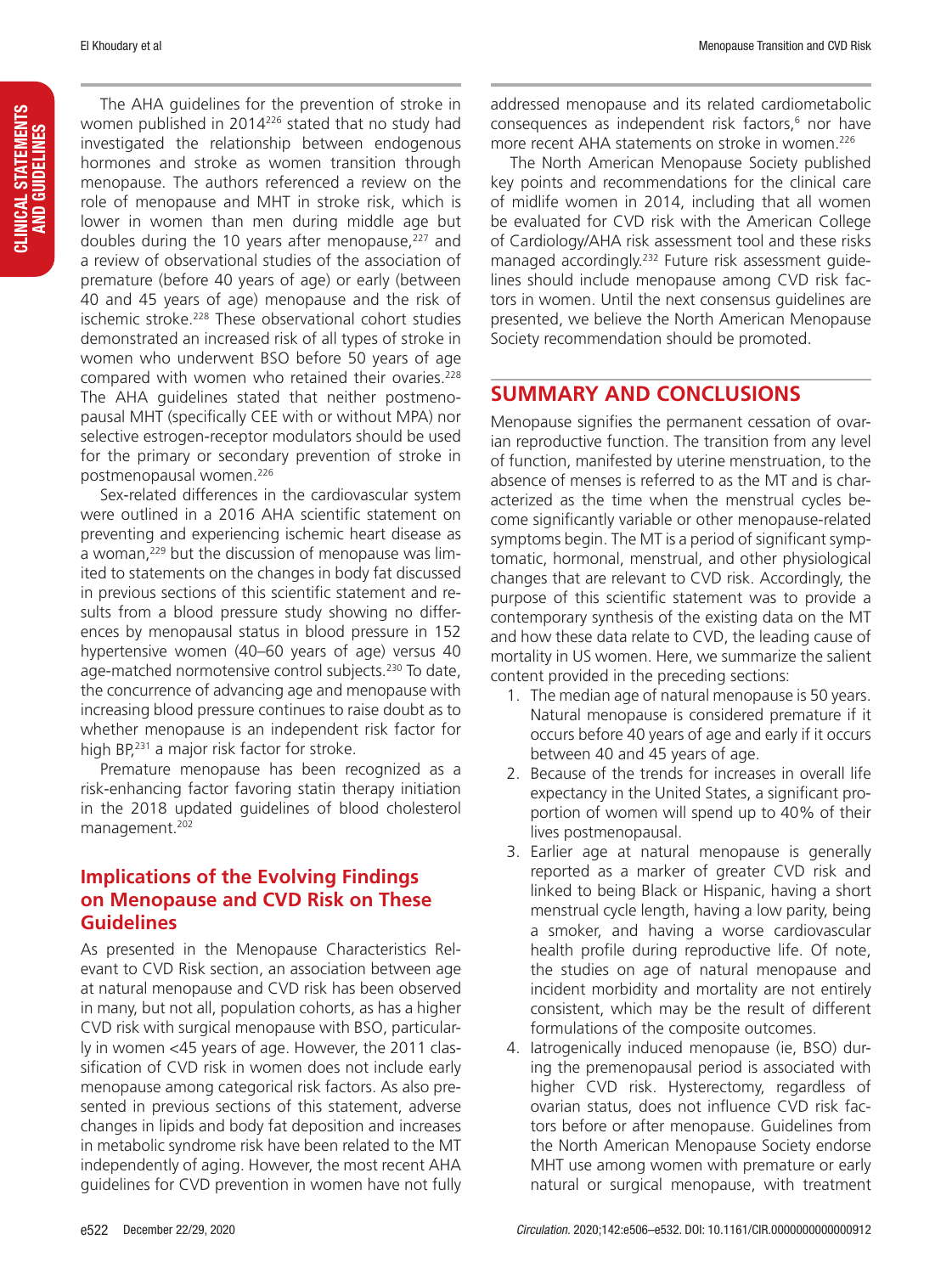until at least the median age of menopause (in the absence of contraindications).

- 5. Vasomotor symptoms are associated with worse CVD risk factor levels and measures of subclinical atherosclerosis. These associations may depend on the timing of these symptoms during the MT.
- 6. Sleep disturbance, a common complaint during the MT, is linked to a greater risk of subclinical CVD and worse cardiovascular health indexes in midlife women.
- 7. Depression occurs more frequently during the perimenopausal and postmenopausal years and is related to both vasomotor symptoms and incident CVD.
- 8. The perimenopause stage begins with the onset of intermenstrual cycle irregularities or other menopause-related symptoms. This stage extends 12 months after menopause and has been identified as a stage of vulnerability accompanied by significant alterations in several cardiometabolic and vascular health parameters strongly linked to higher CVD risk.
- 9. Central/visceral fat increases and lean muscle mass decreases are more pronounced during the MT. The increased central adiposity is associated with an increased risk of mortality, even among those with normal BMI.
- 10. Paracardial fat volumes are higher after menopause, independently of age, and could be influenced by estradiol levels or MHT use.
- 11. Increases in lipids (LDL-C and apolipoprotein B), metabolic syndrome risk, and vascular remodeling at midlife are driven by the MT more than aging, whereas increases in blood pressure, insulin, and glucose are likely more influenced by chronological aging.
- 12. Novel data show a reversal in the associations of HDL-C with CVD risk over the MT, suggesting that higher HDL-C levels may not consistently reflect good cardiovascular health in midlife women.
- 13. Limited data exist on the current status of ideal cardiovascular health components in women during the MT. According to this limited literature, only 7.2% of women traversing menopause report a physical activity level that matches the current recommendation, and <20% consistently maintain a healthy eating diet.
- 14. Although the data are limited, randomized trial results suggest that a multidimensional lifestyle intervention can prevent weight gain while reducing triglycerides, SBP, and DBP, as well as blood glucose, insulin, and subclinical carotid atherosclerosis, among women undergoing the MT.
- 15. Regardless of the strong line of observational evidence showing the MT as a period of accelerated

cardiovascular risk, RCTs of lifestyle and behavioral interventions have not adequately represented this high-risk population.

- 16. The literature supporting a critical role for the time of initiation of MHT use relative to menopause, with initiation at <60 years of age or within 10 years of menopause appearing to be associated with reduced CVD risk, strongly calls for further research assessing MHT use, including potential contrasts by form, route, and duration of administration, on cardiometabolic effects in women traversing menopause, a large proportion of whom experience menopausal symptoms before even reaching menopause.
- 17. Data for primary and secondary prevention of atherosclerotic CVD and improved survival with lipid-lowering interventions remain elusive for women, with further study required for evidencebased recommendations to be developed specifically for women.

As is evident from the information provided in this statement, the MT is a uniquely impactful period of time in most women's lives, which is associated with adverse changes in CVD risk. Trial results suggest that behavioral interventions can be used effectively during this time frame to reduce adverse CVD profiles. However, the number of randomized trials and observational studies including women during this transition is remarkably constrained. Therefore, definitive conclusions from the data are difficult to make with reasonable certainty. Unfortunately, this has left a substantial proportion of women and their healthcare providers unsure about how to proceed with interventions such as lipid-lowering medications and MHT use. Because the MT is a period of significant detrimental changes in several cardiometabolic risk factors (ie, lipids, vascular health, metabolic syndrome, visceral adiposity), healthcare practitioners may consider an aggressive prevention-based approach for women at this stage in their lives to decrease the probability of a future CVD event. On the basis of the data collected to date, a reasonable lifestyle intervention would target ideal body weight with low central adiposity and maintenance of skeletal muscle mass.

To further assist these practitioners and to reduce the burden of CVD while improving quality of life in this population of women, it is strongly recommended that future studies make a conscious effort to include or to focus on women who are undergoing the MT, especially those related to MHT and other therapeutic interventions. Studies that do so should carefully consider how to integrate women's reproductive aging into the study design vis-à-vis surveys, case report forms, etc. In addition, new studies may ponder the inclusion of more contemporary or emerging biomarkers of reproductive aging such as the anti-Müllerian hormone, which has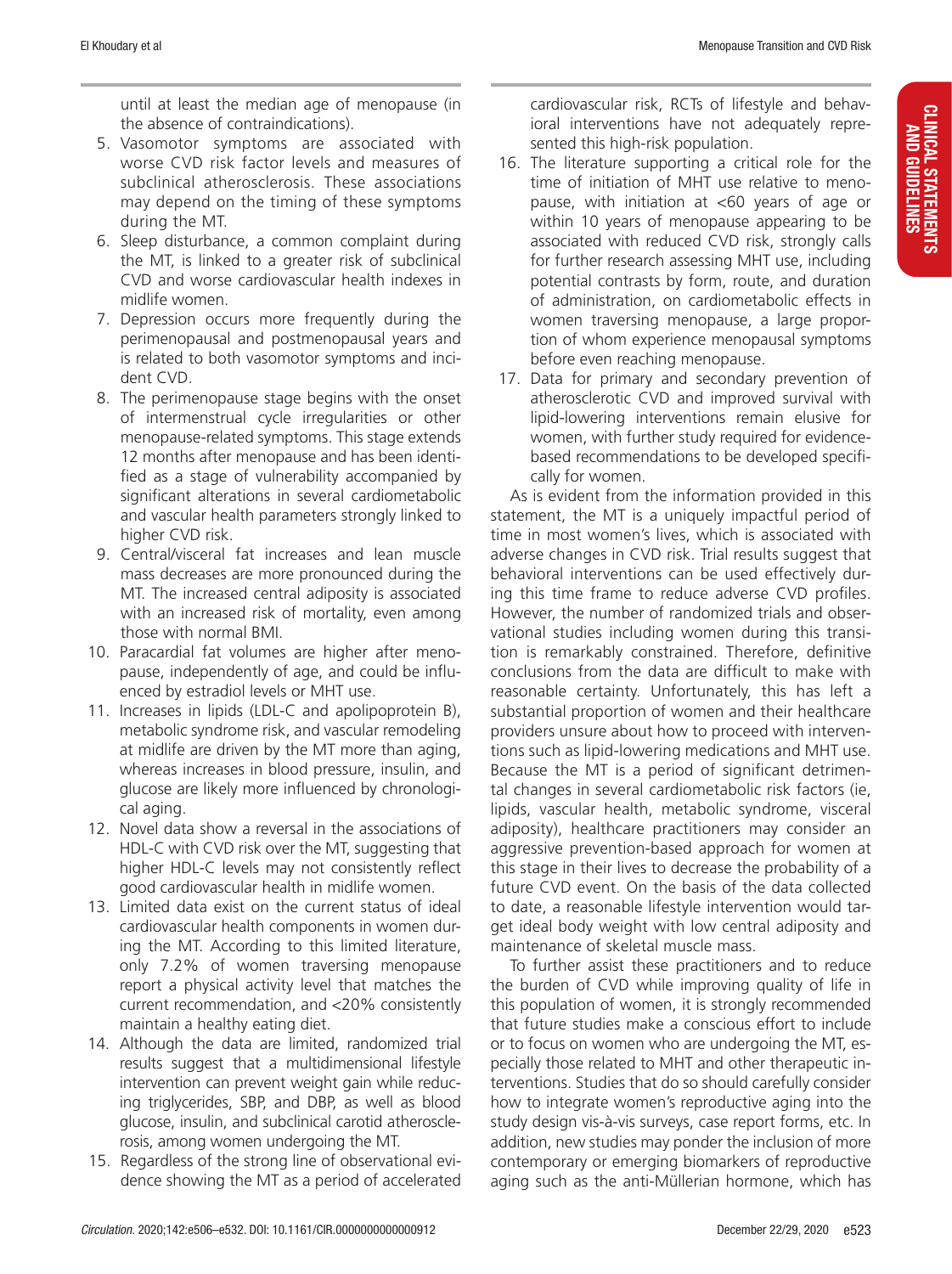been linked to the MT and the timing of menopause $^{233}$ and may complement information obtained from the more traditional hormone measures.

#### **ARTICLE INFORMATION**

The American Heart Association makes every effort to avoid any actual or potential conflicts of interest that may arise as a result of an outside relationship or a personal, professional, or business interest of a member of the writing panel. Specifically, all members of the writing group are required to complete and submit a Disclosure Questionnaire showing all such relationships that might be perceived as real or potential conflicts of interest.

This statement was approved by the American Heart Association Science Advisory and Coordinating Committee on May 22, 2020, and the American Heart Association Executive Committee on June 22, 2020. A copy of the document is available at https://professional.heart.org/statements by using either "Search for Guidelines & Statements" or the "Browse by Topic" area. To purchase additional reprints, call 215-356-2721 or email [Meredith.Edelman@wolt](mailto:Meredith.Edelman@wolterskluwer.com)[erskluwer.com](mailto:Meredith.Edelman@wolterskluwer.com).

**Disclosures**

#### **Writing Group Disclosures**

The American Heart Association requests that this document be cited as follows: El Khoudary SR, Aggarwal B, Beckie TM, Hodis HN, Johnson AE, Langer RD, Limacher MC, Manson JE, Stefanick ML, Allison MA; on behalf of the American Heart Association Prevention Science Committee of the Council on Epidemiology and Prevention; and Council on Cardiovascular and Stroke Nursing. Menopause transition and cardiovascular disease risk: implications for timing of early prevention: a scientific statement from the American Heart Association. *Circulation.* 2020;142:e506–e532. doi: 10.1161/ CIR.0000000000000912

The expert peer review of AHA-commissioned documents (eg, scientific statements, clinical practice guidelines, systematic reviews) is conducted by the AHA Office of Science Operations. For more on AHA statements and guidelines development, visit https://professional.heart.org/statements. Select the "Guidelines & Statements" drop-down menu, then click "Publication Development."

Permissions: Multiple copies, modification, alteration, enhancement, and/ or distribution of this document are not permitted without the express permission of the American Heart Association. Instructions for obtaining permission are located at https://www.heart.org/permissions. A link to the "Copyright Permissions Request Form" appears in the second paragraph (https://www.heart. org/en/about-us/statements-and-policies/copyright-request-form).

| <b>Writing Group</b><br><b>Member</b> | <b>Employment</b>                                                | <b>Research</b><br>Grant                             | Other<br><b>Research</b><br><b>Support</b> | Speakers'<br>Bureau/<br><b>Honoraria</b> | <b>Expert</b><br><b>Witness</b> | Ownership<br>Interest | Consultant/<br><b>Advisory</b><br><b>Board</b> | Other                                                          |
|---------------------------------------|------------------------------------------------------------------|------------------------------------------------------|--------------------------------------------|------------------------------------------|---------------------------------|-----------------------|------------------------------------------------|----------------------------------------------------------------|
| Samar R.<br>El Khoudary               | University of Pittsburgh                                         | None                                                 | None                                       | None                                     | None                            | None                  | None                                           | None                                                           |
| Matthew A. Allison                    | University of California,<br>San Diego                           | None                                                 | None                                       | None                                     | None                            | None                  | None                                           | None                                                           |
| Brooke Aggarwal                       | Columbia University<br>Irving Medical Center                     | American Heart<br>Association<br>$(PI)$ <sup>+</sup> | None                                       | None                                     | None                            | None                  | None                                           | None                                                           |
| Theresa M. Beckie                     | University of South<br>Florida                                   | None                                                 | None                                       | None                                     | None                            | None                  | None                                           | None                                                           |
| Howard N. Hodis                       | University of Southern<br>California Keck School<br>of Medicine  | None                                                 | None                                       | None                                     | None                            | None                  | None                                           | None                                                           |
| Amber E. Johnson                      | University of<br>Pittsburgh-UPMC Heart<br>and Vascular Institute | None                                                 | None                                       | None                                     | None                            | None                  | None                                           | Veterans' Health<br>Administration<br>(staff<br>cardiologist)+ |
| Robert D. Langer                      | Jackson Hole Center for<br>Preventive Medicine                   | None                                                 | None                                       | Pfizer Indiat                            | None                            | None                  | None                                           | None                                                           |
| Marian C. Limacher                    | University of Florida<br>College of Medicine                     | NIH (Women's<br>Health<br>Initiative)*               | None                                       | None                                     | None                            | None                  | None                                           | None                                                           |
| JoAnn E. Manson                       | Brigham and Women's<br>Hospital, Harvard<br>Medical School       | None                                                 | None                                       | None                                     | None                            | None                  | None                                           | None                                                           |
| Marcia L. Stefanick                   | <b>Stanford University</b><br>Prevention Research<br>Center      | None                                                 | None                                       | None                                     | None                            | None                  | None                                           | None                                                           |

This table represents the relationships of writing group members that may be perceived as actual or reasonably perceived conflicts of interest as reported on the Disclosure Questionnaire, which all members of the writing group are required to complete and submit. A relationship is considered to be "significant" if (a) the person receives \$10000 or more during any 12-month period, or 5% or more of the person's gross income; or (b) the person owns 5% or more of the voting stock or share of the entity or owns \$10000 or more of the fair market value of the entity. A relationship is considered to be "modest" if it is less than "significant" under the preceding definition.

\*Modest.

†Significant.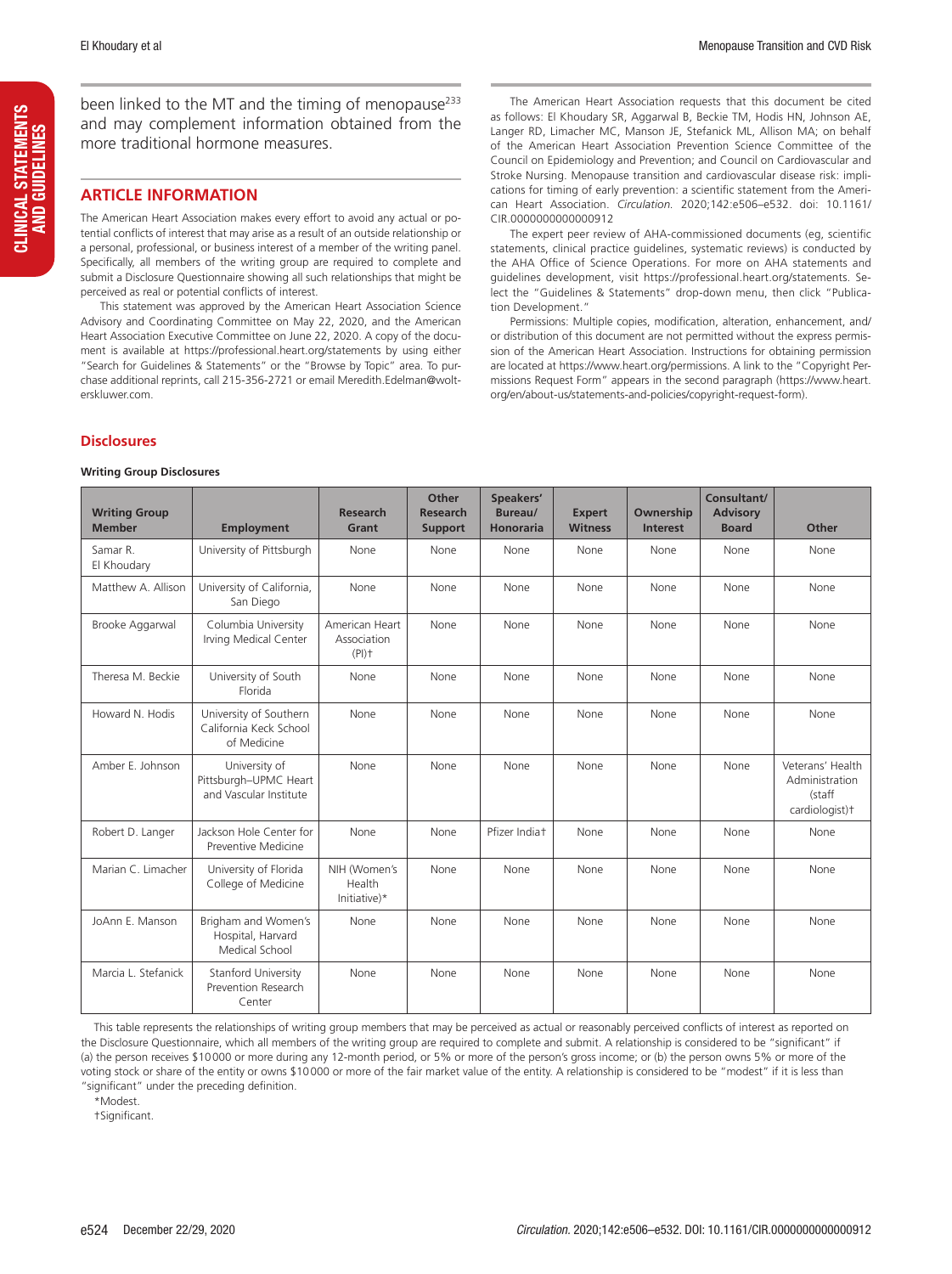#### **Reviewer Disclosures**

| <b>Reviewer</b>          | <b>Employment</b>                                               | <b>Research Grant</b>                                                                                             | Other<br>Research<br><b>Support</b> | Speakers'<br>Bureau/<br><b>Honoraria</b> | <b>Expert</b><br><b>Witness</b> | Ownership<br><b>Interest</b>                                                   | Consultant/<br><b>Advisory</b><br><b>Board</b> | <b>Other</b> |
|--------------------------|-----------------------------------------------------------------|-------------------------------------------------------------------------------------------------------------------|-------------------------------------|------------------------------------------|---------------------------------|--------------------------------------------------------------------------------|------------------------------------------------|--------------|
| Jo-Ann<br>Eastwood       | <b>UCLA</b>                                                     | None                                                                                                              | None                                | None                                     | None                            | None                                                                           | None                                           | None         |
| Edward R.<br>O'Brien     | University of<br>Calgary (Canada)                               | CIHR (Sex & Gender<br>Science Chair Grant<br>and Women's Health<br>Clinical Mentorship<br>Grant under<br>review)* | None                                | None                                     | None                            | Pemi31, Inc<br>Therapeutics<br>(cofounder and<br>chief scientific<br>officer)* | None                                           | None         |
| Licy L. Yanes<br>Cardozo | University of<br>Mississippi                                    | None                                                                                                              | None                                | None                                     | None                            | None                                                                           | None                                           | None         |
| Markella V.<br>Zanni     | Massachusetts<br>General Hospital,<br>Harvard Medical<br>School | None                                                                                                              | None                                | None                                     | None                            | None                                                                           | None                                           | None         |

This table represents the relationships of reviewers that may be perceived as actual or reasonably perceived conflicts of interest as reported on the Disclosure Questionnaire, which all reviewers are required to complete and submit. A relationship is considered to be "significant" if (a) the person receives \$10000 or more during any 12-month period, or 5% or more of the person's gross income; or (b) the person owns 5% or more of the voting stock or share of the entity, or owns \$10000 or more of the fair market value of the entity. A relationship is considered to be "modest" if it is less than "significant" under the preceding definition.

\*Modest.

#### **REFERENCES**

- 1. Benjamin EJ, Muntner P, Alonso A, Bittencourt MS, Callaway CW, Carson AP, Chamberlain AM, Chang AR, Cheng S, Das SR, et al; on behalf of the American Heart Association Council on Epidemiology and Prevention Statistics Committee and Stroke Statistics Subcommittee. Heart disease and stroke statistics—2019 update: a report from the American Heart Association [published correction appears in *Circulation*. 2020;141:e33]. *Circulation.* 2019;139:e56–e528. doi: 10.1161/CIR.0000000000000659
- 2. Mosca L, Hammond G, Mochari-Greenberger H, Towfighi A, Albert MA; on behalf of the American Heart Association Cardiovascular Disease and Stroke in Women and Special Populations Committee of the Council on Clinical Cardiology, Council on Epidemiology and Prevention, Council on Cardiovascular Nursing, Council on High Blood Pressure Research, and Council on Nutrition, Physical Activity and Metabolism. Fifteen-year trends in awareness of heart disease in women: results of a 2012 American Heart Association national survey. *Circulation.* 2013;127:1254–1263, e1. doi: 10.1161/CIR.0b013e318287cf2f
- 3. Bairey Merz CN, Andersen H, Sprague E, Burns A, Keida M, Walsh MN, Greenberger P, Campbell S, Pollin I, McCullough C, et al. Knowledge, attitudes, and beliefs regarding cardiovascular disease in women: the Women's Heart Alliance. *J Am Coll Cardiol.* 2017;70:123–132. doi: 10.1016/j.jacc.2017.05.024
- 4. Kannel WB, Hjortland MC, McNamara PM, Gordon T. Menopause and risk of cardiovascular disease: the Framingham study. *Ann Intern Med.* 1976;85:447–452. doi: 10.7326/0003-4819-85-4-447
- 5. El Khoudary SR. Gaps, limitations and new insights on endogenous estrogen and follicle stimulating hormone as related to risk of cardiovascular disease in women traversing the menopause: a narrative review. *Maturitas.* 2017;104:44–53. doi: 10.1016/j.maturitas.2017.08.003
- 6. Mosca L, Benjamin EJ, Berra K, Bezanson JL, Dolor RJ, Lloyd-Jones DM, Newby LK, Piña IL, Roger VL, Shaw LJ, et al. Effectiveness-based guidelines for the prevention of cardiovascular disease in women—2011 update: a guideline from the American Heart Association [published corrections appear in *Circulation*. 2011;123:e624 and *Circulation*. 2011;124:e427]. *Circulation*. 2011;123:1243–1262. doi: 10.1161/CIR.0b013e31820faaf8
- 7. WHO Scientific Group on Research on the Menopause. Research on the menopause in the 1990s: report of a WHO scientific group. *World Health Organ Technical Report Series*. 1996;866:1–107.
- 8. Zhu D, Chung HF, Pandeya N, Dobson AJ, Cade JE, Greenwood DC, Crawford SL, Avis NE, Gold EB, Mitchell ES, et al. Relationships between intensity, duration, cumulative dose, and timing of smoking with age at menopause: a pooled analysis of individual data from 17 observational studies. *PLoS Med.* 2018;15:e1002704. doi: 10.1371/journal.pmed.1002704
- 9. Santoro N, El Khoudary SR, Sokalska A, Szmuilowicz ED, Wolfman W. Menopause. In: *Menopause Practice: A Clinician's Guide*. Pepper Pike, OH: The North American Menopause Society; 2019:1–21.
- 10. Kochanek KD, Murphy SL, Xu J, Tejada-Vera B. Deaths: final data for 2014. *Natl Vital Stat Rep.* 2016;65:1–122.
- 11. Davis SR, Lambrinoudaki I, Lumsden M, Mishra GD, Pal L, Rees M, Santoro N, Simoncini T. Menopause. *Nat Rev Dis Primers.* 2015;1:15004. doi: 10.1038/nrdp.2015.4
- 12. Harlow SD, Gass M, Hall JE, Lobo R, Maki P, Rebar RW, Sherman S, Sluss PM, de Villiers TJ; STRAW + 10 Collaborative Group. Executive summary of the Stages of Reproductive Aging Workshop  $+$  10: addressing the unfinished agenda of staging reproductive aging. *J Clin Endocrinol Metab.* 2012;97:1159–1168. doi: 10.1210/jc.2011-3362
- 12a. Harlow SD, Gass M, Hall JE, Lobo R, Maki P, Rebar RW, Sherman S, Sluss PM, de Villiers TJ; Straw +10 Collaborative Group. Executive summary of the Stages of Reproductive Aging Workshop +10: addressing the unfinished agenda of staging reproductive aging. *Climacteric*. 2012;15:105–114. doi: 10.3109/13697137.2011.650656
- 12b. Harlow SD, Gass M, Hall JE, Lobo R, Maki P, Rebar RW, Sherman S, Sluss PM, de Villiers TJ; Straw +10 Collaborative Group. Executive summary of the Stages of Reproductive Aging Workshop +10: addressing the unfinished agenda of staging reproductive aging. *Fertil Steril*. 2012;97:843–851. doi: 10.1016/j.fertnstert.2012.01.128
- 12c. Harlow SD, Gass M, Hall JE, Lobo R, Maki P, Rebar RW, Sherman S, Sluss PM, de Villiers TJ; Straw +10 Collaborative Group. Executive summary of the Stages of Reproductive Aging Workshop +10: addressing the unfinished agenda of staging reproductive aging. *Menopause.* 2012;19:387–395. doi: 10.1097/gme.0b013e31824d8f40
- 13. El Khoudary SR, Thurston RC. Cardiovascular implications of the menopause transition: endogenous sex hormones and vasomotor symptoms. *Obstet Gynecol Clin North Am.* 2018;45:641–661. doi: 10.1016/j.ogc.2018.07.006
- 13a. Tepper PG, Randolph JF Jr, McConnell DS, Crawford SL, El Khoudary SR, Joffe H, Gold EB, Zheng H, Bromberger JT, Sutton-Tyrrell K. Trajectory clustering of estradiol and follicle-stimulating hormone during the menopausal transition among women in the Study of Women's Health across the Nation (SWAN). *J Clin Endocrinol Metab.* 2012;97:2872–2880. doi: 10.1210/jc.2012-1422
- 14. Avis NE, Crawford SL, Green R. Vasomotor symptoms across the menopause transition: differences among women. *Obstet Gynecol Clin North Am.* 2018;45:629–640. doi: 10.1016/j.ogc.2018.07.005
- 15. El Khoudary SR, Greendale G, Crawford SL, Avis NE, Brooks MM, Thurston RC, Karvonen-Gutierrez C, Waetjen LE, Matthews K. The menopause transition and women's health at midlife: a progress report from the Study of Women's Health Across the Nation (SWAN). *Menopause.* 2019;26:1213–1227. doi: 10.1097/GME.0000000000001424
- 16. Kravitz HM, Kazlauskaite R, Joffe H. Sleep, health, and metabolism in midlife women and menopause: food for thought. *Obstet Gynecol Clin North Am.* 2018;45:679–694. doi: 10.1016/j.ogc.2018.07.008
- 17. Mirer AG, Young T, Palta M, Benca RM, Rasmuson A, Peppard PE. Sleepdisordered breathing and the menopausal transition among participants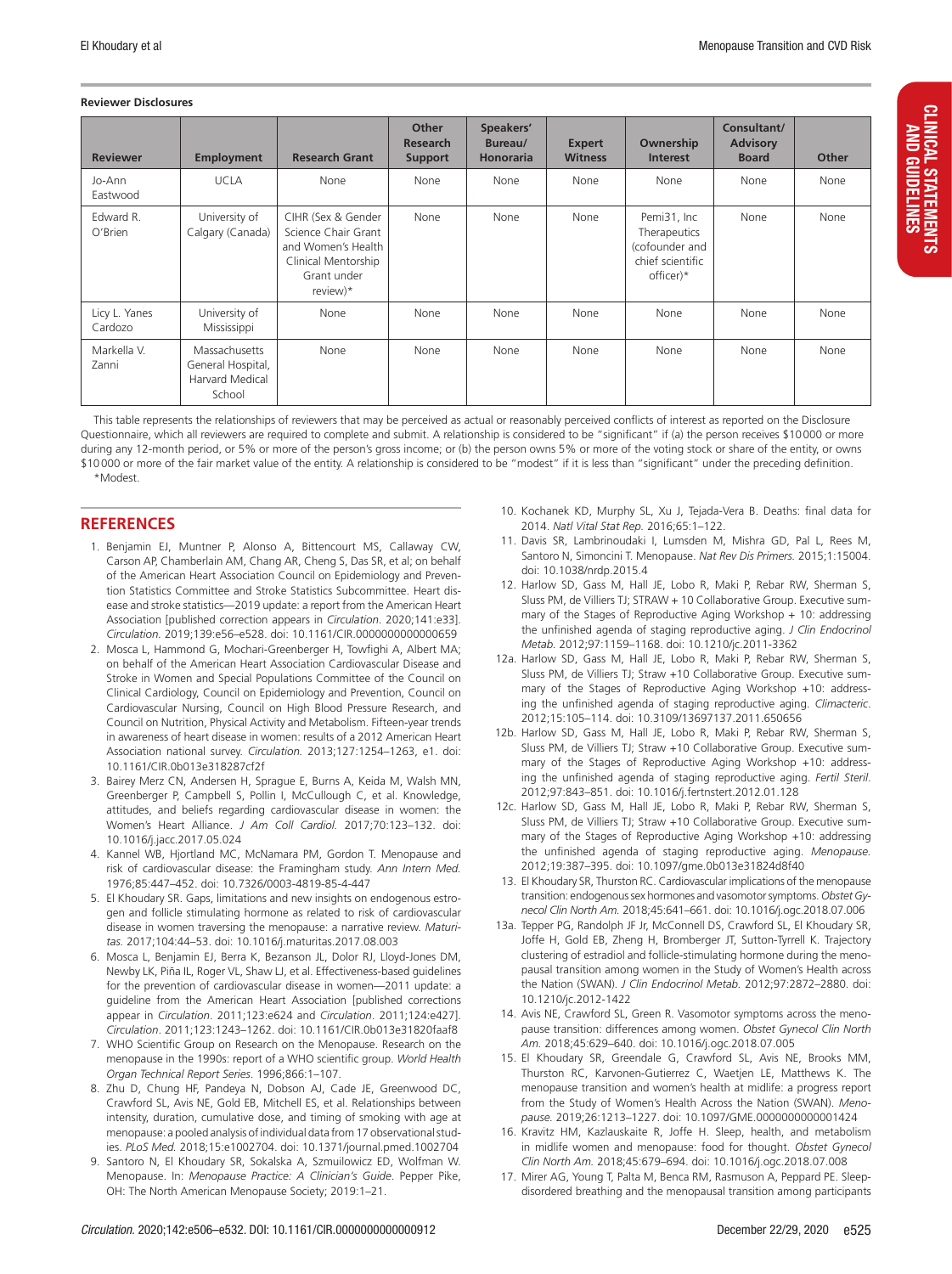CLINICAL STATEMENTS<br>AND GUIDELINES CLINICAL STATEMENTS AND GUIDELINES in the Sleep in Midlife Women Study. *Menopause.* 2017;24:157–162. doi: 10.1097/GME.0000000000000744

- 18. Kravitz HM, Janssen I, Bromberger JT, Matthews KA, Hall MH, Ruppert K, Joffe H. Sleep trajectories before and after the final menstrual period in the Study of Women's Health Across the Nation (SWAN). *Curr Sleep Med Rep.* 2017;3:235–250. doi: 10.1007/s40675-017-0084-1
- 19. Bromberger JT, Epperson CN. Depression during and after the perimenopause: impact of hormones, genetics, and environmental determinants of disease. *Obstet Gynecol Clin North Am.* 2018;45:663–678. doi: 10.1016/j.ogc.2018.07.007
- 20. Ossewaarde ME, Bots ML, Verbeek AL, Peeters PH, van der Graaf Y, Grobbee DE, van der Schouw YT. Age at menopause, cause-specific mortality and total life expectancy. *Epidemiology.* 2005;16:556–562. doi: 10.1097/01.ede.0000165392.35273.d4
- 21. Kritz-Silverstein D, Barrett-Connor E. Early menopause, number of reproductive years, and bone mineral density in postmenopausal women. *Am J Public Health.* 1993;83:983–988. doi: 10.2105/ajph.83.7.983
- 22. van Der Voort DJ, van Der Weijer PH, Barentsen R. Early menopause: increased fracture risk at older age. *Osteoporos Int.* 2003;14:525–530. doi: 10.1007/s00198-003-1408-1
- 23. Muka T, Oliver-Williams C, Kunutsor S, Laven JS, Fauser BC, Chowdhury R, Kavousi M, Franco OH. Association of age at onset of menopause and time since onset of menopause with cardiovascular outcomes, intermediate vascular traits, and all-cause mortality: a systematic review and meta-analysis. *JAMA Cardiol.* 2016;1:767–776. doi: 10.1001/jamacardio.2016.2415
- 24. Joakimsen O, Bønaa KH, Stensland-Bugge E, Jacobsen BK. Populationbased study of age at menopause and ultrasound assessed carotid atherosclerosis: the Tromsø Study. *J Clin Epidemiol.* 2000;53:525–530. doi: 10.1016/s0895-4356(99)00197-3
- 25. Monninkhof EM, van der Schouw YT, Peeters PH. Early age at menopause and breast cancer: are leaner women more protected? A prospective analysis of the Dutch DOM cohort. *Breast Cancer Res Treat.* 1999;55:285– 291. doi: 10.1023/a:1006277207963
- 26. Franceschi S, Parazzini F, Negri E, Booth M, La Vecchia C, Beral V, Tzonou A, Trichopoulos D. Pooled analysis of 3 European case-control studies of epithelial ovarian cancer, III: oral contraceptive use. *Int J Cancer.* 1991;49:61–65. doi: 10.1002/ijc.2910490112
- 27. Gold EB. The timing of the age at which natural menopause occurs. *Obstet Gynecol Clin North Am.* 2011;38:425–440. doi: 10.1016/j.ogc. 2011.05.002
- 28. Henderson KD, Bernstein L, Henderson B, Kolonel L, Pike MC. Predictors of the timing of natural menopause in the Multiethnic Cohort Study. *Am J Epidemiol.* 2008;167:1287–1294. doi: 10.1093/aje/kwn046
- 29. Gold EB, Bromberger J, Crawford S, Samuels S, Greendale GA, Harlow SD, Skurnick J. Factors associated with age at natural menopause in a multiethnic sample of midlife women. *Am J Epidemiol.* 2001;153:865–874. doi: 10.1093/aje/153.9.865
- 30. Bromberger JT, Matthews KA, Kuller LH, Wing RR, Meilahn EN, Plantinga P. Prospective study of the determinants of age at menopause. *Am J Epidemiol.* 1997;145:124–133. doi: 10.1093/oxfordjournals.aje.a009083
- 31. Gold EB, Crawford SL, Avis NE, Crandall CJ, Matthews KA, Waetjen LE, Lee JS, Thurston R, Vuga M, Harlow SD. Factors related to age at natural menopause: longitudinal analyses from SWAN. *Am J Epidemiol.* 2013;178:70–83. doi: 10.1093/aje/kws421
- 32. Treloar AE, Boynton RE, Behn BG, Brown BW. Variation of the human menstrual cycle through reproductive life. *Int J Fertil.* 1967;12(pt 2):77– 126.
- 33. Dorjgochoo T, Kallianpur A, Gao YT, Cai H, Yang G, Li H, Zheng W, Shu XO. Dietary and lifestyle predictors of age at natural menopause and reproductive span in the Shanghai Women's Health Study. *Menopause.* 2008;15:924–933. doi: 10.1097/gme.0b013e3181786adc
- 34. Yasui T, Hayashi K, Mizunuma H, Kubota T, Aso T, Matsumura Y, Lee JS, Suzuki S. Factors associated with premature ovarian failure, early menopause and earlier onset of menopause in Japanese women. *Maturitas.* 2012;72:249–255. doi: 10.1016/j.maturitas.2012.04.002
- 35. Mishra GD, Pandeya N, Dobson AJ, Chung HF, Anderson D, Kuh D, Sandin S, Giles GG, Bruinsma F, Hayashi K, et al. Early menarche, nulliparity and the risk for premature and early natural menopause. *Hum Reprod.* 2017;32:679–686. doi: 10.1093/humrep/dew350
- 36. Wang M, Gong WW, Hu RY, Wang H, Guo Y, Bian Z, Lv J, Chen ZM, Li LM, Yu M. Age at natural menopause and associated factors in adult women: findings from the China Kadoorie Biobank study in Zhejiang rural area. *PLoS One.* 2018;13:e0195658. doi: 10.1371/journal.pone.0195658
- 37. Nagel G, Altenburg HP, Nieters A, Boffetta P, Linseisen J. Reproductive and dietary determinants of the age at menopause in EPIC-Heidelberg. *Maturitas.* 2005;52:337–347. doi: 10.1016/j.maturitas.2005.05.013
- 38. Szegda KL, Whitcomb BW, Purdue-Smithe AC, Boutot ME, Manson JE, Hankinson SE, Rosner BA, Bertone-Johnson ER. Adult adiposity and risk of early menopause. *Hum Reprod.* 2017;32:2522–2531. doi: 10.1093/ humrep/dex304
- 39. Pokoradi AJ, Iversen L, Hannaford PC. Factors associated with age of onset and type of menopause in a cohort of UK women. *Am J Obstet Gynecol.* 2011;205:34.e1–34.e13. doi: 10.1016/j.ajog.2011.02.059
- 40. Day FR, Ruth KS, Thompson DJ, Lunetta KL, Pervjakova N, Chasman DI, Stolk L, Finucane HK, Sulem P, Bulik-Sullivan B, et al; PRACTICAL Consortium; kConFab Investigators; AOCS Investigators; Generation Scotland; EPIC-InterAct Consortium; LifeLines Cohort Study. Large-scale genomic analyses link reproductive aging to hypothalamic signaling, breast cancer susceptibility and BRCA1-mediated DNA repair. *Nat Genet.* 2015;47:1294–1303. doi: 10.1038/ng.3412
- 41. Sarnowski C, Kavousi M, Isaacs S, Demerath EW, Broer L, Muka T, Franco OH, Ikram MA, Uitterlinden A, Franceschini N, et al. Genetic variants associated with earlier age at menopause increase the risk of cardiovascular events in women. *Menopause.* 2018;25:451–457. doi: 10.1097/GME. 0000000000001017
- 42. Kok HS, van Asselt KM, van der Schouw YT, van der Tweel I, Peeters PH, Wilson PW, Pearson PL, Grobbee DE. Heart disease risk determines menopausal age rather than the reverse. *J Am Coll Cardiol.* 2006;47:1976– 1983. doi: 10.1016/j.jacc.2005.12.066
- 43. Zhu D, Chung HF, Pandeya N, Dobson AJ, Hardy R, Kuh D, Brunner EJ, Bruinsma F, Giles GG, Demakakos P, et al. Premenopausal cardiovascular disease and age at natural menopause: a pooled analysis of over 170,000 women. *Eur J Epidemiol.* 2019;34:235–246. doi: 10.1007/s10654- 019-00490-w
- 44. Schoenaker DA, Jackson CA, Rowlands JV, Mishra GD. Socioeconomic position, lifestyle factors and age at natural menopause: a systematic review and meta-analyses of studies across six continents. *Int J Epidemiol.* 2014;43:1542–1562. doi: 10.1093/ije/dyu094
- 45. Torgerson DJ, Avenell A, Russell IT, Reid DM. Factors associated with onset of menopause in women aged 45-49. *Maturitas.* 1994;19:83–92. doi: 10.1016/0378-5122(94)90057-4
- 46. Nagata C, Takatsuka N, Kawakami N, Shimizu H. Association of diet with the onset of menopause in Japanese women. *Am J Epidemiol.* 2000;152:863–867. doi: 10.1093/aje/152.9.863
- 47. Nagata C, Takatsuka N, Inaba S, Kawakami N, Shimizu H. Association of diet and other lifestyle with onset of menopause in Japanese women. *Maturitas.* 1998;29:105–113. doi: 10.1016/s0378-5122(98)00012-7
- 48. Taneri PE, Kiefte-de Jong JC, Bramer WM, Daan NM, Franco OH, Muka T. Association of alcohol consumption with the onset of natural menopause: a systematic review and meta-analysis. *Hum Reprod Update*. 2016;22:516–528. doi: 10.1093/humupd/dmw013
- 49. Parente RC, Faerstein E, Celeste RK, Werneck GL. The relationship between smoking and age at the menopause: a systematic review. *Maturitas.* 2008;61:287–298. doi: 10.1016/j.maturitas.2008.09.021
- 50. Voorhuis M, Onland-Moret NC, van der Schouw YT, Fauser BC, Broekmans FJ. Human studies on genetics of the age at natural menopause: a systematic review. *Human Reproduction*. 2010;16:364–377.
- 51. He C, Kraft P, Chasman DI, Buring JE, Chen C, Hankinson SE, Paré G, Chanock S, Ridker PM, Hunter DJ. A large-scale candidate gene association study of age at menarche and age at natural menopause. *Hum Genet.* 2010;128:515–527. doi: 10.1007/s00439-010-0878-4
- 52. Stolk L, Perry JR, Chasman DI, He C, Mangino M, Sulem P, Barbalic M, Broer L, Byrne EM, Ernst F, et al; LifeLines Cohort Study. Meta-analyses identify 13 loci associated with age at menopause and highlight DNA repair and immune pathways. *Nat Genet.* 2012;44:260–268. doi: 10.1038/ng.1051
- 53. Perry JR, Hsu YH, Chasman DI, Johnson AD, Elks C, Albrecht E, Andrulis IL, Beesley J, Berenson GS, Bergmann S, et al; kConFab Investigators; Repro-Gen Consortium. DNA mismatch repair gene MSH6 implicated in determining age at natural menopause. *Hum Mol Genet.* 2014;23:2490–2497. doi: 10.1093/hmg/ddt620
- 54. Shi J, Zhang B, Choi JY, Gao YT, Li H, Lu W, Long J, Kang D, Xiang YB, Wen W, et al. Age at menarche and age at natural menopause in East Asian women: a genome-wide association study. *Age (Dordr)*. 2016;38:513– 523.
- 55. Levine ME, Lu AT, Chen BH, Hernandez DG, Singleton AB, Ferrucci L, Bandinelli S, Salfati E, Manson JE, Quach A, et al. Menopause accelerates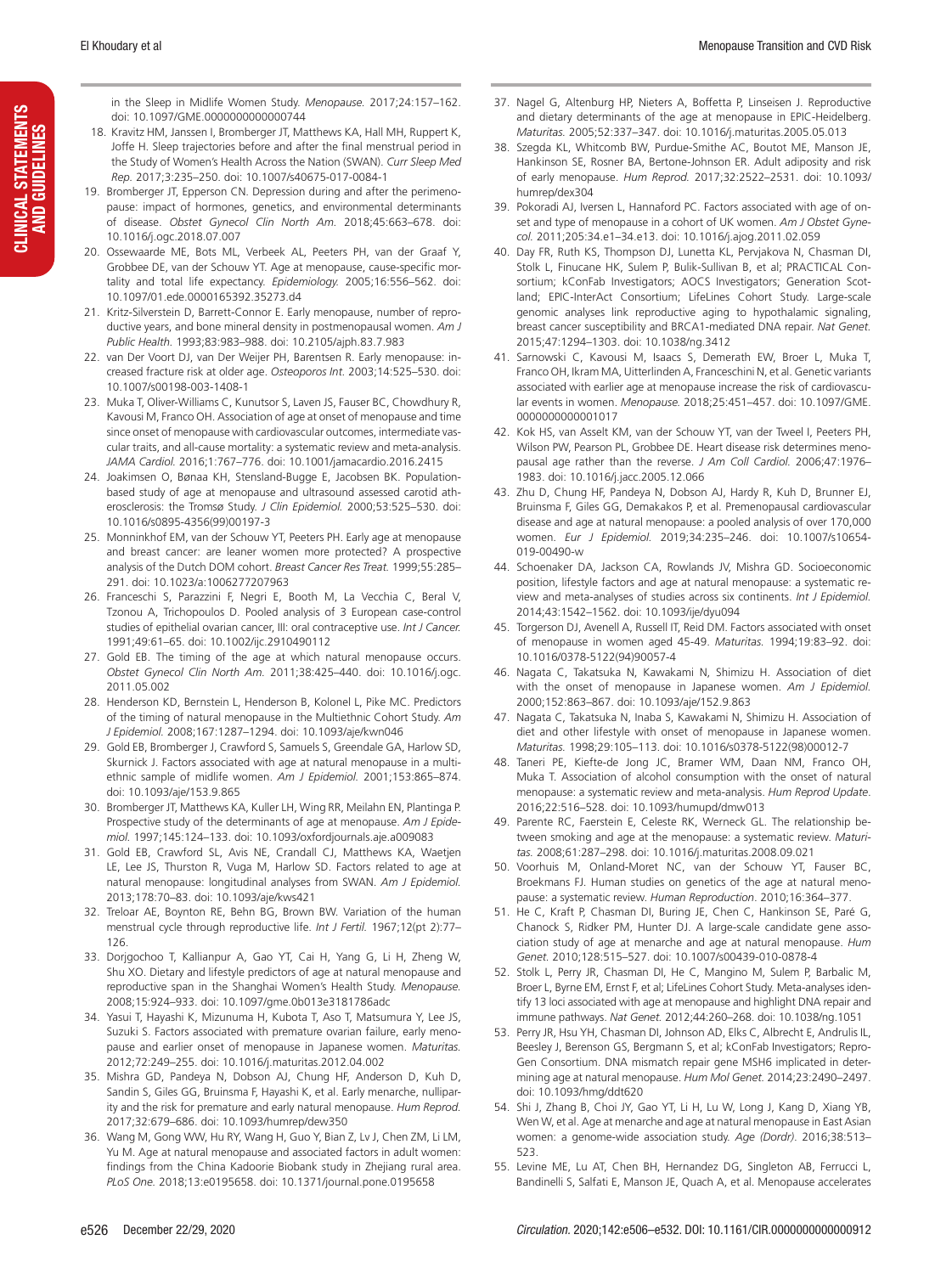CLINICAL STATEMENTS AND GUIDELINES

**CLINICAL STATEMENTS** AND GUIDELINES

biological aging. *Proc Natl Acad Sci USA.* 2016;113:9327–9332. doi: 10.1073/pnas.1604558113

- 56. Ley SH, Li Y, Tobias DK, Manson JE, Rosner B, Hu FB, Rexrode KM. Duration of reproductive life span, age at menarche, and age at menopause are associated with risk of cardiovascular disease in women. *J Am Heart Association.* 2017;6:e006713. doi: 10.1161/JAHA.117.006713
- 57. Appiah D, Schreiner PJ, Demerath EW, Loehr LR, Chang PP, Folsom AR. Association of age at menopause with incident heart failure: a prospective cohort study and meta-analysis. *J Am Heart Assoc.* 2016;5:e003769. doi: 10.1161/JAHA.116.003769
- 58. Simon T, Beau Yon de Jonage-Canonico M, Oger E, Wahl D, Conard J, Meyer G, Emmerich J, Barrellier MT, Guiraud A, Scarabin PY; EStrogen and THromboEmbolism Risk (ESTHER) Study Group. Indicators of lifetime endogenous estrogen exposure and risk of venous thromboembolism. *J Thromb Haemost.* 2006;4:71–76. doi: 10.1111/j.1538-7836.2005.01693.x
- 59. Tom SE, Cooper R, Wallace RB, Guralnik JM. Type and timing of menopause and later life mortality among women in the Iowa Established Populations for the Epidemiological Study of the Elderly (EPESE) cohort. *J Womens Health (Larchmt)*. 2012;21:10–16. doi: 10.1089/jwh.2011.2745
- 60. Dam V, van der Schouw YT, Onland-Moret NC, Groenwold RHH, Peters SAE, Burgess S, Wood AM, Chirlaque MD, Moons KGM, Oliver-Williams C, et al. Association of menopausal characteristics and risk of coronary heart disease: a pan-European case-cohort analysis. *Int J Epidemiol.* 2019;48:1275–1285. doi: 10.1093/ije/dyz016
- 61. Colditz GA, Willett WC, Stampfer MJ, Rosner B, Speizer FE, Hennekens CH. Menopause and the risk of coronary heart disease in women. *N Engl J Med.* 1987;316:1105–1110. doi: 10.1056/NEJM198704303161801
- 62. Lobo RA. Surgical menopause and cardiovascular risks. *Menopause.* 2007;14(pt 2):562–566. doi: 10.1097/gme.0b013e318038d333
- 63. Parker WH, Feskanich D, Broder MS, Chang E, Shoupe D, Farquhar CM, Berek JS, Manson JE. Long-term mortality associated with oophorectomy compared with ovarian conservation in the Nurses' Health Study. *Obstet Gynecol.* 2013;121:709–716. doi: 10.1097/AOG.0b013e3182864350
- 64. Honigberg MC, Zekavat SM, Aragam K, Finneran P, Klarin D, Bhatt DL, Januzzi JL Jr, Scott NS, Natarajan P. Association of premature natural and surgical menopause with incident cardiovascular disease [published online November 18, 2019]. *JAMA*. doi:10.1001/jama.2019.19191. https:// jamanetwork.com/journals/jama/fullarticle/2755841
- 65. Matthews KA, Gibson CJ, El Khoudary SR, Thurston RC. Changes in cardiovascular risk factors by hysterectomy status with and without oophorectomy: Study of Women's Health Across the Nation. *J Am Coll Cardiol.* 2013;62:191–200. doi: 10.1016/j.jacc.2013.04.042
- 66. Appiah D, Schreiner PJ, Bower JK, Sternfeld B, Lewis CE, Wellons MF. Is surgical menopause associated with future levels of cardiovascular risk factor independent of antecedent levels? The CARDIA Study. *Am J Epidemiol.* 2015;182:991–999. doi: 10.1093/aje/kwv162
- 67. Son MK, Lim NK, Lim JY, Cho J, Chang Y, Ryu S, Cho MC, Park HY. Difference in blood pressure between early and late menopausal transition was significant in healthy Korean women. *BMC Womens Health.* 2015;15:64. doi: 10.1186/s12905-015-0219-9
- 68. Derby CA, Crawford SL, Pasternak RC, Sowers M, Sternfeld B, Matthews KA. Lipid changes during the menopause transition in relation to age and weight: the Study of Women's Health Across the Nation. *Am J Epidemiol.* 2009;169:1352–1361. doi: 10.1093/aje/kwp043
- 69. El Khoudary SR, Wildman RP, Matthews K, Thurston RC, Bromberger JT, Sutton-Tyrrell K. Progression rates of carotid intima-media thickness and adventitial diameter during the menopausal transition. *Menopause.* 2013;20:8–14. doi: 10.1097/gme.0b013e3182611787
- 70. Khan ZA, Janssen I, Mazzarelli JK, Powell LH, Dumasius A, Everson-Rose SA, Barinas-Mitchell E, Matthews K, El Khoudary SR, Weinstock PJ, et al. Serial studies in subclinical atherosclerosis during menopausal transition (from the Study of Women's Health Across the Nation). *Am J Cardiol.* 2018;122:1161–1168. doi: 10.1016/j.amjcard.2018.06.039
- 71. Thurston RC, Bhasin S, Chang Y, Barinas-Mitchell E, Matthews KA, Jasuja R, Santoro N. Reproductive hormones and subclinical cardiovascular disease in midlife women. *J Clin Endocrinol Metab.* 2018;103:3070– 3077. doi: 10.1210/jc.2018-00579
- 72. El Khoudary SR, Wildman RP, Matthews K, Thurston RC, Bromberger JT, Sutton-Tyrrell K. Endogenous sex hormones impact the progression of subclinical atherosclerosis in women during the menopausal transition. *Atherosclerosis.* 2012;225:180–186. doi: 10.1016/j.atherosclerosis.2012.07.025
- 73. El Khoudary SR, Santoro N, Chen HY, Tepper PG, Brooks MM, Thurston RC, Janssen I, Harlow SD, Barinas-Mitchell E, Selzer F, et al. Trajectories of estradiol and follicle-stimulating hormone over the menopause transition

and early markers of atherosclerosis after menopause. *Eur J Prev Cardiol.* 2016;23:694–703. doi: 10.1177/2047487315607044

- 74. Thurston RC, Sutton-Tyrrell K, Everson-Rose SA, Hess R, Matthews KA. Hot flashes and subclinical cardiovascular disease: findings from the Study of Women's Health Across the Nation Heart Study. *Circulation.* 2008;118:1234–1240. doi: 10.1161/CIRCULATIONAHA.108.776823
- 75. Thurston RC, Sutton-Tyrrell K, Everson-Rose SA, Hess R, Powell LH, Matthews KA. Hot flashes and carotid intima media thickness among midlife women. *Menopause.* 2011;18:352–358. doi: 10.1097/gme. 0b013e3181fa27fd
- 76. Thurston RC, El Khoudary SR, Tepper PG, Jackson EA, Joffe H, Chen HY, Matthews KA. Trajectories of vasomotor symptoms and carotid intima media thickness in the Study of Women's Health Across the Nation. *Stroke.* 2016;47:12–17. doi: 10.1161/STROKEAHA.115.010600
- 77. Muka T, Oliver-Williams C, Colpani V, Kunutsor S, Chowdhury S, Chowdhury R, Kavousi M, Franco OH. Association of vasomotor and other menopausal symptoms with risk of cardiovascular disease: a systematic review and meta-analysis. *PLoS One.* 2016;11:e0157417. doi: 10.1371/journal. pone.0157417
- 78. Hall MH, Okun ML, Sowers M, Matthews KA, Kravitz HM, Hardin K, Buysse DJ, Bromberger JT, Owens JF, Karpov I, et al. Sleep is associated with the metabolic syndrome in a multi-ethnic cohort of midlife women: the SWAN Sleep Study. *Sleep.* 2012;35:783–790. doi: 10.5665/sleep.1874
- 79. Thurston RC, Chang Y, von Känel R, Barinas-Mitchell E, Jennings JR, Hall MH, Santoro N, Buysse DJ, Matthews KA. Sleep characteristics and carotid atherosclerosis among midlife women. *Sleep.* 2017;40:zsw052. doi: 10.1093/sleep/zsw052
- 80. Matthews KA, Everson-Rose SA, Kravitz HM, Lee L, Janssen I, Sutton-Tyrrell K. Do reports of sleep disturbance relate to coronary and aortic calcification in healthy middle-aged women? Study of Women's Health Across the Nation. *Sleep Med.* 2013;14:282–287. doi: 10.1016/j.sleep.2012.11.016
- 81. Zhou Y, Yang R, Li C, Tao M. Sleep disorder, an independent risk associated with arterial stiffness in menopause. *Sci Rep.* 2017;7:1904. doi: 10.1038/s41598-017-01489-7
- 82. Makarem N, St-Onge MP, Liao M, Lloyd-Jones DM, Aggarwal B. Association of sleep characteristics with cardiovascular health among women and differences by race/ethnicity and menopausal status: findings from the American Heart Association Go Red for Women Strategically Focused Research Network. *Sleep Health.* 2019;5:501–508. doi: 10.1016/j.sleh.2019.05.005
- 83. Janssen I, Powell LH, Matthews KA, Cursio JF, Hollenberg SM, Sutton-Tyrrell K, Bromberger JT, Everson-Rose SA; SWAN Study. Depressive symptoms are related to progression of coronary calcium in midlife women: the Study of Women's Health Across the Nation (SWAN) Heart Study. *Am Heart J.* 2011;161:1186–1191.e1. doi: 10.1016/j.ahj.2011.03.017
- 84. Janssen I, Powell LH, Matthews KA, Jasielec MS, Hollenberg SM, Bromberger JT, Sutton-Tyrrell K, Everson-Rose SA. Relation of persistent depressive symptoms to coronary artery calcification in women aged 46 to 59 years. *Am J Cardiol.* 2016;117:1884–1889. doi: 10.1016/j.amjcard. 2016.03.035
- 85. Wassertheil-Smoller S, Shumaker S, Ockene J, Talavera GA, Greenland P, Cochrane B, Robbins J, Aragaki A, Dunbar-Jacob J. Depression and cardiovascular sequelae in postmenopausal women: the Women's Health Initiative (WHI). *Arch Intern Med.* 2004;164:289–298. doi: 10.1001/archinte.164.3.289
- 86. Matthews KA, Crawford SL, Chae CU, Everson-Rose SA, Sowers MF, Sternfeld B, Sutton-Tyrrell K. Are changes in cardiovascular disease risk factors in midlife women due to chronological aging or to the menopausal transition? *J Am Coll Cardiol.* 2009;54:2366–2373. doi: 10.1016/j. iacc.2009.10.009
- 87. JanssenI, PowellLH, Crawford S, Lasley B, Sutton-Tyrrell K. Menopause and the metabolic syndrome: the Study of Women's Health Across the Nation. *Arch Intern Med.* 2008;168:1568–1575. doi: 10.1001/archinte.168.14.1568
- 88. Burger HG, Hale GE, Robertson DM, Dennerstein L. A review of hormonal changes during the menopausal transition: focus on findings from the Melbourne Women's Midlife Health Project. *Human Reproduction*. 2007;13:559–565.
- 89. Guthrie JR, Dennerstein L, Taffe JR, Lehert P, Burger HG. The menopausal transition: a 9-year prospective population-based study: the Melbourne Women's Midlife Health Project. *Climacteric.* 2004;7:375–389. doi: 10.1080/13697130400012163
- 90. Guthrie JR, Ball M, Dudley EC, Garamszegi CV, Wahlqvist ML, Dennerstein L, Burger HG. Impaired fasting glycaemia in middle-aged women: a prospective study. *Int J Obes Relat Metab Disord*. 2001;25:646– 651. doi: 10.1038/sj.ijo.0801569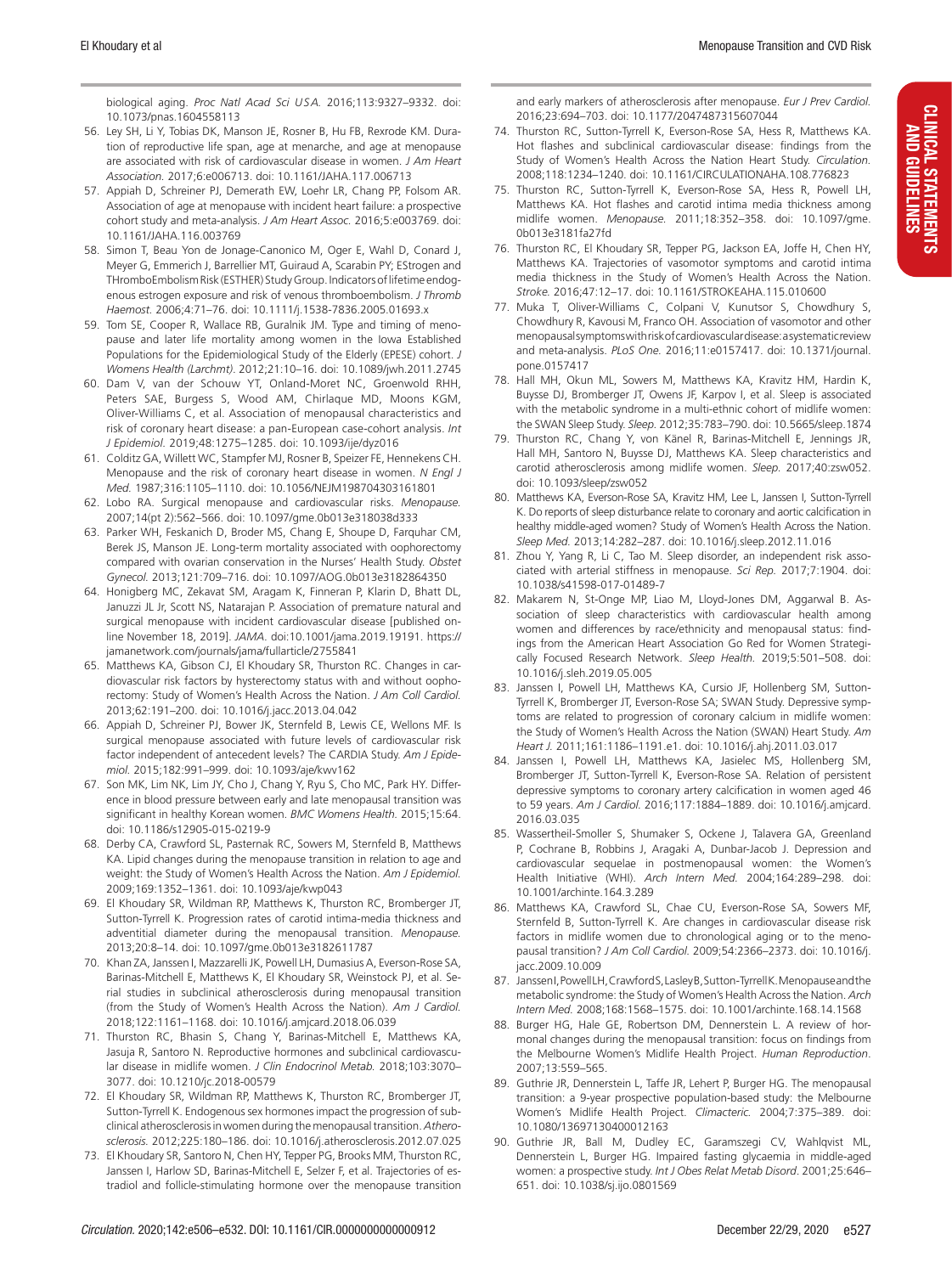- 91. Davis SR, Castelo-Branco C, Chedraui P, Lumsden MA, Nappi RE, Shah D, Villaseca P; Writing Group of the International Menopause Society for World Menopause Day 2012. Understanding weight gain at menopause. *Climacteric.* 2012;15:419–429. doi: 10.3109/13697137.2012.707385
- 92. Freeman EW, Sammel MD. Methods in a longitudinal cohort study of late reproductive age women: the Penn Ovarian Aging Study (POAS). *Womens Midlife Health.* 2016;2:1. doi: 10.1186/s40695-016-0014-2
- 93. Thomas AJ, Mitchell ES, Woods NF. The challenges of midlife women: themes from the Seattle Midlife Women's Health Study. *Womens Midlife Health.* 2018;4:8. doi: 10.1186/s40695-018-0039-9
- 94. Gurka MJ, Vishnu A, Santen RJ, DeBoer MD. Progression of metabolic syndrome severity during the menopausal transition. *J Am Heart Assoc.* 2016;5:e003609. doi: 10.1161/JAHA.116.003609
- 95. Chavarro JE, Rich-Edwards JW, Gaskins AJ, Farland LV, Terry KL, Zhang C, Missmer SA. Contributions of the Nurses' Health Studies to reproductive health research. *Am J Public Health.* 2016;106:1669–1676. doi: 10.2105/AJPH.2016.303350
- 96. Bao Y, Bertoia ML, Lenart EB, Stampfer MJ, Willett WC, Speizer FE, Chavarro JE. Origin, methods, and evolution of the three Nurses' Health Studies. *Am J Public Health.* 2016;106:1573–1581. doi: 10.2105/AJPH. 2016.303338
- 97. Bhupathiraju SN, Grodstein F, Stampfer MJ, Willett WC, Hu FB, Manson JE. Exogenous hormone use: oral contraceptives, postmenopausal hormone therapy, and health outcomes in the Nurses' Health Study. *Am J Public Health.* 2016;106:1631–1637. doi: 10.2105/AJPH.2016.303349
- 98. Salpeter SR, Walsh JM, Ormiston TM, Greyber E, Buckley NS, Salpeter EE. Meta-analysis: effect of hormone-replacement therapy on components of the metabolic syndrome in postmenopausal women. *Diabetes Obes Metab.* 2006;8:538–554. doi: 10.1111/j.1463-1326.2005.00545.x
- 99. Banack HR, Wactawski-Wende J, Hovey KM, Stokes A. Is BMI a valid measure of obesity in postmenopausal women? *Menopause.* 2018;25:307– 313. doi: 10.1097/GME.0000000000000989
- 100. Thurston RC, Karvonen-Gutierrez CA, Derby CA, El Khoudary SR, Kravitz HM, Manson JE. Menopause versus chronologic aging: their roles in women's health. *Menopause.* 2018;25:849–854. doi: 10.1097/GME. 0000000000001143
- 101. El Khoudary SR. HDL and the menopause. *Curr Opin Lipidol.* 2017;28:328–336. doi: 10.1097/MOL.0000000000000432
- 102. El Khoudary SR, Wang L, Brooks MM, Thurston RC, Derby CA, Matthews KA. Increase HDL-C level over the menopausal transition is associated with greater atherosclerotic progression. *J Clin Lipidol.* 2016;10:962–969. doi: 10.1016/j.jacl.2016.04.008
- 103. Rosenson RS, Brewer HB Jr, Chapman MJ, Fazio S, Hussain MM, Kontush A, Krauss RM, Otvos JD, Remaley AT, Schaefer EJ. HDL measures, particle heterogeneity, proposed nomenclature, and relation to atherosclerotic cardiovascular events. *Clin Chem.* 2011;57:392–410. doi: 10.1373/clinchem.2010.155333
- 104. Lejsková M, Alušík S, Valenta Z, Adámková S, Piťha J. Natural postmenopause is associated with an increase in combined cardiovascular risk factors. *Physiol Res.* 2012;61:587–596. doi: 10.33549/physiolres.932313
- 105. Samargandy S, Matthews KA, Brooks MM, Barinas-Mitchell E, Magnani JW, Janssen I, Hollenberg SM, El Khoudary SR. Arterial stiffness accelerates within 1 year of the final menstrual period: the SWAN Heart Study. *Arterioscler Thromb Vasc Biol.* 2020;40:1001–1008. doi: 10.1161/ATVBAHA.119.313622
- 106. Matthews KA, Abrams B, Crawford S, Miles T, Neer R, Powell LH, Wesley D. Body mass index in mid-life women: relative influence of menopause, hormone use, and ethnicity. *Int J Obes Relat Metab Disord*. 2001;25:863–873. doi: 10.1038/sj.ijo.0801618
- 107. Greendale GA, Sternfeld B, Huang M, Han W, Karvonen-Gutierrez C, Ruppert K, Cauley JA, Finkelstein JS, Jiang SF, Karlamangla AS. Changes in body composition and weight during the menopause transition. *JCI Insight.* 2019;4:e124865. doi: 10.1172/jci.insight.124865
- 108. Franklin RM, Ploutz-Snyder L, Kanaley JA. Longitudinal changes in abdominal fat distribution with menopause. *Metabolism.* 2009;58:311– 315. doi: 10.1016/j.metabol.2008.09.030
- 109. Abdulnour J, Doucet E, Brochu M, Lavoie JM, Strychar I, Rabasa-Lhoret R, Prud'homme D. The effect of the menopausal transition on body composition and cardiometabolic risk factors: a Montreal-Ottawa New Emerging Team group study. *Menopause.* 2012;19:760–767. doi: 10.1097/gme. 0b013e318240f6f3
- 110. Love RR, Cameron L, Connell BL, Leventhal H. Symptoms associated with tamoxifen treatment in postmenopausal women. *Arch Intern Med.* 1991;151:1842–1847.
- 111. Sowers M, Zheng H, Tomey K, Karvonen-Gutierrez C, Jannausch M, Li X, Yosef M, Symons J. Changes in body composition in women over six years at midlife: ovarian and chronological aging. *J Clin Endocrinol Metab.* 2007;92:895–901. doi: 10.1210/jc.2006-1393
- 112. Iacobellis G, Gao YJ, Sharma AM. Do cardiac and perivascular adipose tissue play a role in atherosclerosis? *Curr Diab Rep.* 2008;8:20–24. doi: 10.1007/s11892-008-0005-2
- 113. Rosito GA, Massaro JM, Hoffmann U, Ruberg FL, Mahabadi AA, Vasan RS, O'Donnell CJ, Fox CS. Pericardial fat, visceral abdominal fat, cardiovascular disease risk factors, and vascular calcification in a community-based sample: the Framingham Heart Study. *Circulation.* 2008;117:605–613. doi: 10.1161/CIRCULATIONAHA.107.743062
- 114. El Khoudary SR, Shields KJ, Janssen I, Hanley C, Budoff MJ, Barinas-Mitchell E, Everson-Rose SA, Powell LH, Matthews KA. Cardiovascular fat, menopause, and sex hormones in women: the SWAN Cardiovascular Fat Ancillary Study. *J Clin Endocrinol Metab.* 2015;100:3304–3312. doi: 10.1210/JC.2015-2110
- 115. El Khoudary SR, Zhao Q, Venugopal V, Manson JE, Brooks MM, Santoro N, Black DM, Harman SM, Cedars MI, Hopkins PN, et al. Effects of hormone therapy on heart fat and coronary artery calcification progression: secondary analysis from the KEEPS trial. *J Am Heart Assoc.* 2019;8:e012763. doi: 10.1161/JAHA.119.012763
- 116. El Khoudary SR, Venugopal V, Manson JE, Brooks MM, Santoro N, Black DM, Harman M, Hodis HN, Brinton EA, Miller VM, et al. Heart fat and carotid artery atherosclerosis progression in recently menopausal women: impact of menopausal hormone therapy: the KEEPS trial. *Menopause.* 2020;27:255–262. doi: 10.1097/GME.0000000000001472
- 117. Venetsanaki V, Polyzos SA. Menopause and non-alcoholic fatty liver disease: a review focusing on therapeutic perspectives. *Curr Vasc Pharmacol.* 2019;17:546–555. doi: 10.2174/1570161116666180711121949
- 118. Turola E, Petta S, Vanni E, Milosa F, Valenti L, Critelli R, Miele L, Maccio L, Calvaruso V, Fracanzani AL, et al. Ovarian senescence increases liver fibrosis in humans and zebrafish with steatosis. *Dis Model Mech.* 2015;8:1037–1046. doi: 10.1242/dmm.019950
- 119. Veronese N, Notarnicola M, Osella AR, Cisternino AM, Reddavide R, Inguaggiato R, Guerra V, Rotolo O, Zinzi I, Chiloiro M, et al. Menopause does not affect fatty liver severity in women: a population study in a Mediterranean area. *Endocr Metab Immune Disord Drug Targets.* 2018;18:513–521. doi: 10.2174/1871530318666180423101755
- 120. Park SH, Park YE, Lee J, Choi JH, Heo NY, Park J, Kim TO, Moon YS, Kim HK, Jang HJ, et al. Lack of association between early menopause and non-alcoholic fatty liver disease in postmenopausal women. *Climacteric.* 2020;23:173–177. doi: 10.1080/13697137.2019.1650018
- 121. Lloyd-Jones DM, Hong Y, Labarthe D, Mozaffarian D, Appel LJ, Van Horn L, Greenlund K, Daniels S, Nichol G, Tomaselli GF, et al; on behalf of the American Heart Association Strategic Planning Task Force and Statistics Committee. Defining and setting national goals for cardiovascular health promotion and disease reduction: the American Heart Association's strategic Impact Goal through 2020 and beyond. *Circulation.* 2010;121:586–613. doi: 10.1161/CIRCULATIONAHA.109.192703
- 122. *Health, United States, 2015: With Special Feature on Racial and Ethnic Health Disparities*. Hyattsville, MD: National Center for Health Statistics; 2016.
- 123. Ogden CL, Carroll MD, Fryar CD, Flegal KM. Prevalence of obesity among adults and youth: United States, 2011–2014. *NCHS Data Brief.* 2015:1–8.
- 124. McTigue KM, Chang YF, Eaton C, Garcia L, Johnson KC, Lewis CE, Liu S, Mackey RH, Robinson J, Rosal MC, et al. Severe obesity, heart disease, and death among white, African American, and Hispanic postmenopausal women. *Obesity (Silver Spring).* 2014;22:801–810. doi: 10.1002/oby.20224
- 125. Sun Y, Liu B, Snetselaar LG, Wallace RB, Caan BJ, Rohan TE, Neuhouser ML, Shadyab AH, Chlebowski RT, Manson JE, et al. Association of normalweight central obesity with all-cause and cause-specific mortality among postmenopausal women. *JAMA Netw Open.* 2019;2:e197337. doi: 10.1001/jamanetworkopen.2019.7337
- 126. Wahid A, Manek N, Nichols M, Kelly P, Foster C, Webster P, Kaur A, Friedemann Smith C, Wilkins E, Rayner M, et al. Quantifying the association between physical activity and cardiovascular disease and diabetes: a systematic review and meta-analysis. *J Am Heart Assoc*. 2016;5:e002495. doi: 10.1161/JAHA.115.002495
- 127. 2018 Physical Activity Guidelines Advisory Committee. *2018 Physical Activity Guidelines Advisory Committee Scientific Report*. Washington, DC: US Department of Health and Human Services. 2018.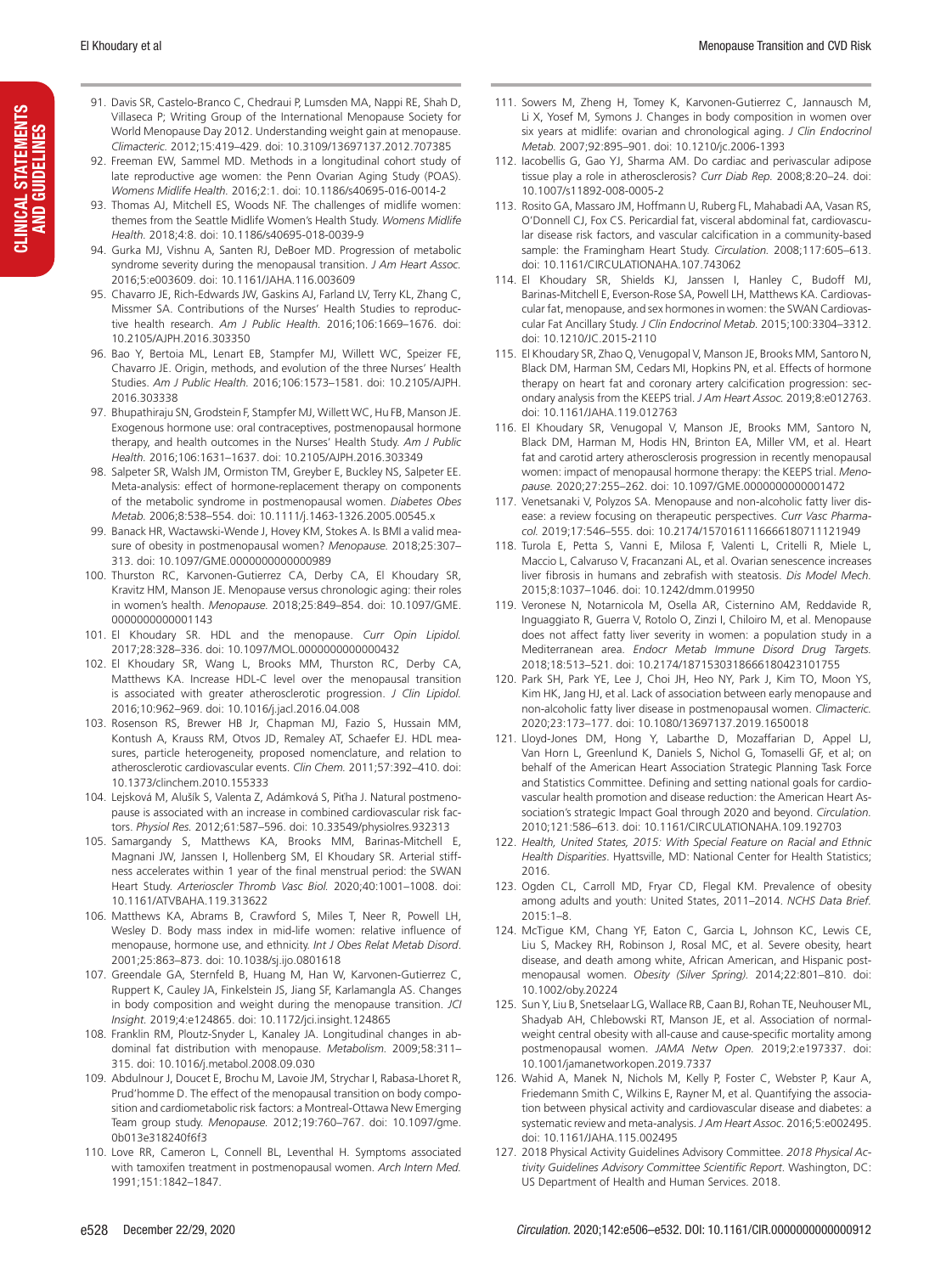- 128. Wang D, Jackson EA, Karvonen-Gutierrez CA, Elliott MR, Harlow SD, Hood MM, Derby CA, Sternfeld B, Janssen I, Crawford SL, et al. Healthy lifestyle during the midlife is prospectively associated with less subclinical carotid atherosclerosis: the Study of Women's Health Across the Nation. *J Am Heart Assoc.* 2018;7:e010405. doi: 10.1161/JAHA.118.010405
- 129. Patterson R, McNamara E, Tainio M, de Sá TH, Smith AD, Sharp SJ, Edwards P, Woodcock J, Brage S, Wijndaele K. Sedentary behaviour and risk of all-cause, cardiovascular and cancer mortality, and incident type 2 diabetes: a systematic review and dose response meta-analysis. *Eur J Epidemiol.* 2018;33:811–829. doi: 10.1007/s10654-018-0380-1
- 130. Thun MJ, Carter BD, Feskanich D, Freedman ND, Prentice R, Lopez AD, Hartge P, Gapstur SM. 50-Year trends in smoking-related mortality in the United States. *N Engl J Med.* 2013;368:351–364. doi: 10.1056/ NEJMsa1211127
- 131. Hackshaw A, Morris JK, Boniface S, Tang JL, Milenković D. Low cigarette consumption and risk of coronary heart disease and stroke: meta-analysis of 141 cohort studies in 55 study reports. *BMJ.* 2018;360:j5855. doi: 10.1136/bmj.j5855
- 132. Colpani V, Baena CP, Jaspers L, van Dijk GM, Farajzadegan Z, Dhana K, Tielemans MJ, Voortman T, Freak-Poli R, Veloso GGV, et al. Lifestyle factors, cardiovascular disease and all-cause mortality in middle-aged and elderly women: a systematic review and meta-analysis. *Eur J Epidemiol.* 2018;33:831–845. doi: 10.1007/s10654-018-0374-z
- 133. van Eekelen E, Geelen A, Alssema M, Lamb HJ, de Roos A, Rosendaal FR, de Mutsert R. Sweet snacks are positively and fruits and vegetables are negatively associated with visceral or liver fat content in middle-aged men and women. *J Nutr.* 2019;149:304–313. doi: 10.1093/jn/nxy260
- 134. Wenger NK, Arnold A, Bairey Merz CN, Cooper-DeHoff RM, Ferdinand KC, Fleg JL, Gulati M, Isiadinso I, Itchhaporia D, Light-McGroary K, et al. Hypertension across a woman's life cycle. *J Am Coll Cardiol.* 2018;71:1797– 1813. doi: 10.1016/j.jacc.2018.02.033
- 135. Di Giosia P, Giorgini P, Stamerra CA, Petrarca M, Ferri C, Sahebkar A. Gender differences in epidemiology, pathophysiology, and treatment of hypertension. *Curr Atheroscler Rep.* 2018;20:13. doi: 10.1007/ s11883-018-0716-z
- 136. Fryar CD, Ostchega Y, Hales CM, Zhang G, Kruszon-Moran D. Hypertension prevalence and control among adults: United States, 2015–2016. *NCHS Data Brief.* 2017:1–8.
- 137. Peters SA, Huxley RR, Woodward M. Comparison of the sex-specific associations between systolic blood pressure and the risk of cardiovascular disease: a systematic review and meta-analysis of 124 cohort studies, including 1.2 million individuals. *Stroke.* 2013;44:2394–2401. doi: 10.1161/STROKEAHA.113.001624
- 138. Zhao M, Vaartjes I, Graham I, Grobbee D, Spiering W, Klipstein-Grobusch K, Woodward M, Peters SA. Sex differences in risk factor management of coronary heart disease across three regions. *Heart.* 2017;103:1587– 1594. doi: 10.1136/heartjnl-2017-311429
- 139. Dong X, Cai R, Sun J, Huang R, Wang P, Sun H, Tian S, Wang S. Diabetes as a risk factor for acute coronary syndrome in women compared with men: a meta-analysis, including 10 856 279 individuals and 106 703 acute coronary syndrome events [published online February 23, 2017]. *Diabetes Metab Res Rev.* doi: 10.1002/dmrr.2887. https://onlinelibrary.wiley.com/doi/abs/10.1002/dmrr.2887
- 140. Slopien R, Wender-Ozegowska E, Rogowicz-Frontczak A, Meczekalski B, Zozulinska-Ziolkiewicz D, Jaremek JD, Cano A, Chedraui P, Goulis DG, Lopes P, et al. Menopause and diabetes: EMAS clinical guide. *Maturitas.* 2018;117:6–10. doi: 10.1016/j.maturitas.2018.08.009
- 141. Peters SA, Huxley RR, Sattar N, Woodward M. Sex differences in the excess risk of cardiovascular diseases associated with type 2 diabetes: potential explanations and clinical implications. *Curr Cardiovasc Risk Rep.* 2015;9:36. doi: 10.1007/s12170-015-0462-5
- 142. Sacco RL. The new American Heart Association 2020 goal: achieving ideal cardiovascular health. *J Cardiovasc Med (Hagerstown).* 2011;12:255– 257. doi: 10.2459/JCM.0b013e328343e986
- 143. Appel LJ, Moore TJ, Obarzanek E, Vollmer WM, Svetkey LP, Sacks FM, Bray GA, Vogt TM, Cutler JA, Windhauser MM, et al. A clinical trial of the effects of dietary patterns on blood pressure: DASH Collaborative Research Group. *N Engl J Med.* 1997;336:1117–1124. doi: 10.1056/NEJM199704173361601
- 144. Van Horn L, Carson JA, Appel LJ, Burke LE, Economos C, Karmally W, Lancaster K, Lichtenstein AH, Johnson RK, Thomas RJ, et al; on behalf of the American Heart Association Nutrition Committee of the Council on Lifestyle and Cardiometabolic Health; Council on Cardiovascular Disease in the Young; Council on Cardiovascular and Stroke Nursing; Council on Clinical Cardiology; and Stroke Council. Recommended

dietary pattern to achieve adherence to the American Heart Association/ American College of Cardiology (AHA/ACC) guidelines: a scientific statement from the American Heart Association [published correction appears in *Circulation*. 2016;134:e534]. *Circulation.* 2016;134:e505–e529. doi: 10.1161/CIR.0000000000000462

- 145. Eckel RH, Jakicic JM, Ard JD, de Jesus JM, Houston Miller N, Hubbard VS, Lee IM, Lichtenstein AH, Loria CM, Millen BE, et al. 2013 AHA/ACC guideline on lifestyle management to reduce cardiovascular risk: a report of the American College of Cardiology/American Heart Association Task Force on Practice Guidelines [published corrections appear in *Circulation*. 2014;129(suppl 2):S100–S101 and *Circulation*. 2015;131:e326]. *Circulation*. 2014;129(suppl 2):S76–S99. doi: 10.1161/01.cir.0000437740.48606.d1
- 146. Jensen MD, Ryan DH, Apovian CM, Ard JD, Comuzzie AG, Donato KA, Hu FB, Hubbard VS, Jakicic JM, Kushner RF, et al. 2013 AHA/ACC/TOS guideline for the management of overweight and obesity in adults: a report of the American College of Cardiology/American Heart Association Task Force on Practice Guidelines and The Obesity Society [published correction appears in *Circulation*. 2014;129(suppl 2):S139– S140]. *Circulation*. 2014;129(suppl 2):S102–S138. doi: 10.1161/01. cir.0000437739.71477.ee
- 147. Wood PD, Stefanick ML, Williams PT, Haskell WL. The effects on plasma lipoproteins of a prudent weight-reducing diet, with or without exercise, in overweight men and women. *N Engl J Med.* 1991;325:461–466. doi: 10.1056/NEJM199108153250703
- 148. Stefanick ML, Mackey S, Sheehan M, Ellsworth N, Haskell WL, Wood PD. Effects of diet and exercise in men and postmenopausal women with low levels of HDL cholesterol and high levels of LDL cholesterol. *N Engl J Med.* 1998;339:12–20. doi: 10.1056/NEJM199807023390103
- 149. Kuller LH, Simkin-Silverman LR, Wing RR, Meilahn EN, Ives DG. Women's Healthy Lifestyle Project: a randomized clinical trial: results at 54 months. *Circulation.* 2001;103:32–37. doi: 10.1161/01.cir.103.1.32
- 150. Wildman RP, Schott LL, Brockwell S, Kuller LH, Sutton-Tyrrell K. A dietary and exercise intervention slows menopause-associated progression of subclinical atherosclerosis as measured by intima-media thickness of the carotid arteries. *J Am Coll Cardiol.* 2004;44:579–585. doi: 10.1016/j.jacc.2004.03.078
- 151. Deibert P, König D, Vitolins MZ, Landmann U, Frey I, Zahradnik HP, Berg A. Effect of a weight loss intervention on anthropometric measures and metabolic risk factors in pre- versus postmenopausal women. *Nutr J.* 2007;6:31. doi: 10.1186/1475-2891-6-31
- 152. Yeh ML, Liao RW, Hsu CC, Chung YC, Lin JG. Exercises improve body composition, cardiovascular risk factors and bone mineral density for menopausal women: a systematic review and met analysis of randomized controlled trials. *Appl Nurs Res.* 2018;40:90–98. doi: 10.1016/j.apnr.2017.12.011
- 153. Stampfer MJ, Hu FB, Manson JE, Rimm EB, Willett WC. Primary prevention of coronary heart disease in women through diet and lifestyle. *N Engl J Med.* 2000;343:16–22. doi: 10.1056/NEJM200007063430103
- 154. McVay MA, Copeland AL. Smoking cessation in peri- and postmenopausal women: a review. *Exp Clin Psychopharmacol.* 2011;19:192–202. doi: 10.1037/a0023119
- 155. Ma C, Avenell A, Bolland M, Hudson J, Stewart F, Robertson C, Sharma P, Fraser C, MacLennan G. Effects of weight loss interventions for adults who are obese on mortality, cardiovascular disease, and cancer: systematic review and meta-analysis. *BMJ.* 2017;359:j4849. doi: 10.1136/bmj.j4849
- 156. Yu E, Malik VS, Hu FB. Cardiovascular disease prevention by diet modification: *JACC* Health Promotion Series. *J Am Coll Cardiol.* 2018;72:914– 926. doi: 10.1016/j.jacc.2018.02.085
- 157. Ward E, Gold EB, Johnson WO, Ding F, Chang PY, Song P, El Khoudary SR, Karvonen-Gutierrez C, Ylitalo KR, Lee JS. Patterns of cardiometabolic health as midlife women transition to menopause: a prospective multiethnic study. *J Clin Endocrinol Metab.* 2019;104:1404– 1412. doi: 10.1210/jc.2018-00941
- 158. US Department of Health and Human Services. Guidance for industry: estrogen and estrogen/progestin drug products to treat vasomotor symptoms and vulvar and vaginal atrophy symptoms: recommendations for clinical evaluation. January 2003. https://www.fda.gov/media/71359/ download. Accessed January 9, 2020.
- 159. Barrett-Connor E, Bush TL. Estrogen and coronary heart disease in women. *JAMA.* 1991;265:1861–1867.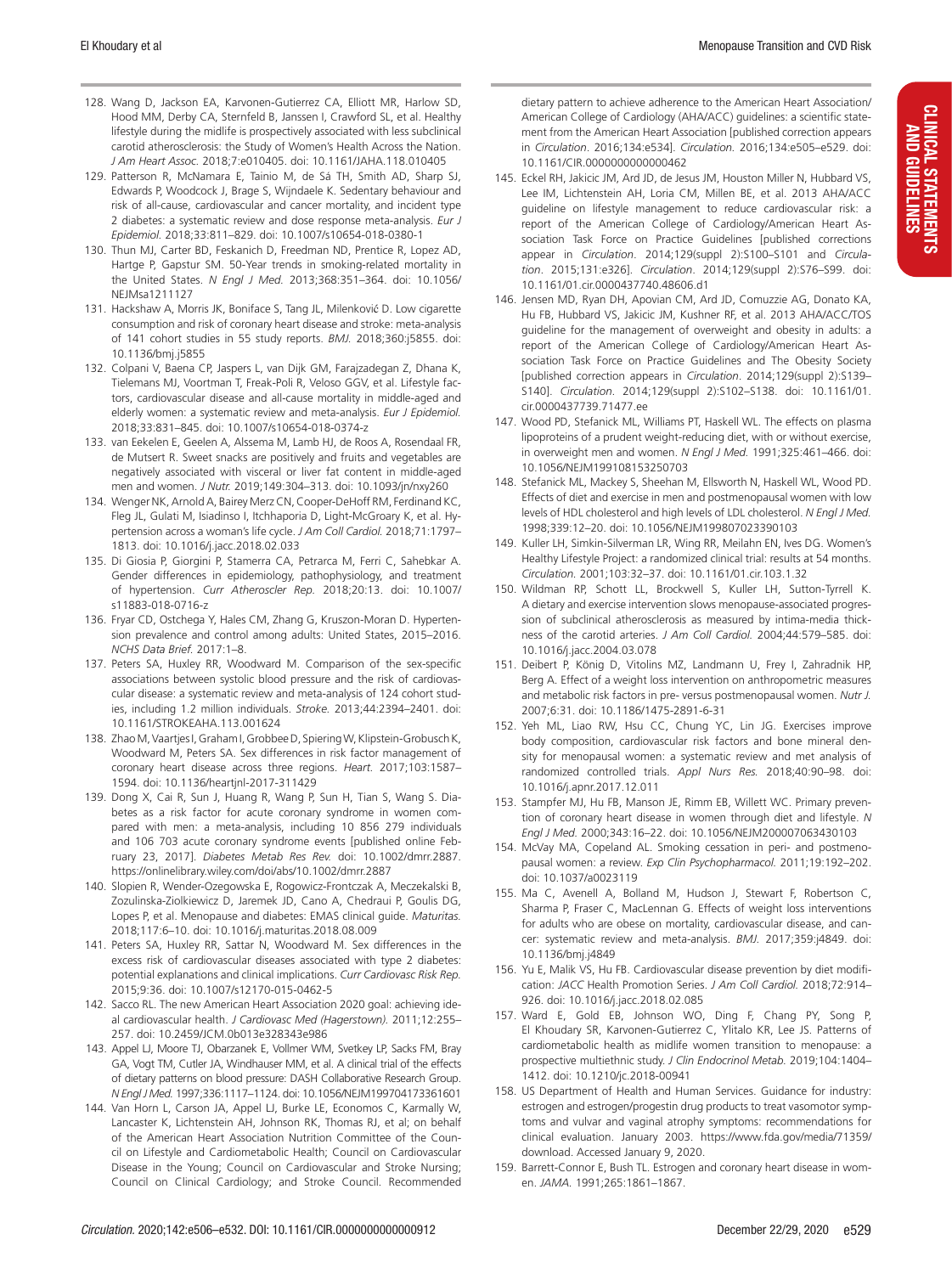- 160. Stampfer MJ, Colditz GA. Estrogen replacement therapy and coronary heart disease: a quantitative assessment of the epidemiologic evidence. *Prev Med.* 1991;20:47–63. doi: 10.1016/0091-7435(91)90006-p
- 161. Grodstein F, Stampfer MJ, Colditz GA, Willett WC, Manson JE, Joffe M, Rosner B, Fuchs C, Hankinson SE, Hunter DJ, et al. Postmenopausal hormone therapy and mortality. *N Engl J Med.* 1997;336:1769–1775. doi: 10.1056/NEJM199706193362501
- 162. Sullivan JM, Vander Zwaag R, Lemp GF, Hughes JP, Maddock V, Kroetz FW, Ramanathan KB, Mirvis DM. Postmenopausal estrogen use and coronary atherosclerosis. *Ann Intern Med.* 1988;108:358–363. doi: 10.7326/0003-4819-108-3-358
- 163. Gruchow HW, Anderson AJ, Barboriak JJ, Sobocinski KA. Postmenopausal use of estrogen and occlusion of coronary arteries. *Am Heart J.* 1988;115:954–963. doi: 10.1016/0002-8703(88)90063-4
- 164. McFarland KF, Boniface ME, Hornung CA, Earnhardt W, Humphries JO. Risk factors and noncontraceptive estrogen use in women with and without coronary disease. *Am Heart J.* 1989;117:1209–1214. doi: 10.1016/0002- 8703(89)90398-0
- 165. Hulley S, Grady D, Bush T, Furberg C, Herrington D, Riggs B, Vittinghoff E. Randomized trial of estrogen plus progestin for secondary prevention of coronary heart disease in postmenopausal women: Heart and Estrogen/progestin Replacement Study (HERS) Research Group. *JAMA.* 1998;280:605–613. doi: 10.1001/jama.280.7.605
- 166. Viscoli CM, Brass LM, Kernan WN, Sarrel PM, Suissa S, Horwitz RI. A clinical trial of estrogen-replacement therapy after ischemic stroke. *N Engl J Med.* 2001;345:1243–1249. doi: 10.1056/NEJMoa010534
- 167. Stampfer MJ, Willett WC, Colditz GA, Rosner B, Speizer FE, Hennekens CH. A prospective study of postmenopausal estrogen therapy and coronary heart disease. *N Engl J Med.* 1985;313:1044–1049. doi: 10.1056/NEJM198510243131703
- 168. Manson JE, Hsia J, Johnson KC, Rossouw JE, Assaf AR, Lasser NL, Trevisan M, Black HR, Heckbert SR, Detrano R, et al; Women's Health Initiative Investigators. Estrogen plus progestin and the risk of coronary heart disease. *N Engl J Med.* 2003;349:523–534. doi: 10.1056/NEJMoa030808
- 169. Hsia J, Langer RD, Manson JE, Kuller L, Johnson KC, Hendrix SL, Pettinger M, Heckbert SR, Greep N, Crawford S, et al; Women's Health Initiative Investigators. Conjugated equine estrogens and coronary heart disease: the Women's Health Initiative. *Arch Intern Med.* 2006;166:357– 365. doi: 10.1001/archinte.166.3.357
- 170. Wassertheil-Smoller S, Hendrix SL, Limacher M, Heiss G, Kooperberg C, Baird A, Kotchen T, Curb JD, Black H, Rossouw JE, et al; WHI Investigators. Effect of estrogen plus progestin on stroke in postmenopausal women: the Women's Health Initiative: a randomized trial. *JAMA.* 2003;289:2673–2684. doi: 10.1001/jama.289.20.2673
- 171. Anderson GL, Limacher M, Assaf AR, Bassford T, Beresford SA, Black H, Bonds D, Brunner R, Brzyski R, Caan B, et al; Women's Health Initiative Steering Committee. Effects of conjugated equine estrogen in postmenopausal women with hysterectomy: the Women's Health Initiative randomized controlled trial. *JAMA.* 2004;291:1701–1712. doi: 10.1001/jama.291.14.1701
- 172. Manson JE, Chlebowski RT, Stefanick ML, Aragaki AK, Rossouw JE, Prentice RL, Anderson G, Howard BV, Thomson CA, LaCroix AZ, et al. Menopausal hormone therapy and health outcomes during the intervention and extended poststopping phases of the Women's Health Initiative randomized trials. *JAMA.* 2013;310:1353–1368. doi: 10.1001/jama.2013.278040
- 173. Manson JE, Aragaki AK, Rossouw JE, Anderson GL, Prentice RL, LaCroix AZ, Chlebowski RT, Howard BV, Thomson CA, Margolis KL, et al; WHI Investigators. Menopausal hormone therapy and long-term all-cause and cause-specific mortality: the Women's Health Initiative randomized trials. *JAMA.* 2017;318:927–938. doi: 10.1001/jama.2017.11217
- 174. Schierbeck LL, Rejnmark L, Tofteng CL, Stilgren L, Eiken P, Mosekilde L, Køber L, Jensen JE. Effect of hormone replacement therapy on cardiovascular events in recently postmenopausal women: randomised trial. *BMJ.* 2012;345:e6409. doi: 10.1136/bmj.e6409
- 175. Salpeter SR, Cheng J, Thabane L, Buckley NS, Salpeter EE. Bayesian meta-analysis of hormone therapy and mortality in younger postmenopausal women. *Am J Med.* 2009;122:1016–1022.e1. doi: 10.1016/j.amjmed.2009.05.021
- 176. Salpeter SR, Walsh JM, Greyber E, Salpeter EE. Brief report: coronary heart disease events associated with hormone therapy in younger and older women. a meta-analysis. *J Gen Intern Med.* 2006;21:363–366. doi: 10.1111/j.1525-1497.2006.00389.x
- 177. Salpeter SR, Walsh JM, Greyber E, Ormiston TM, Salpeter EE. Mortality associated with hormone replacement therapy in younger and older

women: a meta-analysis. *J Gen Intern Med.* 2004;19:791–804. doi: 10.1111/j.1525-1497.2004.30281.x

- 178. Boardman HM, Hartley L, Eisinga A, Main C, Roque I Figuls M, Bonfill Cosp X, Gabriel Sanchez R, Knight B. Hormone therapy for preventing cardiovascular disease in post-menopausal women. *Cochrane Database Syst Rev*. 2015:CD002229. doi: 10.1002/14651858.CD002229.pub4
- 179. Salpeter SR, Buckley NS, Liu H, Salpeter EE. The cost-effectiveness of hormone therapy in younger and older postmenopausal women. *Am J Med.* 2009;122:42–52.e2. doi: 10.1016/j.amjmed.2008.07.026
- 180. Mikkola TS, Tuomikoski P, Lyytinen H, Korhonen P, Hoti F, Vattulainen P, Gissler M, Ylikorkala O. Estradiol-based postmenopausal hormone therapy and risk of cardiovascular and all-cause mortality. *Menopause.* 2015;22:976–983. doi: 10.1097/GME.0000000000000450
- 181. Tremollieres FA, Cigagna F, Alquier C, Cauneille C, Pouilles J, Ribot C. Effect of hormone replacement therapy on age-related increase in carotid artery intima-media thickness in postmenopausal women. *Atherosclerosis.* 2000;153:81–88. doi: 10.1016/s0021-9150(00)00372-5
- 182. Takahashi K, Tanaka E, Murakami M, Mori-Abe A, Kawagoe J, Takata K, Ohmichi M, Kurachi H. Long-term hormone replacement therapy delays the age related progression of carotid intima-media thickness in healthy postmenopausal women. *Maturitas.* 2004;49:170–177. doi: 10.1016/j.maturitas.2004.01.003
- 183. McGrath BP, Liang YL, Teede H, Shiel LM, Cameron JD, Dart A. Agerelated deterioration in arterial structure and function in postmenopausal women: impact of hormone replacement therapy. *Arterioscler Thromb Vasc Biol.* 1998;18:1149–1156. doi: 10.1161/01.atv.18.7.1149
- 184. Hodis HN, Mack WJ, Lobo RA, Shoupe D, Sevanian A, Mahrer PR, Selzer RH, Liu CR, Liu CH, Azen SP; Estrogen in the Prevention of Atherosclerosis Trial Research Group. Estrogen in the prevention of atherosclerosis: a randomized, double-blind, placebo-controlled trial. *Ann Intern Med.* 2001;135:939–953. doi: 10.7326/0003-4819-135- 11-200112040-00005
- 185. Harman SM, Black DM, Naftolin F, Brinton EA, Budoff MJ, Cedars MI, Hopkins PN, Lobo RA, Manson JE, Merriam GR, et al. Arterial imaging outcomes and cardiovascular risk factors in recently menopausal women: a randomized trial. *Ann Intern Med.* 2014;161:249–260. doi: 10.7326/M14-0353
- 186. Hodis HN, Mack WJ, Henderson VW, Shoupe D, Budoff MJ, Hwang-Levine J, Li Y, Feng M, Dustin L, Kono N, et al; ELITE Research Group. Vascular effects of early versus late postmenopausal treatment with estradiol. *N Engl J Med.* 2016;374:1221–1231. doi: 10.1056/NEJMoa1505241
- 187. Ostberg JE, Storry C, Donald AE, Attar MJ, Halcox JP, Conway GS. A dose-response study of hormone replacement in young hypogonadal women: effects on intima media thickness and metabolism. *Clin Endocrinol (Oxf).* 2007;66:557–564. doi: 10.1111/j.1365-2265. 2007.02772.x
- 188. Shufelt CL, Merz CN, Prentice RL, Pettinger MB, Rossouw JE, Aroda VR, Kaunitz AM, Lakshminarayan K, Martin LW, Phillips LS, et al. Hormone therapy dose, formulation, route of delivery, and risk of cardiovascular events in women: findings from the Women's Health Initiative Observational Study. *Menopause.* 2014;21:260–266. doi: 10.1097/GME.0b013e31829a64f9
- 189. Simon JA, Laliberté F, Duh MS, Pilon D, Kahler KH, Nyirady J, Davis PJ, Lefebvre P. Venous thromboembolism and cardiovascular disease complications in menopausal women using transdermal versus oral estrogen therapy. *Menopause.* 2016;23:600–610. doi: 10.1097/GME. 0000000000000590
- 190. Vinogradova Y, Coupland C, Hippisley-Cox J. Use of hormone replacement therapy and risk of venous thromboembolism: nested case-control studies using the QResearch and CPRD databases. *BMJ.* 2019;364:k4810. doi: 10.1136/bmj.k4810
- 191. Chen Z, Bassford T, Green SB, Cauley JA, Jackson RD, LaCroix AZ, Leboff M, Stefanick ML, Margolis KL. Postmenopausal hormone therapy and body composition: a substudy of the estrogen plus progestin trial of the Women's Health Initiative. *Am J Clin Nutr.* 2005;82:651–656. doi: 10.1093/ajcn.82.3.651
- 192. Espeland MA, Stefanick ML, Kritz-Silverstein D, Fineberg SE, Waclawiw MA, James MK, Greendale GA. Effect of postmenopausal hormone therapy on body weight and waist and hip girths: Postmenopausal Estrogen-Progestin Interventions Study Investigators. *J Clin Endocrinol Metab.* 1997;82:1549–1556. doi: 10.1210/jcem.82.5.3925
- 193. Cintron D, Beckman JP, Bailey KR, Lahr BD, Jayachandran M, Miller VM. Plasma orexin A levels in recently menopausal women during and 3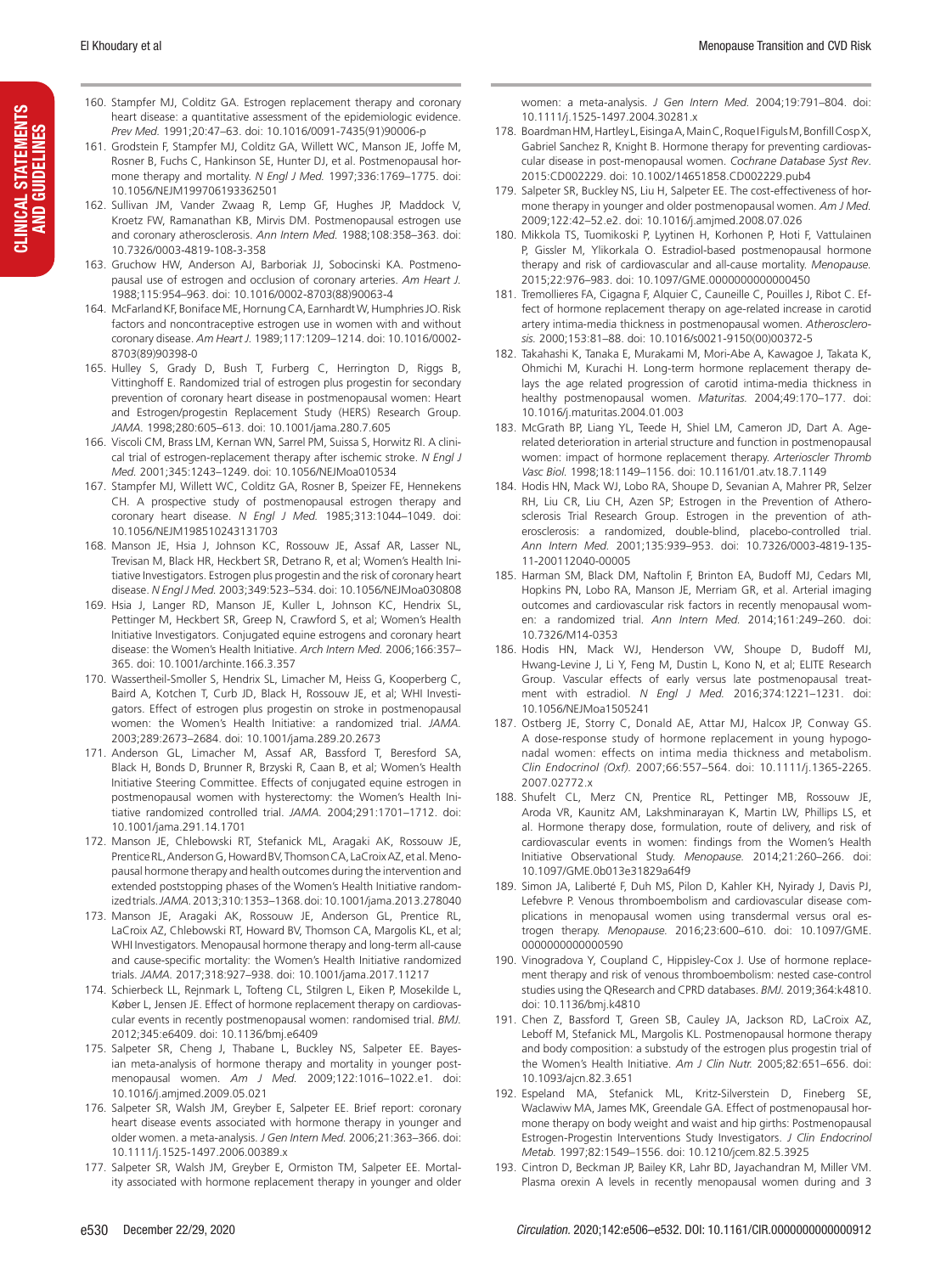CLINICAL STATEMENTS AND GUIDELINES

**CLINICAL STATEMENTS AND GUIDELINES** 

years following use of hormone therapy. *Maturitas.* 2017;99:59–65. doi: 10.1016/j.maturitas.2017.01.016

- 194. Canonico M, Carcaillon L, Plu-Bureau G, Oger E, Singh-Manoux A, Tubert-Bitter P, Elbaz A, Scarabin PY. Postmenopausal hormone therapy and risk of stroke: impact of the route of estrogen administration and type of progestogen. *Stroke.* 2016;47:1734–1741. doi: 10.1161/ STROKEAHA.116.013052
- 195. Kanaya AM, Herrington D, Vittinghoff E, Lin F, Grady D, Bittner V, Cauley JA, Barrett-Connor E; Heart and Estrogen/progestin Replacement Study. Glycemic effects of postmenopausal hormone therapy: the Heart and Estrogen/progestin Replacement Study: a randomized, doubleblind, placebo-controlled trial. *Ann Intern Med.* 2003;138:1–9. doi: 10.7326/0003-4819-138-1-200301070-00005
- 196. Manson JE, Allison MA, Rossouw JE, Carr JJ, Langer RD, Hsia J, Kuller LH, Cochrane BB, Hunt JR, Ludlam SE, et al; WHI and WHI-CACS Investigators. Estrogen therapy and coronary-artery calcification. *N Engl J Med.* 2007;356:2591–2602. doi: 10.1056/NEJMoa071513
- 197. Mikkola TS, Tuomikoski P, Lyytinen H, Korhonen P, Hoti F, Vattulainen P, Gissler M, Ylikorkala O. Increased cardiovascular mortality risk in women discontinuing postmenopausal hormone therapy. *J Clin Endocrinol Metab.* 2015;100:4588–4594. doi: 10.1210/jc.2015-1864
- 198. Venetkoski M, Savolainen-Peltonen H, Rahkola-Soisalo P, Hoti F, Vattulainen P, Gissler M, Ylikorkala O, Mikkola TS. Increased cardiac and stroke death risk in the first year after discontinuation of postmenopausal hormone therapy. *Menopause.* 2018;25:375–379. doi: 10.1097/GME. 0000000000001023
- 199. NAMS 2017 Hormone Therapy Position Statement Advisory Panel. The 2017 hormone therapy position statement of the North American Menopause Society. *Menopause*. 2017;24:728–753. doi: 10.1097/GME. 0000000000000921
- 200. Baber RJ, Panay N, Fenton A; IMS Writing Group. 2016 IMS recommendations on women's midlife health and menopause hormone therapy. *Climacteric.* 2016;19:109–150. doi: 10.3109/13697137.2015.1129166
- 201. Stuenkel CA, Davis SR, Gompel A, Lumsden MA, Murad MH, Pinkerton JV, Santen RJ. Treatment of symptoms of the menopause: an Endocrine Society clinical practice guideline. *J Clin Endocrinol Metab.* 2015;100:3975– 4011. doi: 10.1210/jc.2015-2236
- 202. Grundy SM, Stone NJ, Bailey AL, Beam C, Birtcher KK, Blumenthal RS, Braun LT, de Ferranti S, Faiella-Tommasino J, Forman DE, et al. 2018 AHA/ACC/AACVPR/AAPA/ABC/ACPM/ADA/AGS/APhA/ASPC/NLA/PCNA guideline on the management of blood cholesterol: a report of the American College of Cardiology/American Heart Association Task Force on Clinical Practice Guidelines [published correction appears in *Circulation*. 2019;139:e1182–1186]. *Circulation.* 2019;139:e1082–e1143. doi: 10.1161/CIR.0000000000000625
- 203. Khan SU, Khan MU, Riaz H, Valavoor S, Zhao D, Vaughan L, Okunrintemi V, Riaz IB, Khan MS, Kaluski E, et al. Effects of nutritional supplements and dietary interventions on cardiovascular outcomes: an umbrella review and evidence map. *Ann Intern Med.* 2019;171:190– 198. doi: 10.7326/M19-0341
- 204. Hooper L, Al-Khudairy L, Abdelhamid AS, Rees K, Brainard JS, Brown TJ, Ajabnoor SM, O'Brien AT, Winstanley LE, Donaldson DH, et al. Omega-6 fats for the primary and secondary prevention of cardiovascular disease. *Cochrane Database Syst Rev.* 2018;11:CD011094. doi: 10.1002/14651858.CD011094.pub4
- 205. Mora S, Glynn RJ, Hsia J, MacFadyen JG, Genest J, Ridker PM. Statins for the primary prevention of cardiovascular events in women with elevated high-sensitivity C-reactive protein or dyslipidemia: results from the Justification for the Use of Statins in Prevention: An Intervention Trial Evaluating Rosuvastatin (JUPITER) and meta-analysis of women from primary prevention trials. *Circulation.* 2010;121:1069–1077. doi: 10.1161/CIRCULATIONAHA.109.906479
- 206. Mizuno K, Nakaya N, Ohashi Y, Tajima N, Kushiro T, Teramoto T, Uchiyama S, Nakamura H; for the MEGA Study Group. Usefulness of pravastatin in primary prevention of cardiovascular events in women: analysis of the Management of Elevated Cholesterol in the Primary Prevention Group of Adult Japanese (MEGA study). *Circulation.* 2008;117:494– 502. doi: 10.1161/CIRCULATIONAHA.106.671826
- 207. Yusuf S, Bosch J, Dagenais G, Zhu J, Xavier D, Liu L, Pais P, López-Jaramillo P, Leiter LA, Dans A, et al; HOPE-3 Investigators. Cholesterol lowering in intermediate-risk persons without cardiovascular disease. *N Engl J Med.* 2016;374:2021–2031. doi: 10.1056/NEJMoa1600176
- 208. Petretta M, Costanzo P, Perrone-Filardi P, Chiariello M. Impact of gender in primary prevention of coronary heart disease with statin therapy:

a meta-analysis. *Int J Cardiol.* 2010;138:25–31. doi: 10.1016/j. ijcard.2008.08.001

- 209. Brugts JJ, Yetgin T, Hoeks SE, Gotto AM, Shepherd J, Westendorp RG, de Craen AJ, Knopp RH, Nakamura H, Ridker P, et al. The benefits of statins in people without established cardiovascular disease but with cardiovascular risk factors: meta-analysis of randomised controlled trials. *BMJ.* 2009;338:b2376. doi: 10.1136/bmj.b2376
- 210. Fulcher J, O'Connell R, Voysey M, Emberson J, Blackwell L, Mihaylova B, Simes J, Collins R, Kirby A, Colhoun H, et al. Efficacy and safety of LDL-lowering therapy among men and women: meta-analysis of individual data from 174,000 participants in 27 randomised trials. *Lancet.* 2015;385:1397–1405.
- 211. Walsh JM, Pignone M. Drug treatment of hyperlipidemia in women. *JAMA.* 2004;291:2243–2252. doi: 10.1001/jama.291.18.2243
- 212. Bennett S, Sager P, Lipka L, Melani L, Suresh R, Veltri E; Ezetimibe Study Group. Consistency in efficacy and safety of ezetimibe coadministered with statins for treatment of hypercholesterolemia in women and men. *J Womens Health (Larchmt).* 2004;13:1101–1107. doi: 10.1089/jwh.2004.13.1101
- 213. Guo W, Fu J, Chen X, Gao B, Fu Z, Fan H, Cui Q, Zhu X, Zhao Y, Yang T, et al. The effects of estrogen on serum level and hepatocyte expression of PCSK9. *Metabolism.* 2015;64:554–560. doi: 10.1016/j. metabol.2015.01.009
- 214. Lakoski SG, Lagace TA, Cohen JC, Horton JD, Hobbs HH. Genetic and metabolic determinants of plasma PCSK9 levels. *J Clin Endocrinol Metab.* 2009;94:2537–2543. doi: 10.1210/jc.2009-0141
- 215. Jeenduang N. Circulating PCSK9 concentrations are increased in postmenopausal women with the metabolic syndrome. *Clin Chim Acta.* 2019;494:151–156. doi: 10.1016/j.cca.2019.04.067
- 216. Goldberg AC, Leiter LA, Stroes ESG, Baum SJ, Hanselman JC, Bloedon LT, Lalwani ND, Patel PM, Zhao X, Duell PB. Effect of bempedoic acid vs placebo added to maximally tolerated statins on low-density lipoprotein cholesterol in patients at high risk for cardiovascular disease: the CLEAR Wisdom randomized clinical trial. *JAMA.* 2019;322:1780–1788. doi: 10.1001/jama.2019.16585
- 217. Mosca L, Manson JE, Sutherland SE, Langer RD, Manolio T, Barrett-Connor E. Cardiovascular disease in women: a statement for healthcare professionals from the American Heart Association. *Circulation.* 1997;96:2468–2482. doi: 10.1161/01.cir.96.7.2468
- 218. Mosca L, Grundy SM, Judelson D, King K, Limacher M, Oparil S, Pasternak R, Pearson TA, Redberg RF, Smith SC Jr, Winston M, Zinberg S. Guide to preventive cardiology for women: AHA/ACC Scientific Statement Consensus Panel statement. *Circulation.* 1999;99:2480–2484. doi: 10.1161/01.cir.99.18.2480
- 219. National Cholesterol Education Program (NCEP) Expert Panel on Detection, Evaluation, and Treatment of High Blood Cholesterol in Adults (Adult Treatment Panel III). Third report of the National Cholesterol Education Program (NCEP) Expert Panel on Detection, Evaluation, and Treatment of High Blood Cholesterol in Adults (Adult Treatment Panel III) final report. *Circulation.* 2002;106:3143–3421.
- 220. Mosca L, Appel LJ, Benjamin EJ, Berra K, Chandra-Strobos N, Fabunmi RP, Grady D, Haan CK, Hayes SN, Judelson DR, et al. Evidence-based guidelines for cardiovascular disease prevention in women. *Circulation.* 2004;109:672–693. doi: 10.1161/01.CIR.0000114834.85476.81
- 221. Mosca L, Banka CL, Benjamin EJ, Berra K, Bushnell C, Dolor RJ, Ganiats TG, Gomes AS, Gornik HL, Gracia C, et al; for the Expert Panel/ Writing Group. Evidence-based guidelines for cardiovascular disease prevention in women: 2007 update. *Circulation.* 2007;115:1481–1501. doi: 10.1161/CIRCULATIONAHA.107.181546
- 222. Lloyd-Jones DM, Larson MG, Beiser A, Levy D. Lifetime risk of developing coronary heart disease. *Lancet.* 1999;353:89–92. doi: 10.1016/ S0140-6736(98)10279-9
- 223. Sibley C, Blumenthal RS, Merz CN, Mosca L. Limitations of current cardiovascular disease risk assessment strategies in women. *J Womens Health (Larchmt).* 2006;15:54–56. doi: 10.1089/jwh.2006.15.54
- 224. D'Agostino RB Sr, Vasan RS, Pencina MJ, Wolf PA, Cobain M, Massaro JM, Kannel WB. General cardiovascular risk profile for use in primary care: the Framingham Heart Study. *Circulation.* 2008;117:743–753. doi: 10.1161/CIRCULATIONAHA.107.699579
- 225. Ridker PM, Buring JE, Rifai N, Cook NR. Development and validation of improved algorithms for the assessment of global cardiovascular risk in women: the Reynolds Risk Score. *JAMA.* 2007;297:611–619. doi: 10.1001/jama.297.6.611